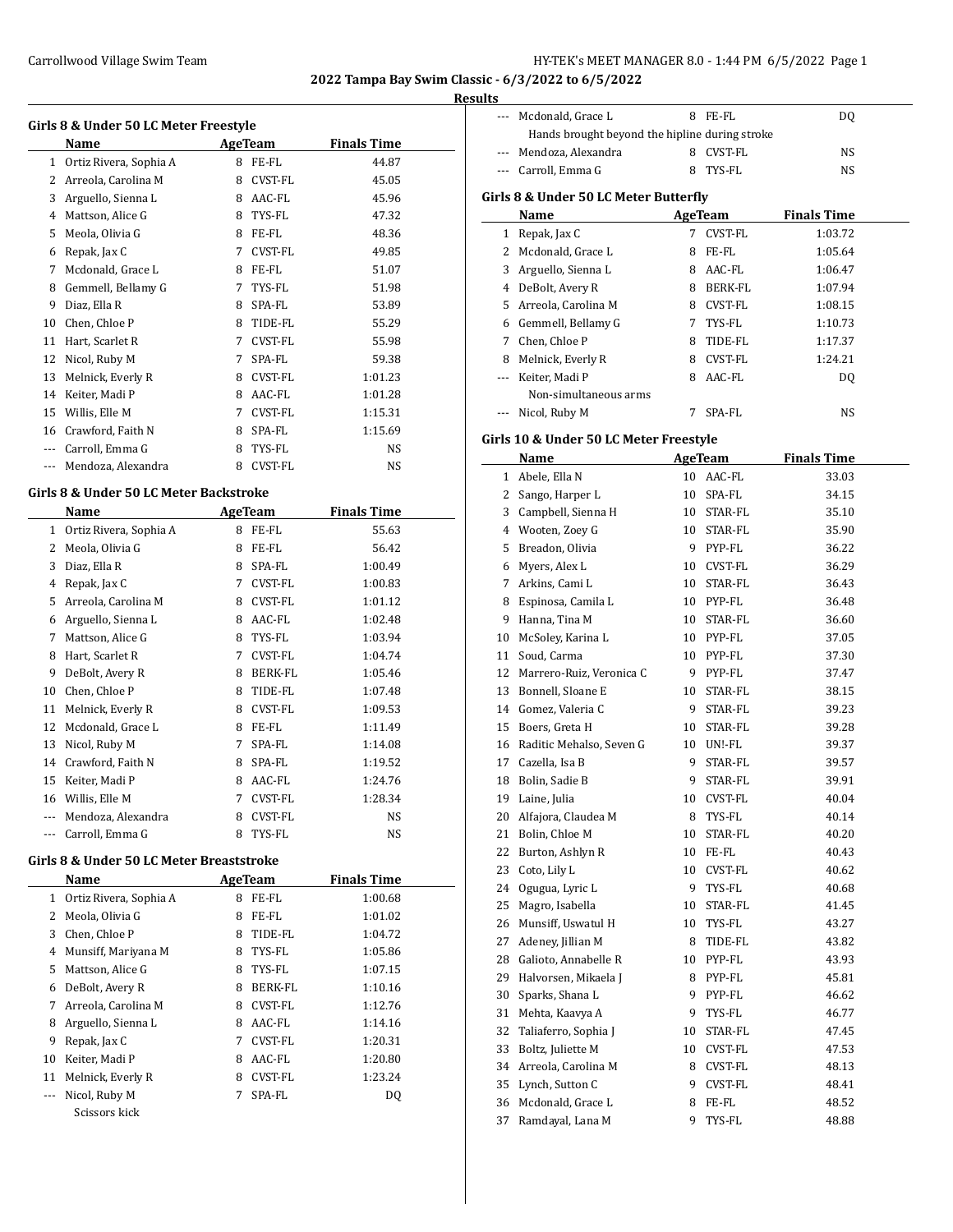**Results**

| (Girls 10 & Under 50 LC Meter Freestyle) |                     |    |                |                    |  |
|------------------------------------------|---------------------|----|----------------|--------------------|--|
|                                          | Name                |    | AgeTeam        | <b>Finals Time</b> |  |
| 38                                       | Munsiff, Mariyana M | 8  | TYS-FL         | 50.05              |  |
| 39                                       | Faraguna, Jules E   | 10 | TYS-FL         | 50.65              |  |
| 40                                       | Doyle, Emma R       | 9  | PYP-FL         | 50.86              |  |
| 41                                       | Tusher, Lily C      | 9  | TIDE-FL        | 52.38              |  |
| 42                                       | Wagoner, Evie A     | 9  | TIDE-FL        | 52.92              |  |
| 43                                       | Repak, Jax C        | 7  | CVST-FL        | 53.97              |  |
| 44                                       | NeSmith, Maddie K   | 10 | FE-FL          | 54.83              |  |
| 45                                       | Hart, Scarlet R     | 7  | CVST-FL        | 1:00.34            |  |
| 46                                       | Melnick, Everly R   | 8  | <b>CVST-FL</b> | 1:01.85            |  |
| 47                                       | Shor, Shanna R      | 9  | CVST-FL        | 1:02.13            |  |
| 48                                       | Balseiro, Chloe D   | 9  | CVST-FL        | 1:05.01            |  |
| 49                                       | Willis, Elle M      | 7  | CVST-FL        | 1:20.10            |  |
| ---                                      | Bess, Ansley R      | 10 | SPA-FL         | NS                 |  |
| $---$                                    | Olson, Noelle S     | 10 | CVST-FL        | NS                 |  |
| $---$                                    | Mendoza, Alexandra  | 8  | <b>CVST-FL</b> | NS                 |  |
| ---                                      | Steward, London R   | 10 | <b>CVST-FL</b> | <b>NS</b>          |  |

### **Girls 10 & Under 100 LC Meter Freestyle**

 $\frac{1}{2}$ 

| <b>Name</b>              |    |         | <b>Finals Time</b>                 |  |
|--------------------------|----|---------|------------------------------------|--|
| Sango, Harper L          | 10 | SPA-FL  | 1:15.29                            |  |
| Bixler, Lily H           | 10 | FE-FL   | 1:16.85                            |  |
| Myers, Alex L            | 10 | CVST-FL | 1:17.45                            |  |
| Dice, Lola J             | 10 | BERK-FL | 1:17.56                            |  |
| Campbell, Sienna H       | 10 | STAR-FL | 1:18.14                            |  |
| Wooten, Zoey G           | 10 | STAR-FL | 1:20.68                            |  |
| Arkins, Cami L           | 10 | STAR-FL | 1:21.08                            |  |
| Bess, Ansley R           | 10 | SPA-FL  | 1:21.91                            |  |
| Breadon, Olivia          | 9  | PYP-FL  | 1:23.73                            |  |
| Hanna, Tina M            | 10 | STAR-FL | 1:24.44                            |  |
| Bonnell, Sloane E        | 10 | STAR-FL | 1:25.66                            |  |
| Soud, Carma              | 10 |         | 1:26.08                            |  |
| Raditic Mehalso, Seven G | 10 | UN!-FL  | 1:26.74                            |  |
| Cazella, Isa B           | 9  | STAR-FL | 1:27.14                            |  |
| Gomez, Valeria C         | 9  | STAR-FL | 1:27.59                            |  |
| Adriani, Mila R          | 10 | FE-FL   | 1:27.61                            |  |
| Boers, Greta H           | 10 | STAR-FL | 1:27.86                            |  |
| Bolin, Chloe M           | 10 | STAR-FL | 1:28.81                            |  |
| Batten, Skylar P         | 9  | PYP-FL  | 1:29.49                            |  |
| Burton, Ashlyn R         | 10 | FE-FL   | 1:29.75                            |  |
| Groves, Caroline R       | 10 | TYS-FL  | 1:30.50                            |  |
| McAvey, Makenzie R       | 10 | TYS-FL  | 1:30.69                            |  |
| Alfajora, Claudea M      | 8  | TYS-FL  | 1:30.95                            |  |
| Laine, Julia             | 10 | CVST-FL | 1:31.93                            |  |
| Bolin, Sadie B           | 9  | STAR-FL | 1:32.86                            |  |
| Coto, Lily L             | 10 | CVST-FL | 1:33.55                            |  |
| Ogugua, Lyric L          | 9  | TYS-FL  | 1:34.05                            |  |
| Munsiff, Uswatul H       | 10 | TYS-FL  | 1:36.55                            |  |
| Magro, Isabella          | 10 | STAR-FL | 1:36.98                            |  |
| Galioto, Annabelle R     | 10 |         | 1:39.83                            |  |
| Steward, London R        | 10 | CVST-FL | 1:42.32                            |  |
| Ramdayal, Lana M         | 9  | TYS-FL  | 1:45.49                            |  |
| DeBolt, Avery R          | 8  | BERK-FL | 1:46.02                            |  |
| Mehta, Kaavya A          | 9  | TYS-FL  | 1:47.65                            |  |
| Klein, Harper E          | 9  | FE-FL   | 1:50.69                            |  |
| Gemmell, Bellamy G       | 7  | TYS-FL  | 1:50.94                            |  |
| Lynch, Sutton C          | 9  | CVST-FL | 1:51.48                            |  |
|                          |    |         | <b>AgeTeam</b><br>PYP-FL<br>PYP-FL |  |

| 38  | Tusher, Lily C                               | 9  | TIDE-FL        | 1:51.71            |  |
|-----|----------------------------------------------|----|----------------|--------------------|--|
| 39  | Boltz, Juliette M                            | 10 | CVST-FL        | 1:52.23            |  |
|     | 40 Munsiff, Mariyana M                       | 8  | TYS-FL         | 1:52.41            |  |
|     | 41 Wagoner, Evie A                           | 9  | TIDE-FL        | 1:53.82            |  |
|     | 42 Balseiro, Chloe D                         |    | 9 CVST-FL      | 2:13.57            |  |
|     | 43 Shor, Shanna R                            |    | 9 CVST-FL      | 2:13.73            |  |
|     | --- Byler, Olivia R                          |    | 9 PYP-FL       | NS                 |  |
|     | --- Bozeman, Piper J                         | 9  | SPA-FL         | NS                 |  |
|     | --- Olson, Noelle S                          |    | 10 CVST-FL     | NS                 |  |
|     |                                              |    |                |                    |  |
|     | Girls 10 & Under 50 LC Meter Backstroke      |    |                |                    |  |
|     | Name                                         |    | <b>AgeTeam</b> | <b>Finals Time</b> |  |
|     | 1 Hanna, Tina M                              |    | 10 STAR-FL     | 41.49              |  |
|     | 2 Arkins, Cami L                             |    | 10 STAR-FL     | 41.72              |  |
|     | 3 Campbell, Sienna H                         |    | 10 STAR-FL     | 41.81              |  |
|     | 4 Sango, Harper L                            |    | 10 SPA-FL      | 42.80              |  |
|     | 5 Bixler, Lily H                             |    | 10 FE-FL       | 43.03              |  |
|     | 6 Abele, Ella N                              |    | 10 AAC-FL      | 43.10              |  |
|     | 7 Soud, Carma                                |    | 10 PYP-FL      | 43.81              |  |
|     | 8 Boers, Greta H                             |    | 10 STAR-FL     | 43.83              |  |
|     | 9 Cazella, Isa B                             |    | 9 STAR-FL      | 43.94              |  |
|     | 10 Bonnell, Sloane E                         |    | 10 STAR-FL     | 44.27              |  |
|     | 11 Raditic Mehalso, Seven G                  |    | 10 UN!-FL      | 45.94              |  |
|     | 12 McSoley, Karina L                         |    | 10 PYP-FL      | 46.59              |  |
|     | 13 Bolin, Chloe M                            |    | 10 STAR-FL     | 47.21              |  |
|     | 14 Burton, Ashlyn R                          |    | 10 FE-FL       | 47.80              |  |
|     |                                              |    | 9 PYP-FL       |                    |  |
|     | 15 Marrero-Ruiz, Veronica C                  |    |                | 49.45              |  |
|     | 16 Laine, Julia                              |    | 10 CVST-FL     | 50.06              |  |
|     | 17 Batten, Skylar P                          |    | 9 PYP-FL       | 50.63              |  |
|     | 18 Magro, Isabella                           |    | 10 STAR-FL     | 50.93              |  |
| 19  | Bolin, Sadie B                               |    | 9 STAR-FL      | 51.32              |  |
| 20  | Alfajora, Claudea M                          |    | 8 TYS-FL       | 52.00              |  |
| 21  | Gomez, Valeria C                             |    | 9 STAR-FL      | 52.13              |  |
| 22  | Taliaferro, Sophia J                         |    | 10 STAR-FL     | 52.37              |  |
| 23  | Galioto, Annabelle R                         |    | 10 PYP-FL      | 52.77              |  |
|     | 24 Mehta, Kaavya A                           | 9  | TYS-FL         | 53.48              |  |
|     | 25 Munsiff, Uswatul H                        |    | 10 TYS-FL      | 54.14              |  |
|     | 26 Munsiff, Mariyana M                       | 8  | TYS-FL         | 54.83              |  |
| 27  | Ogugua, Lyric L                              | 9  | TYS-FL         | 55.41              |  |
|     | *28 Coto, Lily L                             | 10 | CVST-FL        | 57.39              |  |
| *28 | Faraguna, Jules E                            | 10 | TYS-FL         | 57.39              |  |
| 30  | Sparks, Shana L                              | 9  | PYP-FL         | 58.83              |  |
| 31  | Repak, Jax C                                 | 7  | CVST-FL        | 59.82              |  |
| 32  | Arreola, Carolina M                          | 8  | CVST-FL        | 1:00.23            |  |
| 33  | Halvorsen, Mikaela J                         | 8  | PYP-FL         | 1:00.97            |  |
| 34  | Doyle, Emma R                                | 9  | PYP-FL         | 1:01.40            |  |
| 35  | Wagoner, Evie A                              | 9  | TIDE-FL        | 1:02.16            |  |
| 36  | Boltz, Juliette M                            | 10 | CVST-FL        | 1:02.83            |  |
| 37  | Melnick, Everly R                            | 8  | CVST-FL        | 1:03.47            |  |
| 38  | Ramdayal, Lana M                             | 9  | TYS-FL         | 1:04.09            |  |
| 39  | Mcdonald, Grace L                            | 8  | FE-FL          | 1:04.99            |  |
| 40  | Tusher, Lily C                               | 9  | TIDE-FL        | 1:05.29            |  |
| 41  | NeSmith, Maddie K                            | 10 | FE-FL          | 1:11.19            |  |
| 42  | Shor, Shanna R                               | 9  | CVST-FL        | 1:15.90            |  |
| 43  | Gemmell, Bellamy G                           | 7  | TYS-FL         | 1:16.15            |  |
| 44  | Balseiro, Chloe D                            | 9  | CVST-FL        | 1:22.30            |  |
| --- | Lynch, Sutton C                              | 9  | CVST-FL        | DQ                 |  |
|     | Completely submerged prior to turn or finish |    |                |                    |  |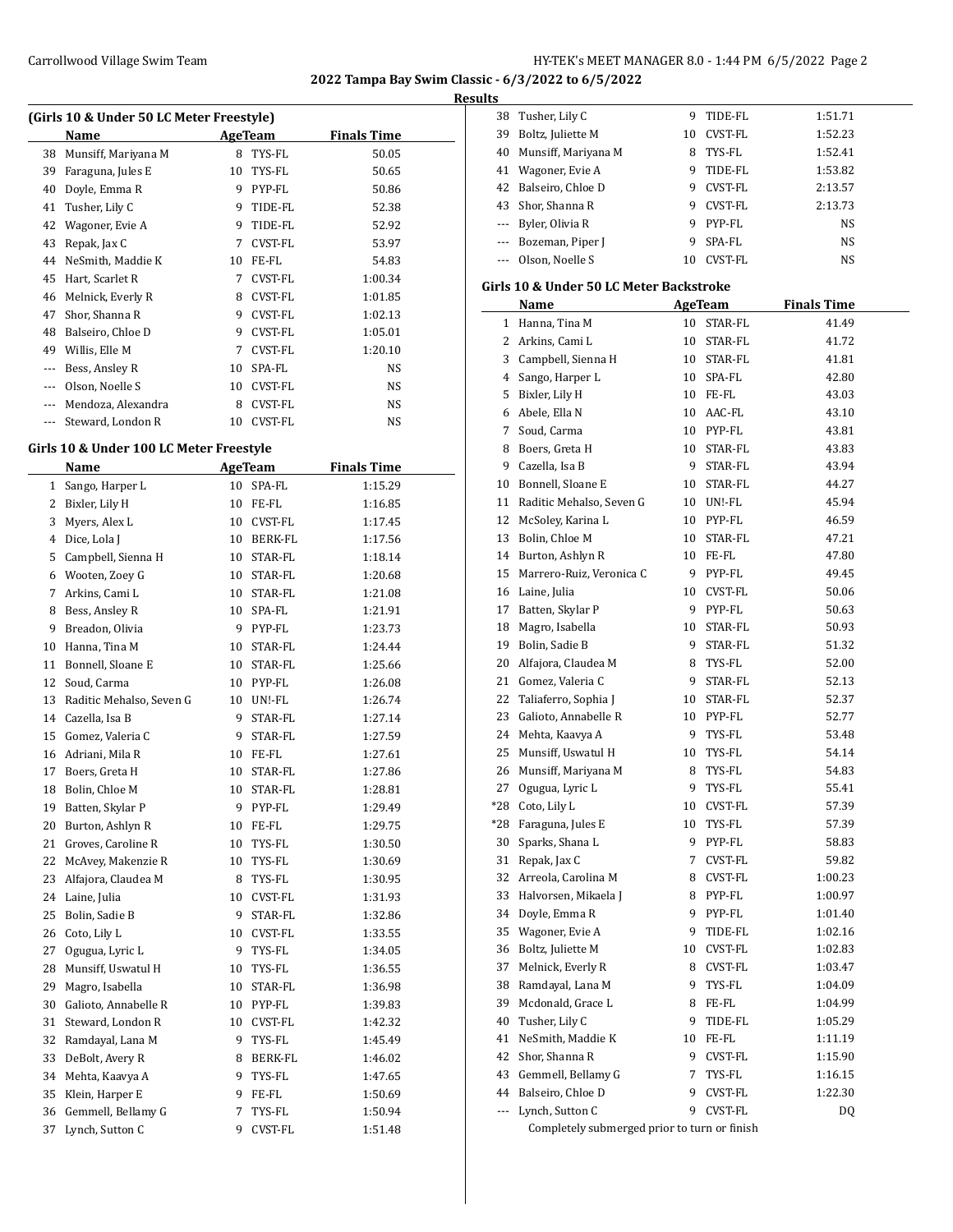**2022 Tampa Bay Swim Classic - 6/3/2022 to 6/5/2022**

 $\overline{a}$ 

|   |                                           |    |                        |                    | <b>Results</b> |
|---|-------------------------------------------|----|------------------------|--------------------|----------------|
|   | (Girls 10 & Under 50 LC Meter Backstroke) |    |                        |                    |                |
|   | Name                                      |    | AgeTeam                | <b>Finals Time</b> |                |
|   | --- Mendoza, Alexandra                    | 8  | <b>CVST-FL</b>         | NS                 |                |
|   | Bess, Ansley R                            | 10 | SPA-FL                 | NS.                | $\ast$         |
|   | Olson, Noelle S                           | 10 | <b>CVST-FL</b>         | NS.                | $\ast$         |
|   | Steward, London R                         | 10 | CVST-FL                | <b>NS</b>          | 1              |
|   | Girls 10 & Under 100 LC Meter Backstroke  |    |                        |                    | 1<br>1         |
|   | Name                                      |    | AgeTeam                | <b>Finals Time</b> | 1              |
| 1 | Campbell, Sienna H                        | 10 | STAR-FL                | 1:30.85            | 1              |
| 2 | Arkins, Cami L                            | 10 | STAR-FL                | 1:31.53            | 1              |
| 3 | Bixler, Lily H                            | 10 | FE-FL                  | 1:32.46            | 1              |
| 4 | Myers, Alex L                             | 10 | CVST-FL                | 1:32.73            | 1              |
|   | $P = 1101$                                |    | $Q_{m}$ $\sim$ $R_{m}$ | $\overline{a}$     |                |

| 3                                                                                                                         | Bixler, Lily H                            | 10 | FE-FL          | 1:32.46 |
|---------------------------------------------------------------------------------------------------------------------------|-------------------------------------------|----|----------------|---------|
| 4                                                                                                                         | Myers, Alex L                             | 10 | <b>CVST-FL</b> | 1:32.73 |
| 5                                                                                                                         | Bonnell, Sloane E                         | 10 | STAR-FL        | 1:36.13 |
| 6                                                                                                                         | Dice, Lola J                              | 10 | BERK-FL        | 1:36.80 |
| 7                                                                                                                         | Boers, Greta H                            | 10 | STAR-FL        | 1:37.54 |
| 8                                                                                                                         | Mizeski, Lauren V                         |    | 10 PYP-FL      | 1:38.02 |
| 9                                                                                                                         | Soud, Carma                               |    | 10 PYP-FL      | 1:41.32 |
| 10                                                                                                                        | Batten, Skylar P                          | 9  | PYP-FL         | 1:42.95 |
| 11                                                                                                                        | Raditic Mehalso, Seven G                  |    | 10 UN!-FL      | 1:43.15 |
| 12                                                                                                                        | Bolin, Sadie B                            | 9  | STAR-FL        | 1:45.45 |
| 13                                                                                                                        | Groves, Caroline R                        | 10 | TYS-FL         | 1:47.10 |
| 14                                                                                                                        | Magro, Isabella                           | 10 | STAR-FL        | 1:47.66 |
| 15                                                                                                                        | Taliaferro, Sophia J                      |    | 10 STAR-FL     | 1:50.78 |
| 16                                                                                                                        | McAvey, Makenzie R                        |    | 10 TYS-FL      | 1:52.06 |
| 17                                                                                                                        | Breadon, Olivia                           | 9  | PYP-FL         | 1:54.40 |
| 18                                                                                                                        | Laine, Julia                              | 10 | CVST-FL        | 1:56.91 |
| 19                                                                                                                        | Galioto, Annabelle R                      | 10 | PYP-FL         | 1:57.61 |
| 20                                                                                                                        | Munsiff, Uswatul H                        | 10 | TYS-FL         | 1:58.08 |
| 21                                                                                                                        | Meola, Olivia G                           | 8  | FE-FL          | 1:58.82 |
| 22                                                                                                                        | Ogugua, Lyric L                           | 9  | TYS-FL         | 2:03.60 |
| 23                                                                                                                        | Mehta, Kaavya A                           | 9  | TYS-FL         | 2:04.21 |
| 24                                                                                                                        | Ramdayal, Lana M                          | 9  | TYS-FL         | 2:04.30 |
| 25                                                                                                                        | Steward, London R                         | 10 | <b>CVST-FL</b> | 2:04.93 |
| 26                                                                                                                        | Klein, Harper E                           | 9  | FE-FL          | 2:05.65 |
| 27                                                                                                                        | Lynch, Sutton C                           | 9  | CVST-FL        | 2:08.53 |
| 28                                                                                                                        | Wagoner, Evie A                           | 9  | TIDE-FL        | 2:11.21 |
| 29                                                                                                                        | Tusher, Lily C                            | 9  | TIDE-FL        | 2:14.29 |
| 30                                                                                                                        | Coto, Lily L                              | 10 | <b>CVST-FL</b> | 2:21.47 |
| 31                                                                                                                        | Boltz, Juliette M                         | 10 | <b>CVST-FL</b> | 2:25.66 |
| ---                                                                                                                       | Sango, Harper L                           | 10 | SPA-FL         | DQ      |
|                                                                                                                           | Delay initiating turn after past vertical |    |                |         |
| $---$                                                                                                                     | Gomez, Valeria C                          | 9  | <b>STAR-FL</b> | DQ      |
|                                                                                                                           | Delay initiating turn after past vertical |    |                |         |
| ---                                                                                                                       | Bolin, Chloe M                            | 10 | STAR-FL        | DQ      |
|                                                                                                                           | Shoulders past vertical toward breast     |    |                |         |
| $\frac{1}{2} \left( \frac{1}{2} \right) \left( \frac{1}{2} \right) \left( \frac{1}{2} \right) \left( \frac{1}{2} \right)$ | Byler, Olivia R                           | 9  | PYP-FL         | NS      |
| $---$                                                                                                                     | Olson, Noelle S                           | 10 | <b>CVST-FL</b> | NS      |
| $\frac{1}{2}$                                                                                                             | Bess, Ansley R                            | 10 | SPA-FL         | NS      |
| ---                                                                                                                       | Wooten, Zoey G                            | 10 | STAR-FL        | NS      |

#### **Girls 10 & Under 50 LC Meter Breaststroke**

 $\overline{a}$ 

| <b>Name</b>                | AgeTeam       | <b>Finals Time</b> |
|----------------------------|---------------|--------------------|
| Bonnell, Sloane E          | 10 STAR-FL    | 48.22              |
| 2 Myers, Alex L            | 10 CVST-FL    | 48.35              |
| 3 Raditic Mehalso, Seven G | UN!-FL<br>10  | 50.23              |
| 4 Bolin, Chloe M           | STAR-FL<br>10 | 50.61              |
| Hanna, Tina M              | STAR-FL<br>10 | 50.82              |

| 6            | Bolin, Sadie B                             | 9  | STAR-FL        | 51.31              |
|--------------|--------------------------------------------|----|----------------|--------------------|
| 7            | Arkins, Cami L                             | 10 | STAR-FL        | 51.72              |
| 8            | Groves, Caroline R                         |    | 10 TYS-FL      | 51.83              |
| *9           | Magro, Isabella                            |    | 10 STAR-FL     | 52.82              |
| *9           | Taliaferro, Sophia J                       |    | 10 STAR-FL     | 52.82              |
| 11           | Bess, Ansley R                             |    | 10 SPA-FL      | 52.98              |
| 12           | Batten, Skylar P                           |    | 9 PYP-FL       | 54.03              |
| 13           | Sango, Harper L                            |    | 10 SPA-FL      | 54.04              |
| 14           | Boers, Greta H                             |    | 10 STAR-FL     | 54.52              |
| 15           | Mizeski, Lauren V                          |    | 10 PYP-FL      | 54.93              |
| 16           | Gomez, Valeria C                           | 9  | STAR-FL        | 55.09              |
| 17           | Adriani, Mila R                            |    | 10 FE-FL       | 55.18              |
| 18           | Marrero-Ruiz, Veronica C                   | 9  | PYP-FL         | 57.64              |
| 19           | Soud, Carma                                |    | 10 PYP-FL      | 57.69              |
| 20           | Burton, Ashlyn R                           | 10 | FE-FL          | 58.35              |
| 21           | Klein, Harper E                            | 9  | FE-FL          | 58.72              |
| 22           | Alfajora, Claudea M                        |    | 8 TYS-FL       | 1:00.26            |
| 23           | Coto, Lily L                               | 10 | CVST-FL        | 1:01.08            |
| 24           | Breadon, Olivia                            | 9  | PYP-FL         | 1:01.10            |
| 25           | McAvey, Makenzie R                         |    | 10 TYS-FL      | 1:01.30            |
| 26           | Wagoner, Evie A                            | 9  | TIDE-FL        | 1:01.90            |
| 27           | Laine, Julia                               |    | 10 CVST-FL     | 1:05.27            |
| 28           | Shor, Shanna R                             | 9  | CVST-FL        | 1:05.52            |
| 29           | Galioto, Annabelle R                       |    | 10 PYP-FL      | 1:06.44            |
| 30           | Mehta, Kaavya A                            |    | 9 TYS-FL       | 1:08.78            |
| 31           | Steward, London R                          | 10 | CVST-FL        | 1:09.87            |
| 32           | Tusher, Lily C                             | 9  | TIDE-FL        | 1:11.14            |
| 33           | Lynch, Sutton C                            | 9  | CVST-FL        | 1:16.49            |
| 34           | Balseiro, Chloe D                          | 9  | CVST-FL        | 1:18.77            |
| 35           | Boltz, Juliette M                          |    | 10 CVST-FL     | 1:23.43            |
| ---          | Ogugua, Lyric L                            | 9  | TYS-FL         | DQ                 |
|              | One hand touch                             |    |                |                    |
| ---          | Bozeman, Piper J                           | 9  | SPA-FL         | NS                 |
| ---          | Byler, Olivia R                            | 9  | PYP-FL         | NS                 |
| ---          | Olson, Noelle S                            | 10 | CVST-FL        | NS                 |
|              |                                            |    |                |                    |
|              | Girls 10 & Under 100 LC Meter Breaststroke |    |                |                    |
|              | <b>Name</b>                                |    | <b>AgeTeam</b> | <b>Finals Time</b> |
| $\mathbf{1}$ | Myers, Alex L                              |    | 10 CVST-FL     | 1:38.11            |
|              | 2 Bonnell, Sloane E                        |    | 10 STAR-FL     | 1:42.78            |
| 3            | Bixler, Lily H                             | 10 | FE-FL          | 1:46.44            |
| 4            | Raditic Mehalso, Seven G                   | 10 | UN!-FL         | 1:48.92            |
| 5            | Hanna, Tina M                              | 10 | STAR-FL        | 1:49.40            |
| 6            | Bolin, Sadie B                             | 9  | STAR-FL        | 1:50.64            |
| 7            | Arkins, Cami L                             | 10 | STAR-FL        | 1:51.42            |
| 8            | McSoley, Karina L                          | 10 | PYP-FL         | 1:52.15            |
| 9            | Espinosa, Camila L                         | 10 | PYP-FL         | 1:53.54            |
| 10           | Bolin, Chloe M                             | 10 | STAR-FL        | 1:53.83            |
| 11           | Magro, Isabella                            | 10 | STAR-FL        | 1:53.87            |
| 12           | Boers, Greta H                             | 10 | STAR-FL        | 1:54.88            |
| 13           | Munsiff, Uswatul H                         | 10 | TYS-FL         | 1:56.10            |

14 Batten, Skylar P 9 PYP-FL 1:56.51 15 Gomez, Valeria C 9 STAR-FL 1:57.10 16 Taliaferro, Sophia J 10 STAR-FL 2:00.15 Burton, Ashlyn R 10 FE-FL 2:05.22 18 Adeney, Jillian M 8 TIDE-FL 2:05.69 19 Breadon, Olivia 9 PYP-FL 2:09.03 20 Alfajora, Claudea M 8 TYS-FL 2:14.31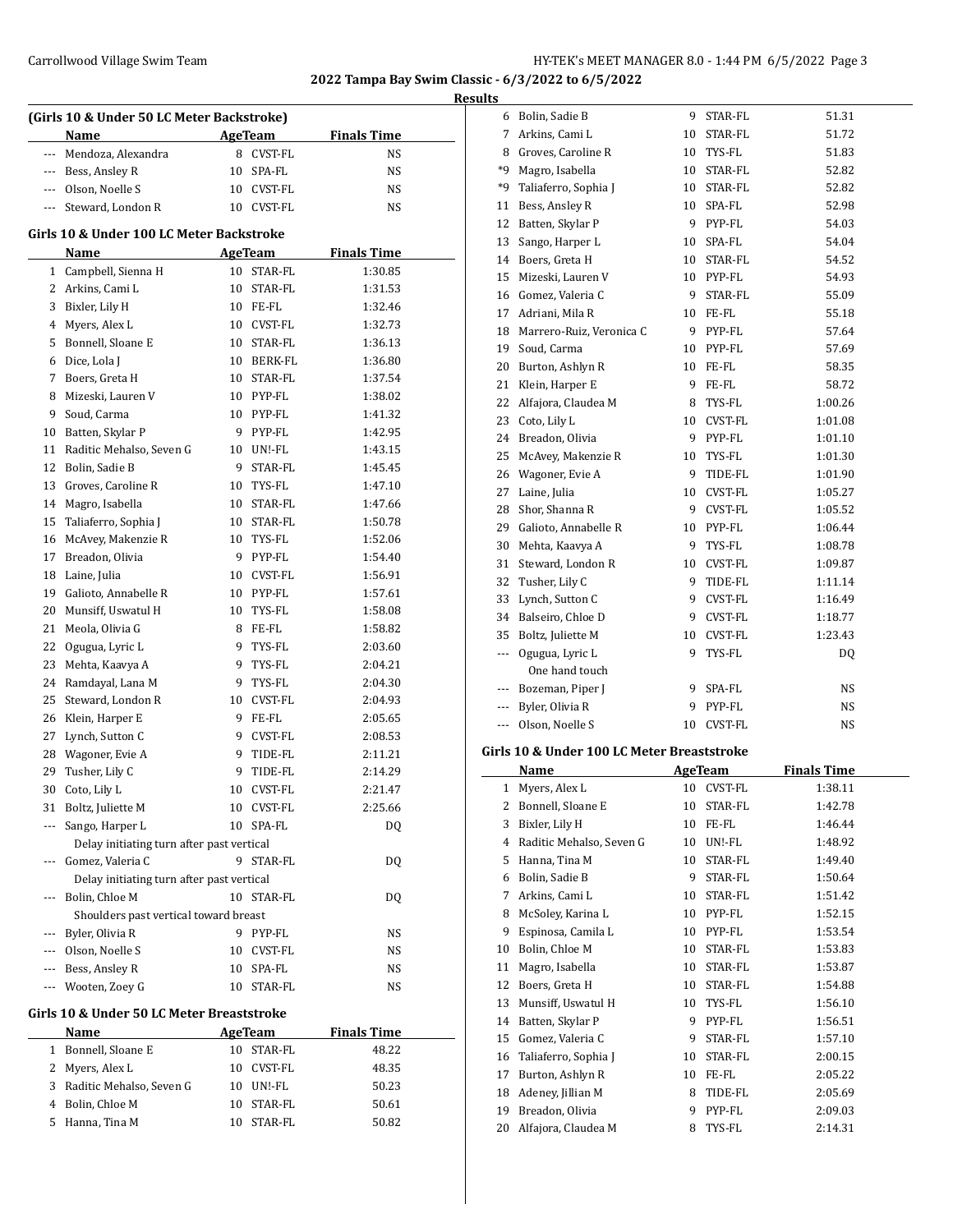**Results**

| (Girls 10 & Under 100 LC Meter Breaststroke) |                                                |    |                |                    |  |  |
|----------------------------------------------|------------------------------------------------|----|----------------|--------------------|--|--|
|                                              | Name                                           |    | AgeTeam        | <b>Finals Time</b> |  |  |
| 21                                           | Galioto, Annabelle R                           | 10 | PYP-FL         | 2:15.57            |  |  |
| 22                                           | Ogugua, Lyric L                                | 9  | TYS-FL         | 2:16.31            |  |  |
| 23                                           | Halvorsen, Mikaela J                           | 8  | PYP-FL         | 2:17.91            |  |  |
| 24                                           | Wagoner, Evie A                                | 9  | TIDE-FL        | 2:18.67            |  |  |
| 25                                           | Tusher, Lily C                                 | 9  | TIDE-FL        | 2:27.78            |  |  |
| 26                                           | Faraguna, Jules E                              | 10 | TYS-FL         | 2:29.36            |  |  |
| 27                                           | Mattson, Alice G                               | 8  | TYS-FL         | 2:31.06            |  |  |
| 28                                           | Ramdayal, Lana M                               | 9  | TYS-FL         | 2:39.78            |  |  |
| $---$                                        | Gemmell, Bellamy G                             | 7  | TYS-FL         | DQ                 |  |  |
|                                              | Hands brought beyond the hipline during stroke |    |                |                    |  |  |
|                                              | Munsiff, Mariyana M                            | 8  | TYS-FL         | DQ                 |  |  |
|                                              | Scissors kick                                  |    |                |                    |  |  |
|                                              | Sparks, Shana L                                | 9  | PYP-FL         | DQ                 |  |  |
|                                              | Scissors kick                                  |    |                |                    |  |  |
|                                              | Bess, Ansley R                                 | 10 | SPA-FL         | NS.                |  |  |
|                                              | Olson, Noelle S                                | 10 | CVST-FL        | NS.                |  |  |
|                                              | Steward, London R                              | 10 | <b>CVST-FL</b> | NS                 |  |  |

### **Girls 10 & Under 50 LC Meter Butterfly**

|              | <b>Name</b>              |    | <b>AgeTeam</b> | <b>Finals Time</b> |
|--------------|--------------------------|----|----------------|--------------------|
| $\mathbf{1}$ | Myers, Alex L            |    | 10 CVST-FL     | 37.69              |
| 2            | Bixler, Lily H           | 10 | FE-FL          | 40.18              |
| 3            | Wooten, Zoey G           | 10 | STAR-FL        | 40.75              |
| 4            | Breadon, Olivia          | 9  | PYP-FL         | 41.73              |
| 5            | Soud, Carma              | 10 | PYP-FL         | 41.85              |
| 6            | Bonnell, Sloane E        | 10 | STAR-FL        | 41.88              |
| 7            | Dice, Lola J             | 10 | BERK-FL        | 42.35              |
| 8            | Bolin, Sadie B           | 9  | STAR-FL        | 44.27              |
| 9            | Cazella, Isa B           | 9  | <b>STAR-FL</b> | 44.31              |
| 10           | Batten, Skylar P         | 9  | PYP-FL         | 44.33              |
| 11           | Hanna, Tina M            | 10 | STAR-FL        | 44.56              |
| 12           | Mizeski, Lauren V        | 10 | PYP-FL         | 46.76              |
| 13           | Gomez, Valeria C         | 9  | STAR-FL        | 46.81              |
| 14           | Bolin, Chloe M           | 10 | STAR-FL        | 47.22              |
| 15           | Munsiff, Uswatul H       | 10 | TYS-FL         | 48.38              |
| 16           | Campbell, Sienna H       | 10 | STAR-FL        | 48.53              |
| 17           | Laine, Julia             | 10 | CVST-FL        | 49.09              |
| 18           | Magro, Isabella          | 10 | STAR-FL        | 49.20              |
| 19           | Arkins, Cami L           | 10 | STAR-FL        | 49.58              |
| 20           | Marrero-Ruiz, Veronica C | 9  | PYP-FL         | 49.66              |
| 21           | Boers, Greta H           | 10 | STAR-FL        | 50.32              |
| 22           | Raditic Mehalso, Seven G | 10 | UN!-FL         | 51.06              |
| 23           | Alfajora, Claudea M      | 8  | TYS-FL         | 51.67              |
| 24           | Burton, Ashlyn R         | 10 | FE-FL          | 52.95              |
| 25           | Adriani, Mila R          | 10 | FE-FL          | 53.53              |
| 26           | Lynch, Sutton C          | 9  | CVST-FL        | 53.75              |
| 27           | Taliaferro, Sophia J     | 10 | STAR-FL        | 54.74              |
| 28           | Ortiz Rivera, Sophia A   | 8  | FE-FL          | 57.27              |
| 29           | Klein, Harper E          | 9  | FE-FL          | 57.45              |
| 30           | Ramdayal, Lana M         | 9  | TYS-FL         | 58.30              |
| 31           | Munsiff, Mariyana M      | 8  | TYS-FL         | 59.45              |
| 32           | Steward, London R        | 10 | CVST-FL        | 1:00.24            |
| 33           | Coto, Lily L             |    | 10 CVST-FL     | 1:02.86            |
| 34           | Boltz, Juliette M        |    | 10 CVST-FL     | 1:05.96            |
| 35           | Galioto, Annabelle R     | 10 | PYP-FL         | 1:05.97            |
| 36           | Wagoner, Evie A          | 9  | TIDE-FL        | 1:14.23            |

| uits    |                                         |    |                |                    |  |
|---------|-----------------------------------------|----|----------------|--------------------|--|
|         | 37 Balseiro, Chloe D                    |    | 9 CVST-FL      | 1:20.25            |  |
|         | 38 Tusher, Lily C                       |    | 9 TIDE-FL      | 1:22.69            |  |
|         | --- Bess, Ansley R                      |    | 10 SPA-FL      | NS                 |  |
|         | --- Olson, Noelle S                     |    | 10 CVST-FL     | NS                 |  |
|         | --- Bozeman, Piper J                    | 9. | SPA-FL         | NS                 |  |
|         |                                         |    |                |                    |  |
|         | Girls 10 & Under 100 LC Meter Butterfly |    |                |                    |  |
|         | Name                                    |    | <b>AgeTeam</b> | <b>Finals Time</b> |  |
|         | 1 Myers, Alex L                         |    | 10 CVST-FL     | 1:28.20            |  |
|         | 2 Abele, Ella N                         |    | 10 AAC-FL      | 1:29.40            |  |
|         | 3 Bixler, Lily H                        |    | 10 FE-FL       | 1:34.65            |  |
|         | 4 Espinosa, Camila L                    |    | 10 PYP-FL      | 1:37.54            |  |
|         | 5 Bolin, Sadie B                        |    | 9 STAR-FL      | 1:40.18            |  |
|         | 6 Soud, Carma                           |    | 10 PYP-FL      | 1:42.10            |  |
| 7       | Breadon, Olivia                         |    | 9 PYP-FL       | 1:44.49            |  |
| 8       | Raditic Mehalso, Seven G                |    | 10 UN!-FL      | 1:52.84            |  |
| 9       | Batten, Skylar P                        |    | 9 PYP-FL       | 1:54.32            |  |
|         | 10 Hanna, Tina M                        |    | 10 STAR-FL     | 1:54.87            |  |
| 11      | Lynch, Sutton C                         |    | 9 CVST-FL      | 2:09.81            |  |
|         | 12 Arreola, Carolina M                  |    | 8 CVST-FL      | 2:15.10            |  |
|         | --- Olson, Noelle S                     | 10 | CVST-FL        | NS                 |  |
|         | --- Wooten, Zoey G                      | 10 | STAR-FL        | NS                 |  |
|         |                                         |    |                |                    |  |
|         | Girls 10 & Under 200 LC Meter IM        |    |                |                    |  |
|         | Name                                    |    | <b>AgeTeam</b> | <b>Finals Time</b> |  |
|         | 1 Myers, Alex L                         |    | 10 CVST-FL     | 3:15.93            |  |
|         | 2 Bixler, Lily H                        |    | 10 FE-FL       | 3:16.05            |  |
| 3       | Bonnell, Sloane E                       |    | 10 STAR-FL     | 3:17.92            |  |
|         | 4 Abele, Ella N                         |    | 10 AAC-FL      | 3:18.18            |  |
|         | 5 Campbell, Sienna H                    |    | 10 STAR-FL     | 3:20.46            |  |
|         | 6 Sango, Harper L                       |    | 10 SPA-FL      | 3:22.43            |  |
| 7       | Arkins, Cami L                          |    | 10 STAR-FL     | 3:22.62            |  |
| 8       | Bolin, Chloe M                          |    | 10 STAR-FL     | 3:38.48            |  |
| 9       | Gomez, Valeria C                        |    | 9 STAR-FL      | 3:40.70            |  |
| 10      | Batten, Skylar P                        |    | 9 PYP-FL       | 3:42.06            |  |
|         | 11 Breadon, Olivia                      |    | 9 PYP-FL       | 3:48.31            |  |
|         | 12 Marrero-Ruiz, Veronica C             |    | 9 PYP-FL       | 3:53.98            |  |
| 13      | Adeney, Jillian M                       | 8  | TIDE-FL        | 4:01.63            |  |
|         | 14 Arreola, Carolina M                  | 8  | <b>CVST-FL</b> | 4:46.31            |  |
|         | Steward, London R                       | 10 | CVST-FL        | NS                 |  |
| $- - -$ | Bess, Ansley R                          | 10 | SPA-FL         | NS                 |  |
|         |                                         |    |                |                    |  |
|         | Girls 11-12 50 LC Meter Freestyle       |    |                |                    |  |
|         | Name                                    |    | <b>AgeTeam</b> | <b>Finals Time</b> |  |
|         | 2 Clark, Alexandria A                   | 11 | SPA-FL         | 30.39              |  |
| 3       | Taliaferro, Bella G                     | 12 | STAR-FL        | 30.95              |  |
| 4       | Ryan, Natalina M                        | 12 | STAR-FL        | 31.57              |  |
| 5       | Robinson, Reese E                       | 12 | STAR-FL        | 31.84              |  |
| 6       | Parrish, Lizzy A                        | 12 | STAR-FL        | 32.22              |  |
| 7       | Speidel, Megan S                        | 12 | STAR-FL        | 32.31              |  |
| 8       | Baja, Abella M                          | 12 | STAR-FL        | 32.99              |  |
| 9       | Orchard, Bryn A                         | 11 | STAR-FL        | 33.08              |  |
| 10      | Coles, Kaitlyn R                        |    | 11 BERK-FL     | 33.45              |  |
| 11      | Silveira Lima, Sophie                   | 12 | TIDE-FL        | 33.59              |  |
| 12      | Parker, Cori A                          | 12 | TIDE-FL        | 33.74              |  |
| 13      | Pham, Nicole                            | 11 | STAR-FL        | 34.19              |  |
| 14      | Bell, Charleigh A                       |    | 12 AAC-FL      | 34.51              |  |
| 15      | Ramsay-Care, Lili R                     | 12 | FE-FL          | 34.77              |  |
| 16      | Seaberg, Skylar A                       | 12 | UNAT           | 34.86              |  |
|         |                                         |    |                |                    |  |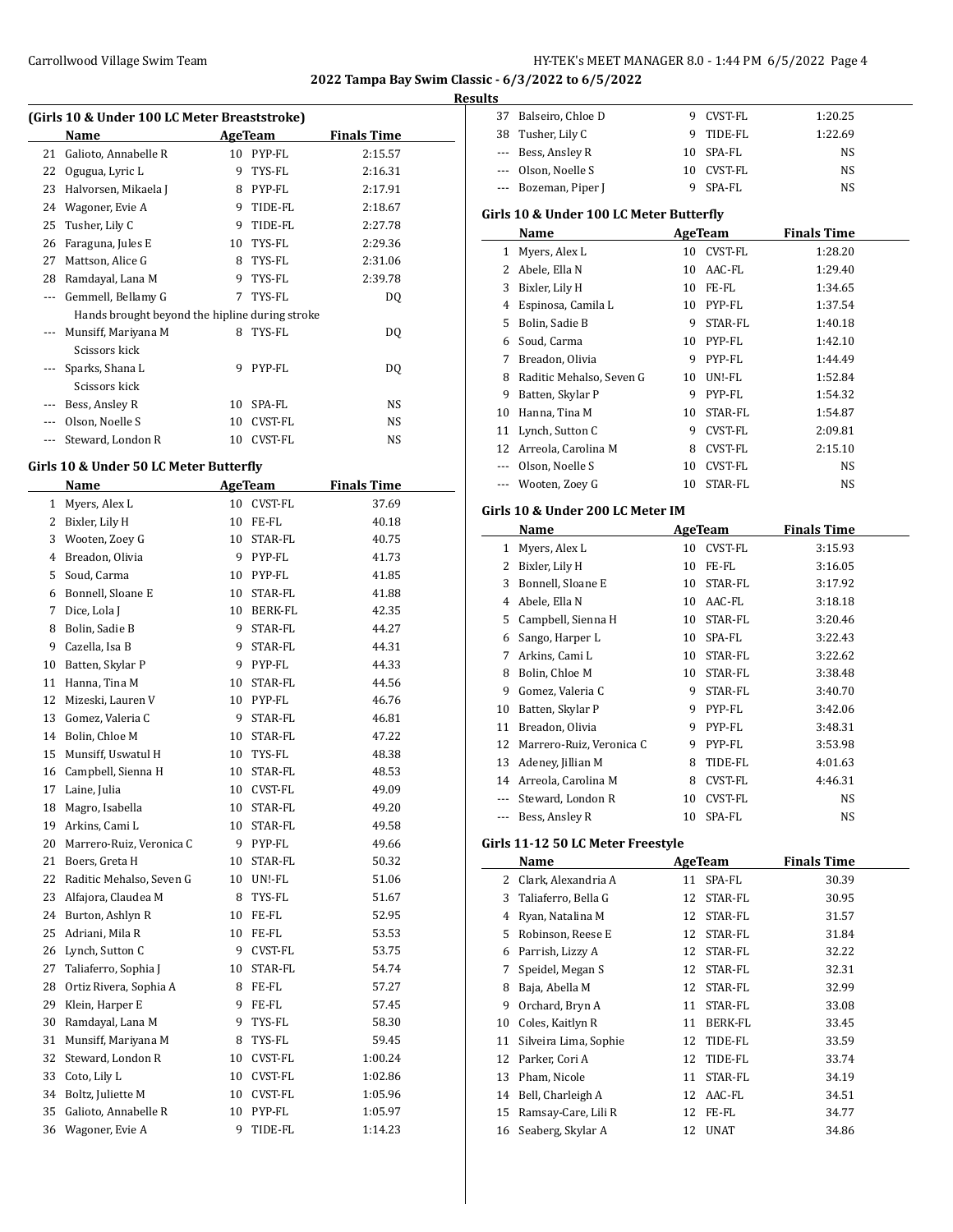#### **Results**

| (Girls 11-12 50 LC Meter Freestyle) |                       |         |            |                    |  |  |
|-------------------------------------|-----------------------|---------|------------|--------------------|--|--|
|                                     | Name                  | AgeTeam |            | <b>Finals Time</b> |  |  |
| 17                                  | Leneis, Anna E        | 11      | STAR-FL    | 35.11              |  |  |
| 18                                  | Nishman, Izzy S       | 11      | SPA-FL     | 35.35              |  |  |
| 19                                  | Pixler, Madison R     | 11      | STAR-FL    | 36.74              |  |  |
| 20                                  | Burton, Payton A      | 11      | FE-FL      | 36.83              |  |  |
| 21                                  | Gordon, Mia G         | 11      | STAR-FL    | 37.93              |  |  |
| 22                                  | Williamson, Gracie L  | 12      | TIDE-FL    | 38.96              |  |  |
| 23                                  | McKenzie, Lucy B      | 12      | FE-FL      | 39.59              |  |  |
| 24                                  | Smith, Sadie M        | 12      | FE-FL      | 39.94              |  |  |
| 25                                  | Swanson, Hannah R     | 11      | FE-FL      | 40.01              |  |  |
| 26                                  | Gendi, Emma T         |         | 12 CVST-FL | 40.33              |  |  |
| 27                                  | Larson, Evelina G     | 11      | TYS-FL     | 40.48              |  |  |
| 28                                  | Urquhart, Mia R       | 12      | CVST-FL    | 42.69              |  |  |
| 29                                  | St. Jean, Vega        | 12      | TYS-FL     | 43.95              |  |  |
| 30                                  | McNab, Carys A        | 11      | TYS-FL     | 44.98              |  |  |
| 31                                  | Ballesteros, Peyton G | 11      | TYS-FL     | 51.67              |  |  |
|                                     | Santiago, Lea M       | 11      | STAR-FL    | NS                 |  |  |
|                                     |                       |         |            |                    |  |  |

### **Girls 11-12 100 LC Meter Freestyle**

|    | Name                  | <b>AgeTeam</b> |                | <b>Finals Time</b> |
|----|-----------------------|----------------|----------------|--------------------|
| 2  | Taliaferro, Bella G   | 12             | STAR-FL        | 1:05.43            |
| 3  | Clark, Alexandria A   | 11             | SPA-FL         | 1:06.22            |
| 4  | Speidel, Megan S      | 12             | STAR-FL        | 1:07.95            |
| 5  | Robinson, Reese E     | 12             | STAR-FL        | 1:08.76            |
| 6  | Parrish, Lizzy A      | 12             | STAR-FL        | 1:10.25            |
| 7  | Silveira Lima, Sophie | 12             | TIDE-FL        | 1:11.69            |
| 8  | Parker, Cori A        | 12             | TIDE-FL        | 1:11.93            |
| 9  | Ryan, Natalina M      | 12             | STAR-FL        | 1:12.02            |
| 10 | Coles, Kaitlyn R      | 11             | <b>BERK-FL</b> | 1:12.58            |
| 11 | Baja, Abella M        | 12             | STAR-FL        | 1:13.91            |
| 12 | Seaberg, Skylar A     | 12             | <b>UNAT</b>    | 1:14.28            |
| 13 | Orchard, Bryn A       | 11             | STAR-FL        | 1:14.90            |
| 14 | Ramsay-Care, Lili R   | 12             | FE-FL          | 1:16.03            |
| 15 | Pham, Nicole          | 11             | STAR-FL        | 1:16.10            |
| 16 | Bell, Charleigh A     | 12             | AAC-FL         | 1:16.64            |
| 17 | Nishman, Izzy S       | 11             | SPA-FL         | 1:16.76            |
| 18 | Herrera, Isabella V   | 11             | CVST-FL        | 1:17.87            |
| 19 | Sharitz, Katie M      | 12             | TYS-FL         | 1:19.49            |
| 20 | Piazza, Rey G         | 12             | FE-FL          | 1:20.35            |
| 21 | Leneis, Anna E        | 11             | STAR-FL        | 1:20.40            |
| 22 | Roberts, Camryn C     | 11             | PYP-FL         | 1:20.70            |
| 23 | Pixler, Madison R     | 11             | STAR-FL        | 1:22.35            |
| 24 | Marston, Samantha K   | 12             | PYP-FL         | 1:22.66            |
| 25 | Marston, Taylor H     | 12             | PYP-FL         | 1:22.98            |
| 26 | Williamson, Gracie L  | 12             | TIDE-FL        | 1:23.27            |
| 27 | Germino, Isabella A   | 12             | TYS-FL         | 1:23.75            |
| 28 | Gordon, Mia G         | 11             | STAR-FL        | 1:24.12            |
| 29 | Burton, Payton A      | 11             | FE-FL          | 1:24.27            |
| 30 | McKenzie, Lucy B      | 12             | FE-FL          | 1:26.84            |
| 31 | Bates, Evie C         | 11             | SPA-FL         | 1:28.60            |
| 32 | Smith, Sadie M        | 12             | FE-FL          | 1:28.85            |
| 33 | Swanson, Hannah R     | 11             | FE-FL          | 1:29.36            |
| 34 | Gendi, Emma T         | 12             | CVST-FL        | 1:31.51            |
| 35 | Urquhart, Mia R       | 12             | CVST-FL        | 1:32.52            |
| 36 | St. Jean, Vega        | 12             | TYS-FL         | 1:33.05            |
| 37 | Nicol, Isla           | 11             | TYS-FL         | 1:33.15            |
| 38 | McNab, Carys A        | 11             | TYS-FL         | 1:38.12            |
|    |                       |                |                |                    |

| --- | Powell, Anabelle L                  | 12 | TYS-FL         | NS                 |  |
|-----|-------------------------------------|----|----------------|--------------------|--|
|     | --- Rocha, Haley A                  | 11 | SPA-FL         | NS                 |  |
| --- | Santiago, Lea M                     | 11 | STAR-FL        | NS                 |  |
|     |                                     |    |                |                    |  |
|     | Girls 11-12 200 LC Meter Freestyle  |    |                |                    |  |
|     | Name                                |    | <u>AgeTeam</u> | <b>Finals Time</b> |  |
|     | 1 Taliaferro, Bella G               |    | 12 STAR-FL     | 2:20.08            |  |
|     | 2 Clark, Alexandria A               | 11 | SPA-FL         | 2:22.98            |  |
|     | 3 Speidel, Megan S                  |    | 12 STAR-FL     | 2:27.52            |  |
|     | 4 Robinson, Reese E                 |    | 12 STAR-FL     | 2:36.82            |  |
|     | 5 Silveira Lima, Sophie             |    | 12 TIDE-FL     | 2:39.64            |  |
|     | 6 Ryan, Natalina M                  | 12 | STAR-FL        | 2:45.50            |  |
| 7   | Ramsay-Care, Lili R                 |    | 12 FE-FL       | 2:46.95            |  |
| 8   | Nishman, Izzy S                     | 11 | SPA-FL         | 2:47.30            |  |
|     | 9 Pham, Nicole                      | 11 | STAR-FL        | 2:49.34            |  |
|     | 10 Bell, Charleigh A                |    | 12 AAC-FL      | 2:50.58            |  |
| 11  | Herrera, Isabella V                 |    | 11 CVST-FL     | 2:51.01            |  |
| 12  | Roberts, Camryn C                   |    | 11 PYP-FL      | 2:51.72            |  |
|     | 13 Sharitz, Katie M                 |    | 12 TYS-FL      | 2:55.35            |  |
|     |                                     |    |                |                    |  |
|     | 14 Piazza, Rey G                    |    | 12 FE-FL       | 2:59.88            |  |
| 15  | McKenzie, Lucy B                    |    | 12 FE-FL       | 3:08.09            |  |
| 16  | Bates, Evie C                       | 11 | SPA-FL         | 3:19.97            |  |
|     | Girls 11-12 50 LC Meter Backstroke  |    |                |                    |  |
|     | Name                                |    | AgeTeam        | <b>Finals Time</b> |  |
|     | 1 Orchard, Bryn A                   | 11 | STAR-FL        | 36.53              |  |
|     | 2 Clark, Alexandria A               | 11 | SPA-FL         | 37.09              |  |
| 3   | Silveira Lima, Sophie               |    | 12 TIDE-FL     | 37.64              |  |
|     | 4 Baja, Abella M                    | 12 | STAR-FL        | 40.92              |  |
|     | 5 Pham, Nicole                      | 11 | STAR-FL        | 40.97              |  |
|     | 6 Gordon, Mia G                     | 11 | STAR-FL        | 42.01              |  |
|     | 7 Ramsay-Care, Lili R               |    | 12 FE-FL       |                    |  |
|     |                                     |    |                | 42.32              |  |
|     | 8 Parrish, Lizzy A                  |    | 12 STAR-FL     | 43.07              |  |
|     | 9 Pixler, Madison R                 | 11 | STAR-FL        | 43.20              |  |
|     | 10 Herrera, Isabella V              |    | 11 CVST-FL     | 43.76              |  |
|     | 11 Nishman, Izzy S                  | 11 | SPA-FL         | 44.17              |  |
|     | 12 Burton, Payton A                 |    | 11 FE-FL       | 45.73              |  |
| 13  | Seaberg, Skylar A                   | 12 | <b>UNAT</b>    | 46.02              |  |
|     | 14 Parker, Cori A                   |    | 12 TIDE-FL     | 46.34              |  |
|     | 15 Leneis, Anna E                   | 11 | STAR-FL        | 46.86              |  |
| 16  | Williamson, Gracie L                | 12 | TIDE-FL        | 46.97              |  |
| 17  | Larson, Evelina G                   | 11 | TYS-FL         | 48.06              |  |
| 18  | Swanson, Hannah R                   | 11 | FE-FL          | 48.23              |  |
| 19  | Nicol, Isla                         | 11 | TYS-FL         | 50.64              |  |
| 20  | Urquhart, Mia R                     | 12 | <b>CVST-FL</b> | 52.24              |  |
| 21  | Smith, Sadie M                      |    | 12 FE-FL       | 52.66              |  |
| 22  | McNab, Carys A                      | 11 | TYS-FL         | 53.49              |  |
| 23  | Ballesteros, Peyton G               | 11 | TYS-FL         | 1:01.17            |  |
| --- | Santiago, Lea M                     | 11 | STAR-FL        | NS                 |  |
| --- | Rocha, Haley A                      | 11 | SPA-FL         | NS                 |  |
|     |                                     |    |                |                    |  |
|     | Girls 11-12 100 LC Meter Backstroke |    |                |                    |  |
|     | Name                                |    | AgeTeam        | <b>Finals Time</b> |  |
| 2   | Clark, Alexandria A                 | 11 | SPA-FL         | 1:19.38            |  |
| 3   | Speidel, Megan S                    | 12 | STAR-FL        | 1:20.43            |  |
|     | 4 Orchard, Bryn A                   | 11 | STAR-FL        | 1:21.56            |  |
| 5   | Silveira Lima, Sophie               | 12 | TIDE-FL        | 1:21.63            |  |
| 6   | Ryan, Natalina M                    | 12 | STAR-FL        | 1:23.60            |  |
| 7   | Pham, Nicole                        | 11 | STAR-FL        | 1:28.80            |  |
|     |                                     |    |                |                    |  |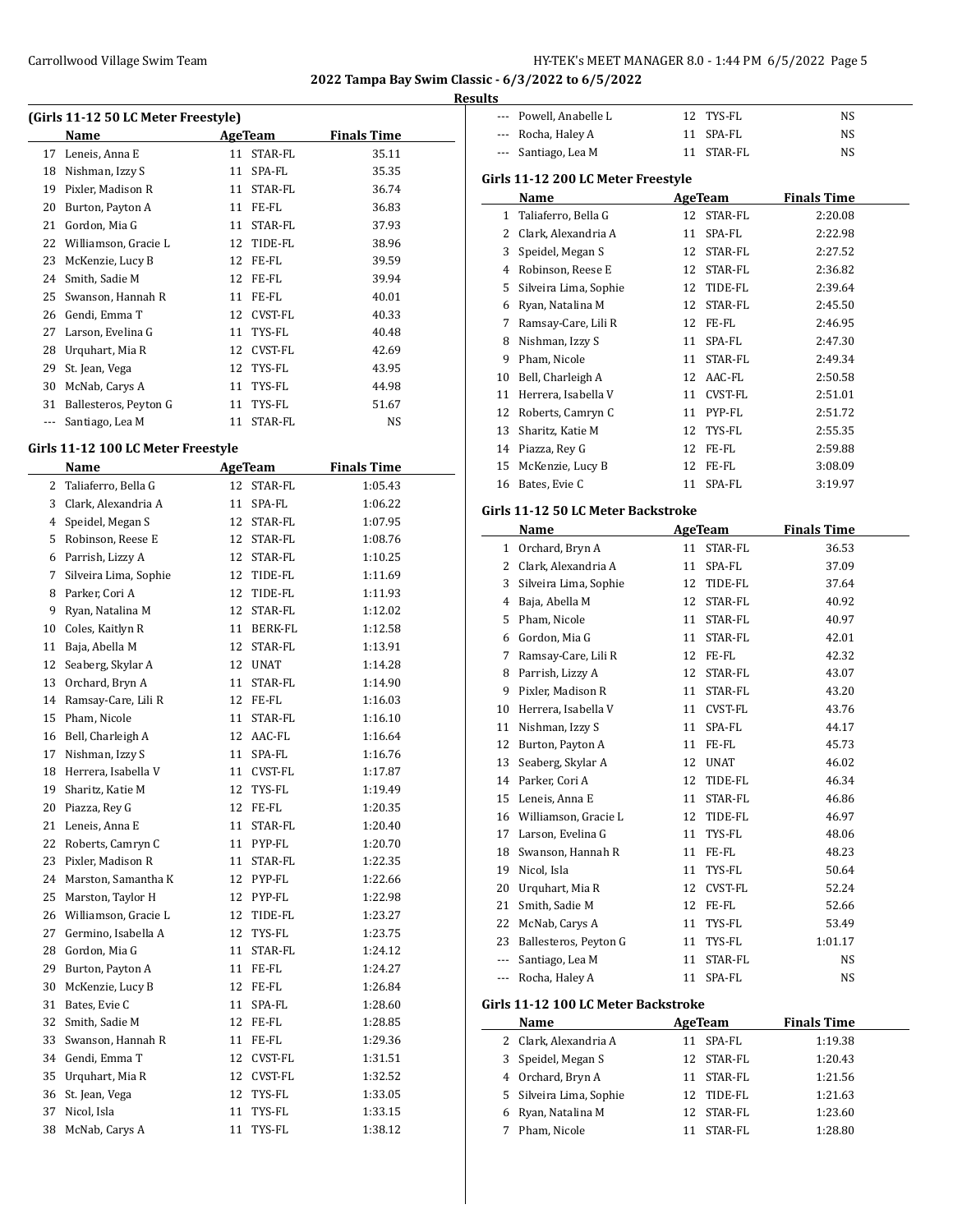**Results**

| (Girls 11-12 100 LC Meter Backstroke) |                      |    |                |                    |  |  |
|---------------------------------------|----------------------|----|----------------|--------------------|--|--|
|                                       | Name                 |    | AgeTeam        | <b>Finals Time</b> |  |  |
| 8                                     | Gordon, Mia G        | 11 | STAR-FL        | 1:29.96            |  |  |
| 9                                     | Marston, Samantha K  | 12 | PYP-FL         | 1:31.90            |  |  |
| 10                                    | Nishman, Izzy S      | 11 | SPA-FL         | 1:33.18            |  |  |
| 11                                    | Seaberg, Skylar A    | 12 | <b>UNAT</b>    | 1:33.76            |  |  |
| 12                                    | Leneis, Anna E       | 11 | STAR-FL        | 1:35.33            |  |  |
| 13                                    | Pixler, Madison R    | 11 | STAR-FL        | 1:35.43            |  |  |
| 14                                    | Herrera, Isabella V  | 11 | <b>CVST-FL</b> | 1:37.40            |  |  |
| 15                                    | Williamson, Gracie L | 12 | TIDE-FL        | 1:38.46            |  |  |
| 16                                    | Parker, Cori A       | 12 | TIDE-FL        | 1:40.47            |  |  |
| 17                                    | Burton, Payton A     | 11 | FE-FL          | 1:42.06            |  |  |
| 18                                    | Larson, Evelina G    | 11 | TYS-FL         | 1:43.62            |  |  |
| 19                                    | Marston, Taylor H    | 12 | PYP-FL         | 1:47.41            |  |  |
| 20                                    | Swanson, Hannah R    | 11 | FE-FL          | 1:48.82            |  |  |
| 21                                    | Gendi, Emma T        | 12 | CVST-FL        | 1:51.80            |  |  |
| 22                                    | Urquhart, Mia R      | 12 | CVST-FL        | 1:53.10            |  |  |
| 23                                    | McNab, Carys A       | 11 | TYS-FL         | 1:54.03            |  |  |
| 24                                    | Smith, Sadie M       | 12 | FE-FL          | 1:55.23            |  |  |
| ---                                   | Santiago, Lea M      | 11 | STAR-FL        | NS                 |  |  |
| $- - -$                               | Powell, Anabelle L   | 12 | TYS-FL         | NS                 |  |  |

### **Girls 11-12 50 LC Meter Breaststroke**

|         | Name                 |    | <b>AgeTeam</b> | <b>Finals Time</b> |
|---------|----------------------|----|----------------|--------------------|
| 1       | Coles, Kaitlyn R     | 11 | <b>BERK-FL</b> | 42.69              |
| 2       | Parker, Cori A       | 12 | TIDE-FL        | 43.19              |
| 3       | Leneis, Anna E       | 11 | STAR-FL        | 44.40              |
| 4       | Seaberg, Skylar A    | 12 | <b>UNAT</b>    | 44.57              |
| 5       | Parrish, Lizzy A     | 12 | STAR-FL        | 45.08              |
| 6       | Gordon, Mia G        | 11 | STAR-FL        | 45.22              |
| 7       | Herrera, Isabella V  | 11 | <b>CVST-FL</b> | 45.45              |
| 8       | Baja, Abella M       | 12 | STAR-FL        | 45.66              |
| 9       | Urquhart, Mia R      | 12 | <b>CVST-FL</b> | 46.30              |
| 10      | Brandt, Rianne M     | 12 | SPA-FL         | 46.60              |
| 11      | Ramsay-Care, Lili R  | 12 | FE-FL          | 48.14              |
| 12      | Marston, Taylor H    | 12 | PYP-FL         | 49.13              |
| 13      | Pixler, Madison R    | 11 | STAR-FL        | 49.99              |
| 14      | Bell, Charleigh A    | 12 | AAC-FL         | 50.08              |
| 15      | Piazza, Rey G        | 12 | FE-FL          | 50.22              |
| 16      | Nicol, Isla          | 11 | TYS-FL         | 50.76              |
| 17      | Burton, Payton A     | 11 | FE-FL          | 52.16              |
| 18      | Williamson, Gracie L | 12 | TIDE-FL        | 52.76              |
| 19      | Smith, Sadie M       | 12 | FE-FL          | 52.84              |
| 20      | Sharitz, Katie M     | 12 | TYS-FL         | 53.04              |
| 21      | Gendi, Emma T        | 12 | CVST-FL        | 54.03              |
| 22      | Roberts, Camryn C    | 11 | PYP-FL         | 55.95              |
| 23      | Larson, Evelina G    | 11 | TYS-FL         | 55.97              |
| 24      | Germino, Isabella A  | 12 | TYS-FL         | 57.44              |
| 25      | Marston, Samantha K  | 12 | PYP-FL         | 57.55              |
| 26      | St. Jean, Vega       | 12 | TYS-FL         | 58.27              |
| 27      | Bates, Evie C        | 11 | SPA-FL         | 1:01.44            |
| 28      | Swanson, Hannah R    | 11 | FE-FL          | 1:05.54            |
| 29      | Powell, Anabelle L   | 12 | TYS-FL         | 1:06.93            |
| $- - -$ | Rocha, Haley A       | 11 | SPA-FL         | NS                 |

### **Girls 11-12 100 LC Meter Breaststroke**

| Name               | AgeTeam    | <b>Finals Time</b> |  |
|--------------------|------------|--------------------|--|
| 1 Speidel, Megan S | 12 STAR-FL | 1:28.03            |  |

| 2   | Coles, Kaitlyn R      | 11 | BERK-FL     | 1:31.11 |  |
|-----|-----------------------|----|-------------|---------|--|
| 3   | Parker, Cori A        | 12 | TIDE-FL     | 1:35.23 |  |
| 4   | Herrera, Isabella V   | 11 | CVST-FL     | 1:36.06 |  |
| 5   | Leneis, Anna E        | 11 | STAR-FL     | 1:39.44 |  |
| 6   | Seaberg, Skylar A     | 12 | <b>UNAT</b> | 1:39.57 |  |
| 7   | Gordon, Mia G         | 11 | STAR-FL     | 1:40.51 |  |
| 8   | Baja, Abella M        | 12 | STAR-FL     | 1:40.76 |  |
| 9   | Urquhart, Mia R       | 12 | CVST-FL     | 1:43.81 |  |
| 10  | Bell, Charleigh A     | 12 | AAC-FL      | 1:45.94 |  |
| 11  | Pixler, Madison R     | 11 | STAR-FL     | 1:46.32 |  |
| 12  | Nicol, Isla           | 11 | TYS-FL      | 1:46.88 |  |
| 13  | Burton, Payton A      | 11 | FE-FL       | 1:50.16 |  |
| 14  | Smith, Sadie M        | 12 | FE-FL       | 1:50.50 |  |
| 15  | Williamson, Gracie L  | 12 | TIDE-FL     | 1:52.12 |  |
| 16  | Sharitz, Katie M      | 12 | TYS-FL      | 1:53.49 |  |
| 17  | Gendi, Emma T         | 12 | CVST-FL     | 1:58.14 |  |
| 18  | Larson, Evelina G     | 11 | TYS-FL      | 2:01.53 |  |
| 19  | Ballesteros, Peyton G | 11 | TYS-FL      | 2:11.70 |  |
| 20  | McNab, Carys A        | 11 | TYS-FL      | 2:19.90 |  |
| --- | St. Jean, Vega        | 12 | TYS-FL      | DQ      |  |
|     | False start           |    |             |         |  |
| --- | Rocha, Haley A        | 11 | SPA-FL      | NS      |  |

### **Girls 11-12 50 LC Meter Butterfly**

|     | Name                  |    | <b>AgeTeam</b> | <b>Finals Time</b> |
|-----|-----------------------|----|----------------|--------------------|
| 1   | Taliaferro, Bella G   | 12 | STAR-FL        | 33.03              |
| 2   | Brandt, Rianne M      | 12 | SPA-FL         | 34.16              |
| 3   | Silveira Lima, Sophie | 12 | TIDE-FL        | 34.84              |
| 4   | Robinson, Reese E     | 12 | STAR-FL        | 36.08              |
| 5   | Coles, Kaitlyn R      | 11 | <b>BERK-FL</b> | 36.19              |
| 6   | Ryan, Natalina M      | 12 | STAR-FL        | 36.78              |
| 7   | Baja, Abella M        | 12 | STAR-FL        | 36.83              |
| 8   | Pham, Nicole          | 11 | STAR-FL        | 38.13              |
| 9   | Ramsay-Care, Lili R   | 12 | FE-FL          | 38.23              |
| 10  | Parrish, Lizzy A      | 12 | STAR-FL        | 38.30              |
| 11  | Parker, Cori A        | 12 | TIDE-FL        | 39.63              |
| 12  | Bell, Charleigh A     | 12 | AAC-FL         | 40.02              |
| 13  | Germino, Isabella A   | 12 | TYS-FL         | 40.64              |
| 14  | Burton, Payton A      | 11 | FE-FL          | 40.70              |
| 15  | Orchard, Bryn A       | 11 | STAR-FL        | 41.14              |
| 16  | McKenzie, Lucy B      | 12 | FE-FL          | 43.42              |
| 17  | Seaberg, Skylar A     | 12 | <b>UNAT</b>    | 43.61              |
| 18  | Gordon, Mia G         | 11 | STAR-FL        | 43.69              |
| 19  | Pixler, Madison R     | 11 | STAR-FL        | 43.79              |
| 20  | Piazza, Rey G         | 12 | FE-FL          | 45.69              |
| 21  | Leneis, Anna E        | 11 | STAR-FL        | 45.85              |
| 22  | Marston, Taylor H     | 12 | PYP-FL         | 46.26              |
| 23  | Gendi, Emma T         | 12 | CVST-FL        | 47.23              |
| 24  | Larson, Evelina G     | 11 | TYS-FL         | 49.32              |
| 25  | St. Jean, Vega        | 12 | TYS-FL         | 52.43              |
| 26  | Marston, Samantha K   | 12 | PYP-FL         | 53.11              |
| 27  | Smith, Sadie M        | 12 | FE-FL          | 53.31              |
| 28  | Urquhart, Mia R       | 12 | <b>CVST-FL</b> | 54.73              |
| 29  | McNab, Carys A        | 11 | TYS-FL         | 57.86              |
| --- | Santiago, Lea M       | 11 | STAR-FL        | <b>NS</b>          |
| --- | Rocha, Haley A        | 11 | SPA-FL         | <b>NS</b>          |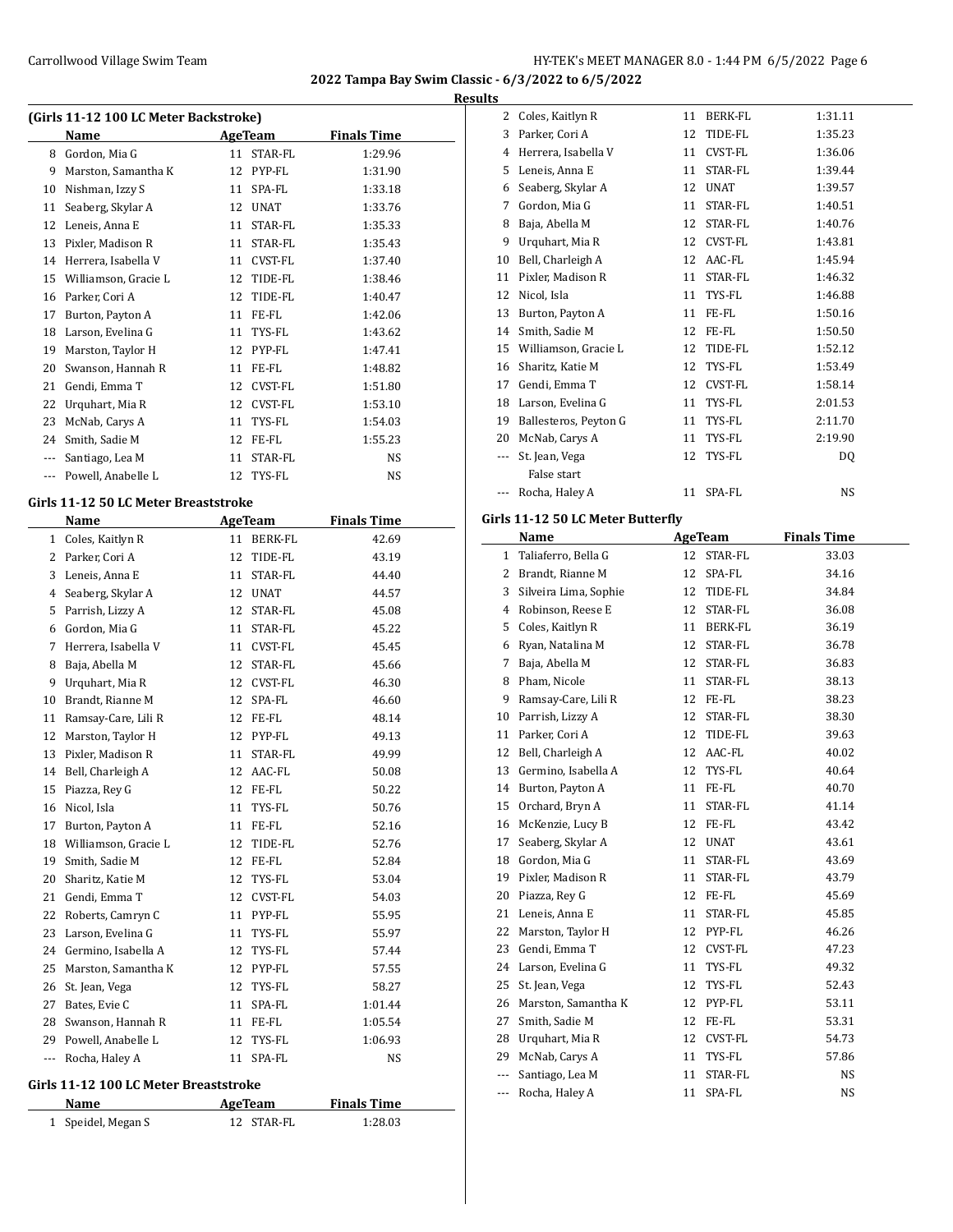**Results**

|          | Girls 11-12 100 LC Meter Butterfly  |                |                   |                    |  |
|----------|-------------------------------------|----------------|-------------------|--------------------|--|
|          | Name                                |                | AgeTeam           | <b>Finals Time</b> |  |
| 1        | Speidel, Megan S                    |                | 12 STAR-FL        | 1:19.35            |  |
|          | 2 Silveira Lima, Sophie             |                | 12 TIDE-FL        | 1:21.60            |  |
|          | 3 Herrera, Isabella V               |                | 11 CVST-FL        | 1:23.73            |  |
|          | 4 Ramsay-Care, Lili R               |                | 12 FE-FL          | 1:23.82            |  |
| 5        | Ryan, Natalina M                    |                | 12 STAR-FL        | 1:27.09            |  |
|          | 6 Parker, Cori A                    |                | 12 TIDE-FL        | 1:29.01            |  |
|          | 7 Robinson, Reese E                 |                | 12 STAR-FL        | 1:30.76            |  |
| 8        | McKenzie, Lucy B                    |                | 12 FE-FL          | 1:41.65            |  |
| 9        | Sharitz, Katie M                    |                | 12 TYS-FL         | 1:49.86            |  |
|          | 10 Gendi, Emma T                    |                | 12 CVST-FL        | 1:53.47            |  |
|          | --- Taliaferro, Bella G             |                | 12 STAR-FL        | NS                 |  |
|          | Girls 11-12 200 LC Meter IM         |                |                   |                    |  |
|          | Name                                |                | AgeTeam           | <b>Finals Time</b> |  |
|          | 2 Clark, Alexandria A               |                | 11 SPA-FL         | 2:45.91            |  |
|          | 3 Coles, Kaitlyn R                  |                | 11 BERK-FL        | 2:54.69            |  |
|          | 4 Baja, Abella M                    |                | 12 STAR-FL        | 3:00.91            |  |
|          | 5 Ryan, Natalina M                  |                | 12 STAR-FL        | 3:02.77            |  |
|          | 6 Parrish, Lizzy A                  |                | 12 STAR-FL        | 3:03.65            |  |
|          | 7 Robinson, Reese E                 |                | 12 STAR-FL        | 3:04.79            |  |
| 8        | Silveira Lima, Sophie               |                | 12 TIDE-FL        | 3:05.97            |  |
| 9        | Ramsay-Care, Lili R                 |                | 12 FE-FL          | 3:09.06            |  |
|          | 10 Pham, Nicole                     |                | 11 STAR-FL        | 3:14.97            |  |
|          | 11 Orchard, Bryn A                  |                | 11 STAR-FL        | 3:15.06            |  |
|          | 12 Bell, Charleigh A                |                | 12 AAC-FL         | 3:16.66            |  |
| 13       | Gordon, Mia G                       |                | 11 STAR-FL        | 3:17.16            |  |
|          | 14 Herrera, Isabella V              |                | 11 CVST-FL        | 3:19.20            |  |
| 15       | Burton, Payton A                    |                | 11 FE-FL          | 3:19.79            |  |
|          | 16 Leneis, Anna E                   |                | 11 STAR-FL        | 3:27.34            |  |
| 17       | St. Jean, Vega                      |                | 12 TYS-FL         | 3:46.07            |  |
|          | 18 Urquhart, Mia R                  |                | 12 CVST-FL        | 3:47.09            |  |
|          | 19 Swanson, Hannah R                |                | 11 FE-FL          | 3:51.10            |  |
|          | 20 Gendi, Emma T                    |                | 12 CVST-FL        | 3:54.30            |  |
| $\cdots$ | Taliaferro, Bella G                 |                | 12 STAR-FL        | NS                 |  |
|          | Girls 13-14 50 LC Meter Freestyle   |                |                   |                    |  |
|          | Name                                | <b>AgeTeam</b> |                   | <b>Finals Time</b> |  |
| 1        | Descent, Grace C                    | 14             | SPA-FL            | 29.29              |  |
| 2        | Destrade, Bella N                   | 14             | AAC-FL            | 29.49              |  |
| 3        |                                     |                |                   | 29.50              |  |
| 4        | Riva, Izzy M<br>Smith, Mckenna A    | 13<br>14       | SPA-FL<br>BERK-FL | 29.70              |  |
| 5        | Hansen, Karrington L                |                |                   |                    |  |
|          | McKinney, Kayla L                   | 13             | SPA-FL            | 29.87              |  |
| 6        | Galioto, Ellagrace J                | 14             | STAR-FL           | 30.04              |  |
| 7        |                                     | 13             | PYP-FL            | 30.22              |  |
| 8        | Jones, Hattie F<br>Ledezma, Sarah R | 14             | PYP-FL            | 30.27              |  |
| 9        |                                     | 13             | TIDE-FL           | 30.29              |  |
| 10       | Ling, Anna S                        | 13             | PYP-FL            | 30.44              |  |
| 11       | Roberts, Paityn J                   | 13             | PYP-FL            | 31.13              |  |
| 12       | Fletcher, Sara K                    | 14             | PYP-FL            | 31.39              |  |
| 13       | Ruste, Jena                         | 14             | FE-FL             | 31.42              |  |
| 14       | Linden, Gabi D                      | 13             | BERK-FL           | 31.45              |  |
| 15       | Noga, Mary E                        | 14             | SPA-FL            | 31.51              |  |
| 16       | Jennings, Eden R                    | 14             | <b>UNAT</b>       | 31.70              |  |
| 17       | James, Sophie I                     | 13             | PYP-FL            | 31.75              |  |
| 18       | Navarro, Isabella                   | 13             | PYP-FL            | 32.02              |  |
| 19       | Benton, Hailey A                    | 13             | STAR-FL           | 32.55              |  |

| ∼     |                      |    |                |       |
|-------|----------------------|----|----------------|-------|
| 20    | Derrick, Jiya C      | 13 | STAR-FL        | 32.59 |
| 21    | Groves, Abigail E    | 14 | TYS-FL         | 32.77 |
| 22    | Tucker, Lucey L      | 14 | TYS-FL         | 33.64 |
| 23    | Solak, Jasia D       | 14 | AAC-FL         | 34.95 |
| 24    | Faiella, Reagan P    | 13 | FE-FL          | 34.96 |
| 25    | Easters, Ariana M    | 13 | TIDE-FL        | 35.37 |
| 26    | Ramdayal, Mya D      | 13 | TYS-FL         | 35.51 |
| 27    | McCambridge, Reese A | 14 | AAC-FL         | 36.63 |
| 28    | Ledford, Kaila A     | 13 | AAC-FL         | 37.15 |
| 29    | Gentner, Claire L    | 14 | TYS-FL         | 37.78 |
| 30    | Arwood, Isabella R   | 13 | PYP-FL         | 39.92 |
| 31    | Elliott, Fiona M     | 13 | TIDE-FL        | 40.54 |
| 32    | Cashman, Kate M      | 14 | AAC-FL         | 40.58 |
| 33    | Visher, Addy F       | 14 | CVST-FL        | 42.91 |
| 34    | Sutton, Samantha C   | 13 | <b>BERK-FL</b> | 47.11 |
| $---$ | Hernandez, Drue A    | 14 | STA-FL         | NS    |
| $---$ | Redozubova, Sofiia   | 13 | FE-FL          | NS    |
| $---$ | Pierre, Jael M       | 13 | PYP-FL         | NS    |
|       | Trujillo, Gianna     | 14 | TYS-FL         | NS    |

### **Girls 13-14 100 LC Meter Freestyle**

|                | Name                 |    | <b>AgeTeam</b> | <b>Finals Time</b> |  |
|----------------|----------------------|----|----------------|--------------------|--|
| 1              | Fjare, Zoie J        |    | 14 SPA-FL      | 1:02.23            |  |
| 2              | Descent, Grace C     | 14 | SPA-FL         | 1:03.13            |  |
| 3              | McKinney, Kayla L    | 14 | STAR-FL        | 1:03.35            |  |
| 4              | Destrade, Bella N    | 14 | AAC-FL         | 1:04.68            |  |
| 5              | Smith, Mckenna A     |    | 14 BERK-FL     | 1:04.76            |  |
| 6              | Alfajora, Reese D    | 14 | TYS-FL         | 1:04.95            |  |
| 7              | Galioto, Ellagrace J | 13 | PYP-FL         | 1:05.21            |  |
| 8              | Gore, Aubryanna O    | 13 | PYP-FL         | 1:05.82            |  |
| 9              | Jones, Hattie F      | 14 | PYP-FL         | 1:06.09            |  |
| 10             | Ling, Anna S         | 13 | PYP-FL         | 1:07.46            |  |
| 11             | Ledezma, Sarah R     | 13 | TIDE-FL        | 1:07.75            |  |
| 12             | Linden, Gabi D       | 13 | <b>BERK-FL</b> | 1:07.78            |  |
| 13             | Ruste, Jena          | 14 | FE-FL          | 1:08.06            |  |
| 14             | James, Sophie I      | 13 | PYP-FL         | 1:08.94            |  |
| 15             | Roberts, Paityn J    | 13 | PYP-FL         | 1:09.26            |  |
| 16             | Jennings, Eden R     | 14 | <b>UNAT</b>    | 1:10.46            |  |
| 17             | Derrick, Jiya C      | 13 | STAR-FL        | 1:11.66            |  |
| 18             | Coles, Kylie R       | 13 | BERK-FL        | 1:11.76            |  |
| 19             | Navarro, Isabella    | 13 | PYP-FL         | 1:11.96            |  |
| 20             | Groves, Abigail E    | 14 | TYS-FL         | 1:13.38            |  |
| 21             | Trussler, Callie E   | 13 | FE-FL          | 1:14.50            |  |
| 22             | Tucker, Lucey L      | 14 | TYS-FL         | 1:14.67            |  |
| 23             | Solak, Jasia D       | 14 | AAC-FL         | 1:15.74            |  |
| 24             | Faiella, Reagan P    | 13 | FE-FL          | 1:17.66            |  |
| 25             | McCambridge, Reese A | 14 | AAC-FL         | 1:19.74            |  |
| 26             | Ramdayal, Mya D      | 13 | TYS-FL         | 1:21.38            |  |
| 27             | Gentner, Claire L    | 14 | TYS-FL         | 1:21.54            |  |
| 28             | Arwood, Isabella R   | 13 | PYP-FL         | 1:23.51            |  |
| 29             | Ledford, Kaila A     | 13 | AAC-FL         | 1:26.59            |  |
| 30             | Elliott, Fiona M     | 13 | TIDE-FL        | 1:27.04            |  |
| 31             | Cashman, Kate M      | 14 | AAC-FL         | 1:27.08            |  |
| $\overline{a}$ | Pierre, Jael M       | 13 | PYP-FL         | <b>NS</b>          |  |
| ---            | Hernandez, Drue A    | 14 | STA-FL         | <b>NS</b>          |  |
|                |                      |    |                |                    |  |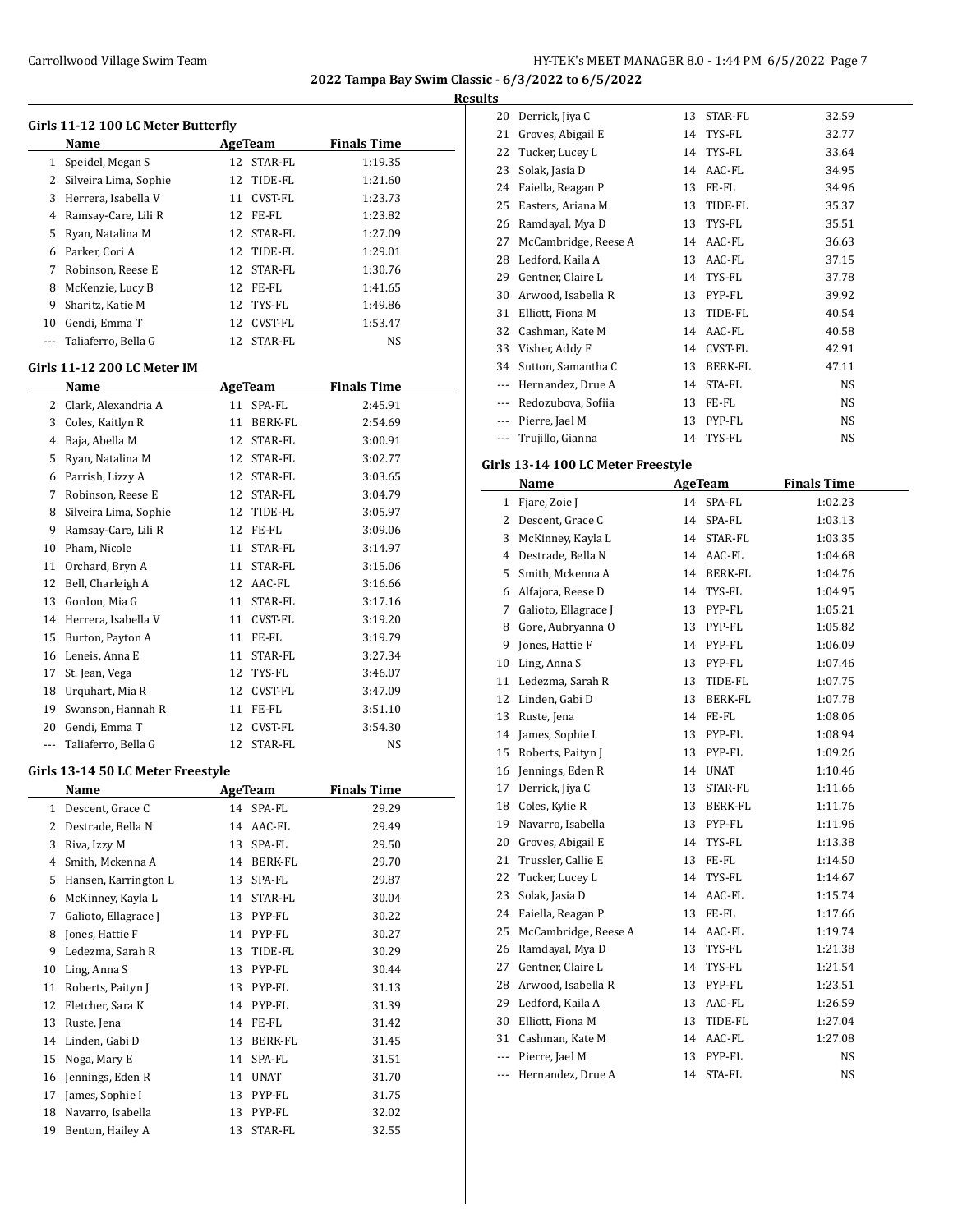#### **Results**

|              | Girls 13-14 200 LC Meter Freestyle |    |           |                    |
|--------------|------------------------------------|----|-----------|--------------------|
|              | Name                               |    | AgeTeam   | <b>Finals Time</b> |
| $\mathbf{1}$ | Descent, Grace C                   |    | 14 SPA-FL | 2:15.36            |
| 2            | Fjare, Zoie J                      | 14 | SPA-FL    | 2:15.41            |
| 3            | McKinney, Kayla L                  | 14 | STAR-FL   | 2:16.15            |
| 4            | Megginson, Lucy E                  | 14 | STAR-FL   | 2:16.49            |
| 5            | Destrade, Bella N                  | 14 | AAC-FL    | 2:20.84            |
| 6            | Ling, Anna S                       | 13 | PYP-FL    | 2:26.64            |
| 7            | Linden, Gabi D                     | 13 | BERK-FL   | 2:27.97            |
| 8            | Alfajora, Reese D                  | 14 | TYS-FL    | 2:28.96            |
| 9            | Coles, Kylie R                     | 13 | BERK-FL   | 2:33.37            |
| 10           | Ledezma, Sarah R                   | 13 | TIDE-FL   | 2:34.42            |
| 11           | James, Sophie I                    | 13 | PYP-FL    | 2:34.48            |
| 12           | Derrick, Jiya C                    | 13 | STAR-FL   | 2:34.49            |
| 13           | Solak, Jasia D                     | 14 | AAC-FL    | 2:38.22            |
| 14           | Easters, Ariana M                  | 13 | TIDE-FL   | 2:53.74            |
| 15           | Espinosa, Anasofia                 | 13 | PYP-FL    | 2:54.96            |
| 16           | McCambridge, Reese A               | 14 | AAC-FL    | 2:59.00            |
| 17           | Cashman, Kate M                    | 14 | AAC-FL    | 2:59.69            |
| 18           | Roosevelt, Emily R                 | 13 | PYP-FL    | 3:08.39            |
| ---          | Gore, Aubryanna O                  | 13 | PYP-FL    | NS                 |
| ---          | Jones, Hattie F                    | 14 | PYP-FL    | <b>NS</b>          |
| ---          | Faiella, Reagan P                  | 13 | FE-FL     | NS                 |
|              | Girls 13-14 400 LC Meter Freestyle |    |           |                    |

### **Name Age Team Finals Time** 1 Fjare, Zoie J 14 SPA-FL 4:39.65 Riva, Izzy M 13 SPA-FL 4:45.58 McKinney, Kayla L 14 STAR-FL 4:46.79 Hansen, Karrington L 13 SPA-FL 4:46.80 5 Galioto, Ellagrace J 13 PYP-FL 4:58.49 Destrade, Bella N 14 AAC-FL 5:02.29 Ling, Anna S 13 PYP-FL 5:08.95 Linden, Gabi D 13 BERK-FL 5:11.89 9 Benton, Hailey A 13 STAR-FL 5:18.25 10 James, Sophie I 13 PYP-FL 5:24.85 Derrick, Jiya C 13 STAR-FL 5:27.33 12 Jennings, Eden R 14 UNAT 5:28.29

#### **Girls 13-14 50 LC Meter Backstroke**

 $\overline{a}$ 

|    | Name                 |    | AgeTeam | <b>Finals Time</b> |
|----|----------------------|----|---------|--------------------|
| 1  | Hansen, Karrington L | 13 | SPA-FL  | 33.99              |
| 2  | Jones, Hattie F      | 14 | PYP-FL  | 34.20              |
| 3  | Riva, Izzy M         | 13 | SPA-FL  | 35.37              |
| 4  | Gore, Aubryanna O    | 13 | PYP-FL  | 35.54              |
| 5  | Galioto, Ellagrace J | 13 | PYP-FL  | 36.33              |
| 6  | Ruste, Jena          | 14 | FE-FL   | 36.80              |
| 7  | Roberts, Paityn J    | 13 | PYP-FL  | 39.28              |
| 8  | Gentner, Claire L    | 14 | TYS-FL  | 41.53              |
| 9  | Navarro, Isabella    | 13 | PYP-FL  | 42.25              |
| 10 | Easters, Ariana M    | 13 | TIDE-FL | 43.09              |
| 11 | McCambridge, Reese A | 14 | AAC-FL  | 43.78              |
| 12 | Elliott, Fiona M     | 13 | TIDE-FL | 44.57              |
| 13 | Ramdayal, Mya D      | 13 | TYS-FL  | 45.07              |
| 14 | Arwood, Isabella R   | 13 | PYP-FL  | 47.43              |
| 15 | Cashman, Kate M      | 14 | AAC-FL  | 47.98              |
| 16 | Ledford, Kaila A     | 13 | AAC-FL  | 48.21              |
| 17 | Visher, Addy F       | 14 | CVST-FL | 52.98              |

| 1 L S                    |                                        |    |                |                    |  |
|--------------------------|----------------------------------------|----|----------------|--------------------|--|
| 18                       | Sutton, Samantha C                     | 13 | BERK-FL        | 57.58              |  |
| $\overline{\phantom{a}}$ | Redozubova, Sofiia                     |    | 13 FE-FL       | NS                 |  |
| $---$                    | Hernandez, Drue A                      |    | 14 STA-FL      | NS                 |  |
|                          |                                        |    |                |                    |  |
|                          | Girls 13-14 100 LC Meter Backstroke    |    |                |                    |  |
|                          | Name                                   |    | AgeTeam        | <b>Finals Time</b> |  |
| 1                        | Descent, Grace C                       |    | 14 SPA-FL      | 1:11.41            |  |
| 2                        | McKinney, Kayla L                      |    | 14 STAR-FL     | 1:12.06            |  |
| 3                        | Alfajora, Reese D                      |    | 14 TYS-FL      | 1:12.98            |  |
| 4                        | Megginson, Lucy E                      |    | 14 STAR-FL     | 1:15.79            |  |
| 5                        | Gore, Aubryanna O                      |    | 13 PYP-FL      | 1:17.63            |  |
| 6                        | Galioto, Ellagrace J                   |    | 13 PYP-FL      | 1:18.44            |  |
| 7                        | Linden, Gabi D                         |    | 13 BERK-FL     | 1:18.45            |  |
| 8                        | Fletcher, Sara K                       |    | 14 PYP-FL      | 1:20.84            |  |
| 9                        | Derrick, Jiya C                        |    | 13 STAR-FL     | 1:20.93            |  |
| 10                       | Jennings, Eden R                       |    | 14 UNAT        | 1:21.92            |  |
| 11                       | Ledezma, Sarah R                       |    | 13 TIDE-FL     | 1:23.38            |  |
| 12                       | Tucker, Lucey L                        |    | 14 TYS-FL      | 1:25.81            |  |
| 13                       | Benton, Hailey A                       |    | 13 STAR-FL     | 1:29.53            |  |
| 14                       | Coles, Kylie R                         |    | 13 BERK-FL     | 1:29.58            |  |
| 15                       | Gentner, Claire L                      |    | 14 TYS-FL      | 1:29.77            |  |
| 16                       | Solak, Jasia D                         |    | 14 AAC-FL      | 1:30.58            |  |
| 17                       | McCambridge, Reese A                   |    | 14 AAC-FL      | 1:33.76            |  |
| 18                       | Palmer, Bryce A                        |    | 13 TIDE-FL     | 1:36.00            |  |
| 19                       | Espinosa, Anasofia                     |    | 13 PYP-FL      | 1:36.62            |  |
| 20                       | Cashman, Kate M                        |    | 14 AAC-FL      | 1:39.29            |  |
| 21                       | Easters, Ariana M                      |    | 13 TIDE-FL     | 1:40.17            |  |
| 22                       | Ramdayal, Mya D                        |    | 13 TYS-FL      | 1:43.36            |  |
| 23                       | Ledford, Kaila A                       |    | 13 AAC-FL      | 1:50.24            |  |
| ---                      | Navarro, Isabella                      |    | 13 PYP-FL      | DQ                 |  |
|                          | Multiple strokes past vertical at turn |    |                |                    |  |
| $\overline{a}$           | Jones, Hattie F                        |    | 14 PYP-FL      | NS                 |  |
|                          | Redozubova, Sofiia                     |    | 13 FE-FL       | NS                 |  |
|                          | Girls 13-14 200 LC Meter Backstroke    |    |                |                    |  |
|                          |                                        |    |                |                    |  |
|                          | Name                                   |    | AgeTeam        | <b>Finals Time</b> |  |
| $\mathbf{1}$             | Megginson, Lucy E                      |    | 14 STAR-FL     | 2:37.39            |  |
| 2<br>3                   | Alfajora, Reese D                      |    | 14 TYS-FL      | 2:41.39            |  |
|                          | Derrick, Jiya C                        |    | 13 STAR-FL     | 2:57.01            |  |
| $\overline{4}$           | Benton, Hailey A                       |    | 13 STAR-FL     | 3:07.07            |  |
| 5                        | Trussler, Callie E                     |    | 13 FE-FL       | 3:08.73            |  |
|                          | Girls 13-14 50 LC Meter Breaststroke   |    |                |                    |  |
|                          | Name                                   |    | <b>AgeTeam</b> | <b>Finals Time</b> |  |
|                          | 1 Smith, Mckenna A                     |    | 14 BERK-FL     | 37.24              |  |
|                          |                                        |    |                |                    |  |

| 1 Megginson, Lucy E  | 14 STAR-FL | 2:37.39 |  |
|----------------------|------------|---------|--|
| 2 Alfajora, Reese D  | 14 TYS-FL  | 2:41.39 |  |
| 3 Derrick, Jiya C    | 13 STAR-FL | 2:57.01 |  |
| 4 Benton, Hailey A   | 13 STAR-FL | 3:07.07 |  |
| 5 Trussler, Callie E | FE-FL      | 3:08.73 |  |

|    | Name                 |    | AgeTeam        | <b>Finals Time</b> |  |
|----|----------------------|----|----------------|--------------------|--|
|    | 1 Smith, Mckenna A   | 14 | <b>BERK-FL</b> | 37.24              |  |
| 2  | Hansen, Karrington L | 13 | SPA-FL         | 39.84              |  |
| 3  | Gore, Aubryanna O    | 13 | PYP-FL         | 41.71              |  |
| 4  | Palmer, Bryce A      | 13 | TIDE-FL        | 42.28              |  |
| 5  | Noga, Mary E         |    | 14 SPA-FL      | 43.39              |  |
| 6  | Faiella, Reagan P    | 13 | FE-FL          | 45.58              |  |
| 7  | Ledford, Kaila A     | 13 | AAC-FL         | 46.63              |  |
| 8  | Navarro, Isabella    | 13 | PYP-FL         | 46.82              |  |
| 9  | Cashman, Kate M      | 14 | AAC-FL         | 47.72              |  |
| 10 | Roosevelt, Emily R   | 13 | PYP-FL         | 54.07              |  |
| 11 | McCambridge, Reese A | 14 | AAC-FL         | 55.38              |  |
| 12 | Visher, Addy F       | 14 | CVST-FL        | 59.15              |  |
|    | Pierre, Jael M       | 13 | PYP-FL         | NS                 |  |
|    | Trujillo, Gianna     | 14 | TYS-FL         | NS                 |  |
|    | Hernandez, Drue A    | 14 | STA-FL         | NS                 |  |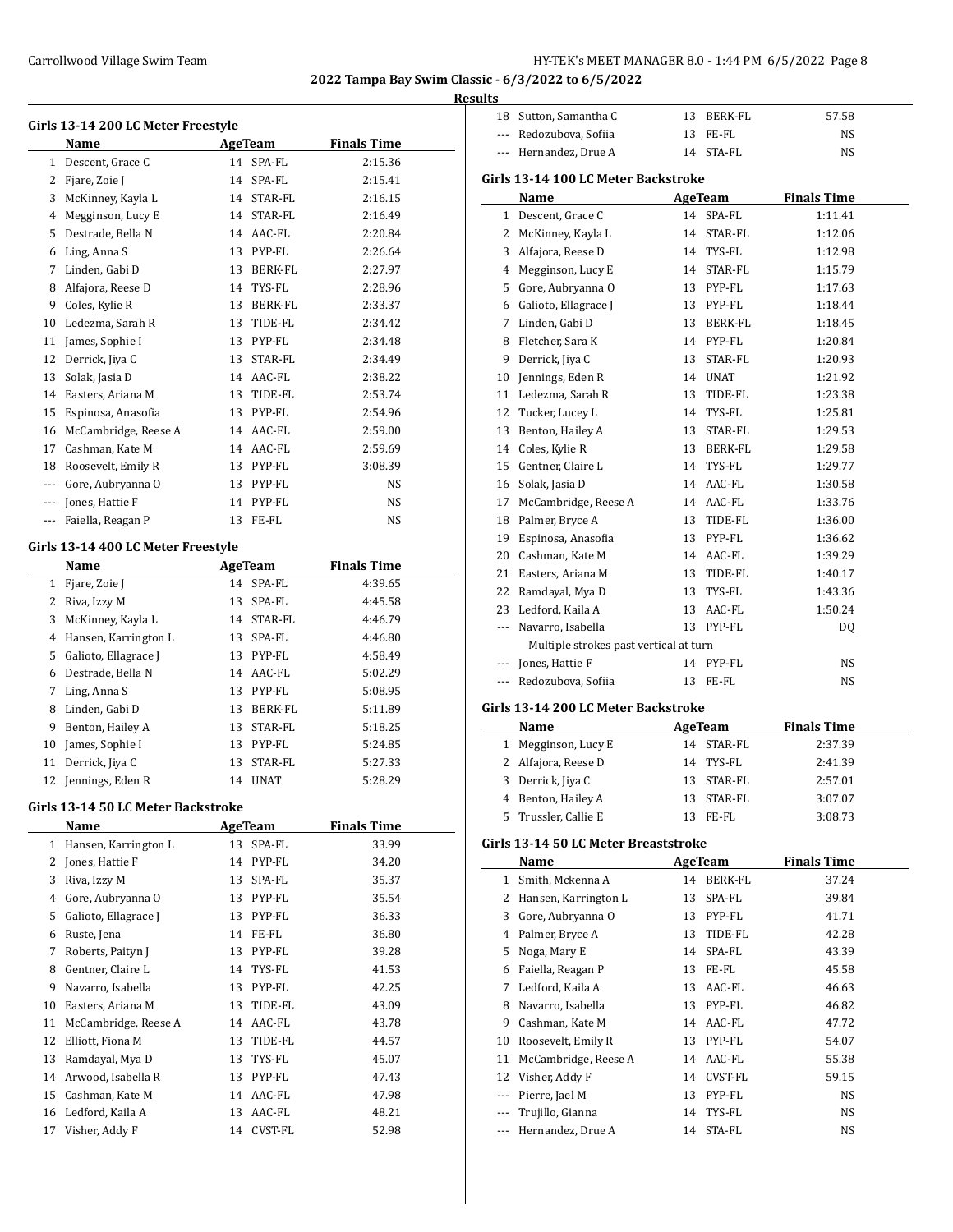### **Results**

|          | (Girls 13-14 50 LC Meter Breaststroke) |    |                |                    |  |
|----------|----------------------------------------|----|----------------|--------------------|--|
|          | Name                                   |    | AgeTeam        | <b>Finals Time</b> |  |
| ---      | Redozubova, Sofiia                     |    | 13 FE-FL       | <b>NS</b>          |  |
|          | Girls 13-14 100 LC Meter Breaststroke  |    |                |                    |  |
|          | Name                                   |    | AgeTeam        | <b>Finals Time</b> |  |
| 1        | Smith, Mckenna A                       |    | 14 BERK-FL     | 1:23.61            |  |
| 2        | Fletcher, Sara K                       | 14 | PYP-FL         | 1:24.50            |  |
| 3        | Palmer, Bryce A                        | 13 | TIDE-FL        | 1:25.35            |  |
| 4        | Hansen, Karrington L                   | 13 | SPA-FL         | 1:25.95            |  |
| 5        | Descent, Grace C                       | 14 | SPA-FL         | 1:26.15            |  |
| 6        | Riva, Izzy M                           | 13 | SPA-FL         | 1:29.14            |  |
| 7        | Gore, Aubryanna O                      | 13 | PYP-FL         | 1:30.12            |  |
| 8        | Jennings, Eden R                       | 14 | <b>UNAT</b>    | 1:32.97            |  |
| 9        | Galioto, Ellagrace J                   | 13 | PYP-FL         | 1:34.54            |  |
| 10       | Benton, Hailey A                       | 13 | <b>STAR-FL</b> | 1:35.59            |  |
| 11       | Ledezma, Sarah R                       | 13 | TIDE-FL        | 1:35.70            |  |
| 12       | Alfajora, Reese D                      | 14 | TYS-FL         | 1:36.84            |  |
| 13       | Ramdayal, Mya D                        | 13 | TYS-FL         | 1:40.07            |  |
| 14       | James, Sophie I                        | 13 | PYP-FL         | 1:40.09            |  |
| 15       | Tucker, Lucey L                        | 14 | TYS-FL         | 1:44.50            |  |
| 16       | Navarro, Isabella                      | 13 | PYP-FL         | 1:45.27            |  |
| 17       | Cashman, Kate M                        | 14 | AAC-FL         | 1:46.59            |  |
| 18       | Ledford, Kaila A                       | 13 | AAC-FL         | 1:48.70            |  |
| 19       | Gentner, Claire L                      | 14 | TYS-FL         | 1:52.26            |  |
| 20       | Easters, Ariana M                      | 13 | TIDE-FL        | 1:56.78            |  |
| 21       | Visher, Addy F                         | 14 | <b>CVST-FL</b> | 2:23.14            |  |
| $\cdots$ | McCambridge, Reese A                   | 14 | AAC-FL         | <b>NS</b>          |  |
|          | Faiella, Reagan P                      | 13 | FE-FL          | <b>NS</b>          |  |
|          | Redozubova, Sofiia                     | 13 | FE-FL          | <b>NS</b>          |  |

#### **Girls 13-14 200 LC Meter Breaststroke**

|   | Name                 |     | AgeTeam   | <b>Finals Time</b> |
|---|----------------------|-----|-----------|--------------------|
|   | 1 Megginson, Lucy E  | 14  | STAR-FL   | 2:54.24            |
|   | 2 Fletcher, Sara K   |     | 14 PYP-FL | 3:02.31            |
|   | 3 Riva, Izzy M       |     | 13 SPA-FL | 3:10.37            |
|   | 4 Palmer, Bryce A    | 13. | TIDE-FL   | 3:14.86            |
|   | 5 Jennings, Eden R   | 14  | UNAT      | 3:18.35            |
| 6 | Benton, Hailey A     | 13  | STAR-FL   | 3:21.18            |
|   | Galioto, Ellagrace J |     | PYP-FL    | 3:25.96            |

### **Girls 13-14 50 LC Meter Butterfly**

|    | Name                 |    | <b>AgeTeam</b> | <b>Finals Time</b> |
|----|----------------------|----|----------------|--------------------|
| 1  | Descent, Grace C     |    | 14 SPA-FL      | 31.43              |
| 2  | Destrade, Bella N    | 14 | AAC-FL         | 31.57              |
| 3  | Fjare, Zoie J        | 14 | SPA-FL         | 31.99              |
| 4  | Smith, Mckenna A     | 14 | BERK-FL        | 32.38              |
| 5  | Gore, Aubryanna O    | 13 | PYP-FL         | 33.06              |
| 6  | Ling, Anna S         | 13 | PYP-FL         | 33.16              |
| 7  | Fletcher, Sara K     | 14 | PYP-FL         | 33.65              |
| 8  | Ledezma, Sarah R     | 13 | TIDE-FL        | 33.91              |
| 9  | Galioto, Ellagrace J | 13 | PYP-FL         | 35.92              |
| 10 | Espinosa, Anasofia   | 13 | PYP-FL         | 37.45              |
| 11 | Solak, Jasia D       | 14 | AAC-FL         | 38.08              |
| 12 | Ramdayal, Mya D      | 13 | TYS-FL         | 40.61              |
| 13 | Easters, Ariana M    | 13 | TIDE-FL        | 42.25              |
|    | 14 Ledford, Kaila A  | 13 | AAC-FL         | 42.26              |
| 15 | Gentner, Claire L    | 14 | TYS-FL         | 42.27              |
| 16 | Cashman, Kate M      | 14 | AAC-FL         | 44.60              |
|    |                      |    |                |                    |

| սււթ |                                            |          |                  |                    |  |
|------|--------------------------------------------|----------|------------------|--------------------|--|
|      | 17 McCambridge, Reese A                    |          | 14 AAC-FL        | 45.66              |  |
|      | 18 Visher, Addy F                          |          | 14 CVST-FL       | 57.44              |  |
|      | --- Redozubova, Sofiia                     |          | 13 FE-FL         | NS                 |  |
|      | --- Palmer, Bryce A                        |          | 13 TIDE-FL       | NS                 |  |
|      | --- Faiella, Reagan P                      |          | 13 FE-FL         | NS                 |  |
|      | --- Jones, Hattie F                        |          | 14 PYP-FL        | NS                 |  |
|      |                                            |          |                  |                    |  |
|      | Girls 13-14 100 LC Meter Butterfly         |          |                  |                    |  |
|      | Name                                       |          | <b>AgeTeam</b>   | <b>Finals Time</b> |  |
|      | 1 McKinney, Kayla L                        |          | 14 STAR-FL       | 1:08.92            |  |
|      | 2 Descent, Grace C                         |          | 14 SPA-FL        | 1:09.63            |  |
|      | 3 Fjare, Zoie J                            |          | 14 SPA-FL        | 1:11.39            |  |
|      | 4 Smith, Mckenna A                         |          | 14 BERK-FL       | 1:12.48            |  |
|      | 5 Destrade, Bella N                        |          | 14 AAC-FL        | 1:14.96            |  |
|      | 6 Megginson, Lucy E                        |          | 14 STAR-FL       | 1:15.61            |  |
|      | 7 Ling, Anna S                             |          | 13 PYP-FL        | 1:19.28            |  |
| 8    | James, Sophie I                            |          | 13 PYP-FL        | 1:22.78            |  |
|      | 9 Coles, Kylie R                           |          | 13 BERK-FL       | 1:24.44            |  |
|      | 10 Trussler, Callie E                      |          | 13 FE-FL         | 1:26.22            |  |
|      | 11 Groves, Abigail E                       |          | 14 TYS-FL        | 1:26.31            |  |
|      | 12 Easters, Ariana M                       |          | 13 TIDE-FL       | 1:40.69            |  |
|      | 13 Arwood, Isabella R                      |          | 13 PYP-FL        | 1:47.91            |  |
|      | 14 Roosevelt, Emily R                      |          | 13 PYP-FL        | 1:48.50            |  |
|      | 15 Elliott, Fiona M                        |          | 13 TIDE-FL       | 1:53.98            |  |
|      | --- Trujillo, Gianna                       |          | 14 TYS-FL        | NS                 |  |
|      |                                            |          |                  |                    |  |
|      | Girls 13-14 200 LC Meter Butterfly         |          |                  |                    |  |
|      | Name                                       |          | <b>AgeTeam</b>   | <b>Finals Time</b> |  |
|      | 1 Megginson, Lucy E                        |          | 14 STAR-FL       | 2:42.58            |  |
|      |                                            |          |                  |                    |  |
|      | 2 Coles, Kylie R                           |          | 13 BERK-FL       | 3:04.48            |  |
|      | 3 Palmer, Bryce A                          |          | 13 TIDE-FL       | 3:20.91            |  |
|      | 4 Roosevelt, Emily R                       |          | 13 PYP-FL        | 4:04.18            |  |
|      |                                            |          |                  |                    |  |
|      | Girls 13-14 200 LC Meter IM                |          |                  |                    |  |
|      | Name                                       |          | <b>AgeTeam</b>   | <b>Finals Time</b> |  |
|      | 1 Descent, Grace C                         |          | 14 SPA-FL        | 2:36.37            |  |
|      | 2 Fjare, Zoie J                            |          | 14 SPA-FL        | 2:39.15            |  |
|      | 3 Jones, Hattie F                          |          | 14 PYP-FL        | 2:42.24            |  |
|      | 4 Fletcher, Sara K                         |          | 14 PYP-FL        | 2:45.59            |  |
| 5    | Alfajora, Reese D                          |          | 14 TYS-FL        | 2:47.04            |  |
| 6    | Gore, Aubryanna O                          |          | 13 PYP-FL        | 2:49.56            |  |
| 7    | Noga, Mary E                               | 14       | SPA-FL           | 2:50.20            |  |
| 8    | Ruste, Jena                                |          | 14 FE-FL         | 2:54.52            |  |
| 9    | Linden, Gabi D                             | 13       | BERK-FL          | 2:55.48            |  |
| 10   | Ledezma, Sarah R                           | 13       | TIDE-FL          | 3:01.58            |  |
|      | 11 Coles, Kylie R                          | 13       | BERK-FL          | 3:05.52            |  |
|      | 12 Palmer, Bryce A                         |          | 13 TIDE-FL       | 3:07.43            |  |
|      | 13 Solak, Jasia D                          |          | 14 AAC-FL        | 3:09.04            |  |
|      | 14 Gentner, Claire L                       |          | 14 TYS-FL        | 3:23.36            |  |
|      | 15 Easters, Ariana M                       | 13       | TIDE-FL          | 3:27.41            |  |
| 16   | Roosevelt, Emily R                         | 13       | PYP-FL           | 3:41.08            |  |
|      |                                            |          |                  |                    |  |
|      | <b>Women 50 LC Meter Freestyle</b>         |          |                  |                    |  |
|      | Name                                       |          | <b>AgeTeam</b>   | <b>Finals Time</b> |  |
|      | 1 Beede, Brooke B                          | 16       | AAC-FL           | 27.86              |  |
|      | 2 King, Hadley E                           | 16       | UNAT             | 28.72              |  |
| 4    | 3 Houck, Madison R<br>O'Malley, Meredith R | 17<br>18 | FE-FL<br>STAR-FL | 29.01<br>29.21     |  |

 O'Malley, Meredith R 18 STAR-FL 29.21 Pope, Alex P 16 SPA-FL 29.32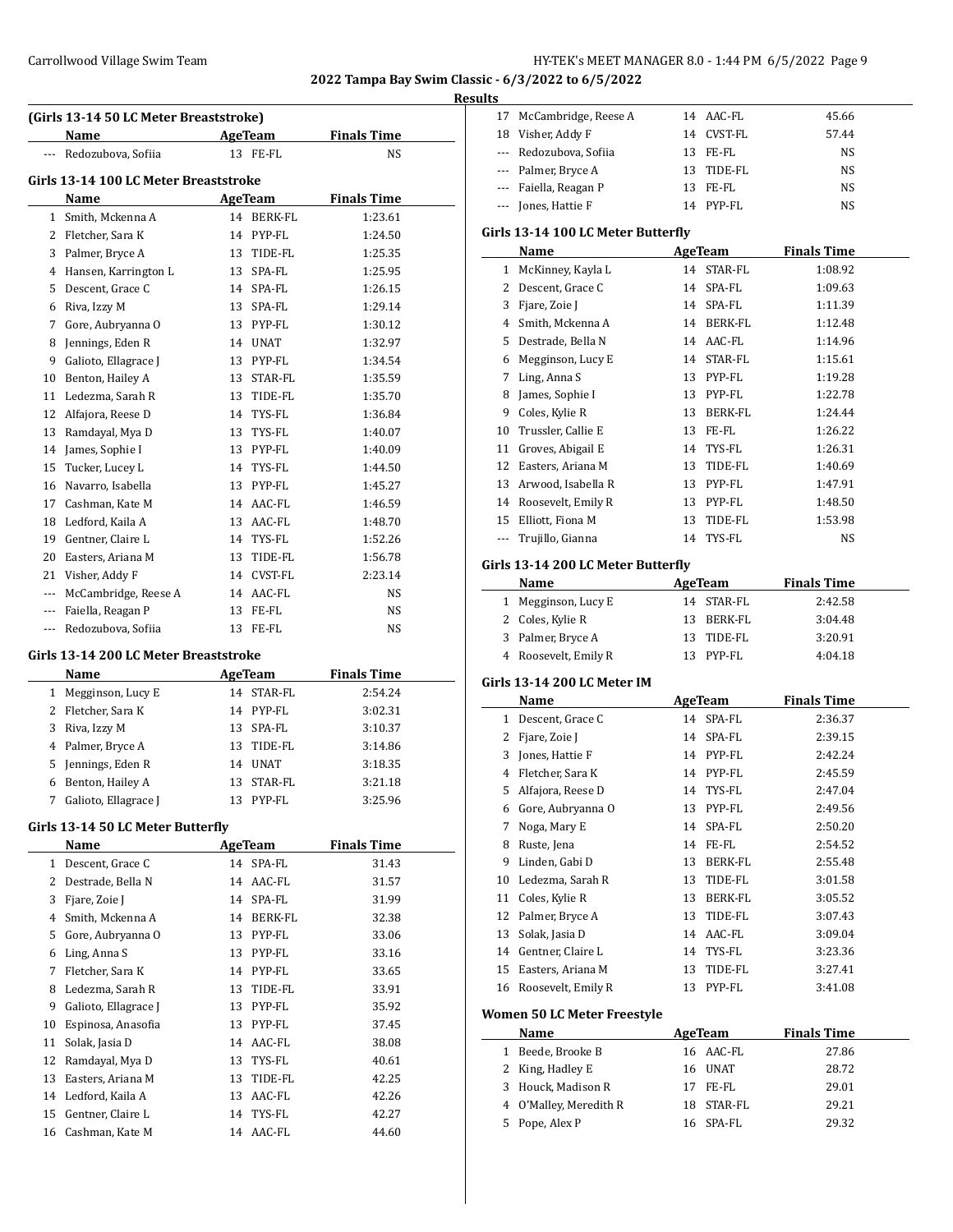|                |                                      |    |                |                    | <b>Results</b> |
|----------------|--------------------------------------|----|----------------|--------------------|----------------|
|                | (Women 50 LC Meter Freestyle)        |    |                |                    |                |
|                | Name                                 |    | AgeTeam        | <b>Finals Time</b> |                |
|                | 6 Daley, Kayla A                     |    | 16 BERK-FL     | 29.38              |                |
| 7              | Noga, Abigail K                      |    | 16 SPA-FL      | 29.49              |                |
|                | 8 Kiefer, Kylie A                    |    | 15 STAR-FL     | 29.87              |                |
|                | 9 Ward, Grace A                      |    | 17 BERK-FL     | 30.01              |                |
|                | *10 Descent, Isabella F              |    | 12 SPA-FL      | 30.14              |                |
|                | *10 Craven, Isabella G               |    | 15 STAR-FL     | 30.14              |                |
| 12             | Foley, Lola G                        |    | 18 STAR-FL     | 30.17              |                |
|                | 13 Jaffe, Logan I                    |    | 15 PYP-FL      | 30.21              |                |
|                | 14 Nalepa, Tabitha A                 |    | 16 PYP-FL      | 30.34              |                |
|                | 15 Edwards, Ava A                    |    | 16 AAC-FL      | 30.40              |                |
|                | 16 Schratwieser, Sasha D             |    | 16 SPA-FL      | 30.51              |                |
| 17             | Rittenhouse, Lily A                  |    | 16 AAC-FL      | 30.56              |                |
| 18             | Rutledge, Kate K                     |    | 16 SPA-FL      | 30.66              |                |
| $*19$          | Fix, Milena A                        |    | 15 PYP-FL      | 30.81              | 2              |
|                | *19 Carter, Caylin J                 |    | 16 PYP-FL      | 30.81              |                |
| 21             | Chang, Katie H                       |    | 17 TIDE-FL     | 31.12              | 2              |
| 22             | Callahan, Grace H                    |    | 15 AAC-FL      | 31.26              | 2              |
|                | 23 Purcell, Katie E                  |    | 15 TYS-FL      | 31.40              |                |
| 24             | Scott, Bailey E                      |    | 16 TYS-FL      | 31.70              |                |
| 25             | Smith, Piper A                       |    | 17 PYP-FL      | 31.80              |                |
|                | 26 Marks, Natalie A                  |    | 16 AAC-FL      | 32.03              | Ξ              |
| 27             | Taheri, Armita A                     |    | 12 TYS-FL      | 32.41              | Ξ              |
|                | 28 Moore, Sydney R                   |    | 15 PYP-FL      | 32.56              | Ξ              |
| *29            | Mendenhall, Meredith C               |    | 15 TYS-FL      | 33.80              | Ξ              |
| *29            | Salgado, Catalina J                  |    | 16 AAC-FL      | 33.80              | Ξ              |
| 31             | Peterson, Delaney A                  |    | 15 TIDE-FL     | 34.22              | Ξ              |
| 32             | Krempp, Olivia A                     |    | 16 PYP-FL      | 34.72              | Ξ              |
|                | 33 Walker, Michaela                  |    | 16 UN-FL       | 34.77              |                |
|                | 34 Dice, Lola J                      |    | 10 BERK-FL     | 35.38              |                |
|                | 35 Lamb, Selah L                     |    | 15 TIDE-FL     | 35.71              |                |
|                | 36 Roberts, Camryn C                 |    | 11 PYP-FL      | 35.88              |                |
| 37             | Moyer, Allison M                     |    | 15 TYS-FL      | 37.10              |                |
|                | 38 Williams, Ivy A                   |    | 10 SPA-FL      | 37.15              |                |
|                | 39 Ho, Valentina R                   |    | 9 SPA-FL       | 39.29              |                |
|                | 40 Bedenbaugh, Grace A               |    | 11 TYS-FL      | 40.42              |                |
| $\overline{a}$ | Cannella, Ashlin M                   |    | 16 AAC-FL      | NS                 |                |
| $\cdots$       | Rosenkranz, Bobbie A                 | 17 | TIDE-FL        | NS                 |                |
|                | Robinson, Reese E                    | 12 | STAR-FL        | NS                 | Wo             |
| ---            | Petitt, Kate E                       | 17 | AAC-FL         |                    |                |
|                |                                      |    | TYS-FL         | NS                 |                |
| ---            | Paquette, Apryl N                    | 19 |                | NS                 |                |
| ---            | Burga, Amelia V                      | 15 | TIDE-FL        | NS                 |                |
| ---            | Ossa, Angelina D                     |    | 15 PYP-FL      | NS                 |                |
|                | Garcia, Auria T                      |    | 16 SPA-FL      | NS                 |                |
|                | Women 100 LC Meter Freestyle<br>Name |    | <b>AgeTeam</b> | <b>Finals Time</b> |                |
| 1              | Beede, Brooke B                      |    | 16 AAC-FL      | 1:01.13            |                |
| 2              | O'Malley, Meredith R                 | 18 | STAR-FL        | 1:01.93            |                |
| 3              | Jaffe, Logan I                       | 15 | PYP-FL         | 1:02.07            |                |
|                |                                      |    |                |                    |                |

4 Bogdanova, Lutnya U 17 TIDE-FL 1:02.39 Foley, Lola G 18 STAR-FL 1:02.66 Houck, Madison R 17 FE-FL 1:03.43 7 Pope, Alex P 16 SPA-FL 1:03.61 8 Craven, Isabella G 15 STAR-FL 1:03.85 9 Schratwieser, Sasha D 16 SPA-FL 1:03.88 10 Chimidkhorloo, Sarnai F 15 PYP-FL 1:04.11

| 11                       | Hansen, Brinkleigh B         | 12 | SPA-FL         | 1:04.25            |
|--------------------------|------------------------------|----|----------------|--------------------|
| 12                       | Edwards, Ava A               |    | 16 AAC-FL      | 1:04.73            |
| 13                       | Kiefer, Kylie A              |    | 15 STAR-FL     | 1:05.28            |
| 14                       | Ott, Callie H                | 17 | SPA-FL         | 1:05.38            |
| 15                       | Ward, Grace A                | 17 | BERK-FL        | 1:06.22            |
| 16                       | Rutledge, Kate K             |    | 16 SPA-FL      | 1:07.26            |
| 17                       | Purcell, Katie E             |    | 15 TYS-FL      | 1:07.47            |
| 18                       | Rittenhouse, Lily A          |    | 16 AAC-FL      | 1:07.50            |
| 19                       | Nalepa, Tabitha A            |    | 16 PYP-FL      | 1:08.41            |
| 20                       | Carter, Caylin J             |    | 16 PYP-FL      | 1:08.42            |
| 21                       | Scott, Bailey E              |    | 16 TYS-FL      | 1:08.55            |
| 22                       | Fix, Milena A                |    | 15 PYP-FL      | 1:09.39            |
| 23                       | Hahm, Abigail E              |    | 16 TYS-FL      | 1:10.02            |
| 24                       | McMAHON, Kendall F           | 17 | SPA-FL         | 1:10.08            |
| 25                       | Marks, Natalie A             |    | 16 AAC-FL      | 1:11.44            |
|                          |                              |    |                |                    |
| 26                       | Smith, Piper A               |    | 17 PYP-FL      | 1:12.11            |
| 27                       | Miller, Megan E              |    | 16 PYP-FL      | 1:12.43            |
| 28                       | Moore, Sydney R              |    | 15 PYP-FL      | 1:12.50            |
| 29                       | Taheri, Armita A             | 12 | TYS-FL         | 1:12.55            |
| 30                       | Lee, Milani M                |    | 15 TIDE-FL     | 1:13.06            |
| 31                       | Peterson, Delaney A          |    | 15 TIDE-FL     | 1:13.64            |
| 32                       | Salgado, Catalina J          |    | 16 AAC-FL      | 1:14.28            |
| 33                       | Mendenhall, Meredith C       |    | 15 TYS-FL      | 1:15.03            |
| 34                       | Visher, Lea D                |    | 17 CVST-FL     | 1:15.67            |
| 35                       | Krempp, Olivia A             |    | 16 PYP-FL      | 1:16.74            |
| 36                       | Ossa, Angelina D             |    | 15 PYP-FL      | 1:16.94            |
| 37                       | Williams, Ivy A              |    | 10 SPA-FL      | 1:18.12            |
| 38                       | Moyer, Allison M             | 15 | TYS-FL         | 1:19.54            |
| 39                       | Lamb, Selah L                | 15 | TIDE-FL        | 1:24.78            |
| 40                       | Mansur, Malika N             | 16 | TYS-FL         | 1:24.99            |
| 41                       | Bedenbaugh, Grace A          | 11 | TYS-FL         | 1:34.71            |
| 42                       | Steele, Sky S                |    | 28 CVST-FL     | 2:05.28            |
| ---                      | Garcia, Auria T              |    | 16 SPA-FL      | NS                 |
|                          | --- Petitt, Kate E           |    | 17 AAC-FL      | NS                 |
|                          | --- Fink, Lauren R           |    | 16 BERK-FL     | NS                 |
|                          | --- Coles, Kaitlyn R         |    | 11 BERK-FL     | NS                 |
|                          | --- Burga, Amelia V          | 15 | TIDE-FL        | NS                 |
| $\overline{\phantom{a}}$ | Paquette, Apryl N            | 19 | TYS-FL         | NS                 |
|                          |                              |    |                |                    |
|                          | Women 200 LC Meter Freestyle |    |                |                    |
|                          | <b>Name</b>                  |    | <b>AgeTeam</b> | <b>Finals Time</b> |
| 1                        | Beede, Brooke B              |    | 16 AAC-FL      | 2:12.64            |
| 2                        | Cannella, Ashlin M           | 16 | AAC-FL         | 2:14.99            |
| 3                        | Hansen, Brinkleigh B         | 12 | SPA-FL         | 2:15.60            |
| 4                        | Descent, Isabella F          | 12 | SPA-FL         | 2:17.15            |
| 5                        | Schratwieser, Sasha D        | 16 | SPA-FL         | 2:17.18            |
| 6                        | Foley, Lola G                | 18 | STAR-FL        | 2:17.41            |
| 7                        | Bogdanova, Anya I            | 19 | TIDE-FL        | 2:18.28            |
| 8                        | Pope, Alex P                 | 16 | SPA-FL         | 2:18.98            |
| 9                        | Craven, Isabella G           | 15 | STAR-FL        | 2:19.00            |
| 10                       | Edwards, Ava A               |    | 16 AAC-FL      | 2:19.45            |
| 11                       | Chimidkhorloo, Sarnai F      | 15 | PYP-FL         | 2:20.82            |
| 12                       | Cyr, Emily M                 | 16 | PYP-FL         | 2:22.21            |
| 13                       | Jaffe, Logan I               | 15 | PYP-FL         | 2:23.85            |
| 14                       | MacGregor, Charlotte S       |    | 16 BERK-FL     | 2:24.52            |
| 15                       | Kelley, Jacqui B             | 15 | STAR-FL        | 2:24.71            |
| 16                       | Purcell, Katie E             | 15 | TYS-FL         | 2:26.57            |

Hahm, Abigail E 16 TYS-FL 2:28.30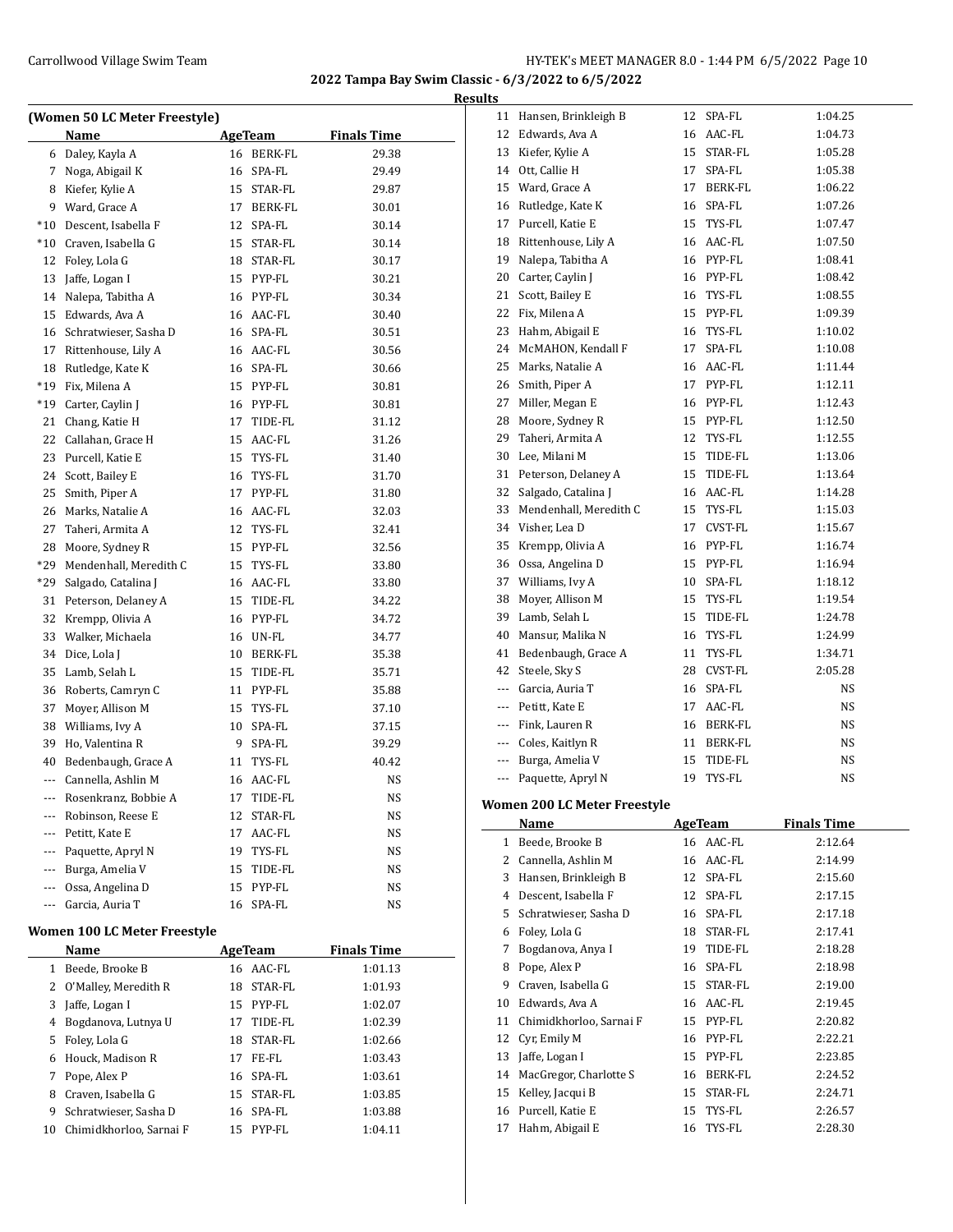### Carrollwood Village Swim Team **HY-TEK's MEET MANAGER 8.0 - 1:44 PM 6/5/2022** Page 11

**2022 Tampa Bay Swim Classic - 6/3/2022 to 6/5/2022**

#### **Results**

| (Women 200 LC Meter Freestyle) |                     |         |                |                    |  |  |  |
|--------------------------------|---------------------|---------|----------------|--------------------|--|--|--|
|                                | Name                | AgeTeam |                | <b>Finals Time</b> |  |  |  |
| 18                             | Terrell, Hadyn R    | 12      | <b>UNAT</b>    | 2:28.87            |  |  |  |
| 19                             | Taheri, Armita A    | 12      | TYS-FL         | 2:34.95            |  |  |  |
| 20                             | Marks, Natalie A    | 16      | AAC-FL         | 2:37.06            |  |  |  |
| 21                             | Peterson, Delaney A | 15      | TIDE-FL        | 2:37.41            |  |  |  |
| 22                             | Smith, Piper A      | 17      | PYP-FL         | 2:38.69            |  |  |  |
| 23                             | Visher, Lea D       | 17      | CVST-FL        | 2:44.99            |  |  |  |
| 24                             | Krempp, Olivia A    | 16      | PYP-FL         | 2:56.47            |  |  |  |
| 25                             | Lamb, Selah L       | 15      | TIDE-FL        | 3:14.06            |  |  |  |
| ---                            | Mansur, Malika N    | 16      | TYS-FL         | NS                 |  |  |  |
| ---                            | Houck, Madison R    | 17      | FE-FL          | <b>NS</b>          |  |  |  |
| $\cdots$                       | Ward, Grace A       | 17      | <b>BERK-FL</b> | NS                 |  |  |  |
| $\cdots$                       | Paquette, Apryl N   | 19      | TYS-FL         | NS                 |  |  |  |
| Women 400 LC Meter Freestyle   |                     |         |                |                    |  |  |  |
|                                | Name                |         | <b>AgeTeam</b> | <b>Finals Time</b> |  |  |  |
| 1                              | Foley, Maya R       | 16      | STAR-FL        | 4:34.95            |  |  |  |
| 2                              | Hansen Brinkleigh B |         | $12$ SPA-FI.   | 4.3700             |  |  |  |

| ┻  | ruley, Maya N         | ıυ | JIAN-LL     | 4.34.73 |
|----|-----------------------|----|-------------|---------|
| 2  | Hansen, Brinkleigh B  | 12 | SPA-FL      | 4:37.00 |
| 3  | Beede, Brooke B       | 16 | AAC-FL      | 4:41.23 |
| 4  | Schratwieser, Sasha D | 16 | SPA-FL      | 4:43.53 |
| 5  | Cannella, Ashlin M    | 16 | AAC-FL      | 4:43.59 |
| 6  | O'Malley, Meredith R  | 18 | STAR-FL     | 4:44.33 |
| 7  | Bogdanova, Anya I     | 19 | TIDE-FL     | 4:46.29 |
| 8  | Descent, Isabella F   | 12 | SPA-FL      | 4:50.58 |
| 9  | Craven, Isabella G    | 15 | STAR-FL     | 4:52.20 |
| 10 | Edwards, Ava A        | 16 | AAC-FL      | 4:55.17 |
| 11 | Foley, Lola G         | 18 | STAR-FL     | 4:56.86 |
| 12 | King, Hadley E        | 16 | <b>UNAT</b> | 4:57.19 |
| 13 | Jaffe, Logan I        | 15 | PYP-FL      | 4:58.53 |
| 14 | Rosenkranz, Bobbie A  | 17 | TIDE-FL     | 5:02.66 |
| 15 | Holmes, Sarah G       | 15 | BERK-FL     | 5:10.82 |
| 16 | Scott, Bailey E       | 16 | TYS-FL      | 5:13.15 |
| 17 | Purcell, Katie E      | 15 | TYS-FL      | 5:16.11 |
| 18 | Williams, Ivy A       | 10 | SPA-FL      | 5:40.21 |
| 19 | Visher, Lea D         | 17 | CVST-FL     | 5:42.60 |
| 20 | Walker, Michaela      | 16 | UN-FL       | 5:44.49 |
| 21 | Campbell, Sienna H    | 10 | STAR-FL     | 5:49.87 |

#### **Women 50 LC Meter Backstroke**

 $\overline{\phantom{0}}$ 

|    | Name                |    | AgeTeam        | <b>Finals Time</b> |
|----|---------------------|----|----------------|--------------------|
| 1  | Ott, Callie H       | 17 | SPA-FL         | 35.08              |
| 2  | Callahan, Grace H   | 15 | AAC-FL         | 35.15              |
| 3  | Holmes, Sarah G     | 15 | BERK-FL        | 35.19              |
| 4  | Brackin, Elly V     | 16 | SPA-FL         | 35.36              |
| 5  | Rittenhouse, Lily A | 16 | AAC-FL         | 36.39              |
| 6  | Carter, Caylin J    | 16 | PYP-FL         | 36.89              |
| 7  | Rutledge, Kate K    | 16 | SPA-FL         | 37.11              |
| 8  | McMAHON, Kendall F  | 17 | SPA-FL         | 38.13              |
| 9  | Garcia, Auria T     | 16 | SPA-FL         | 39.28              |
| 10 | Lee, Milani M       | 15 | TIDE-FL        | 40.81              |
| 11 | Larsen, Lauren P    | 16 | <b>STAR-FL</b> | 41.72              |
| 12 | Salgado, Catalina J | 16 | AAC-FL         | 42.35              |
| 13 | Ossa, Angelina D    | 15 | PYP-FL         | 42.89              |
| 14 | Mizeski, Lauren V   | 10 | PYP-FL         | 45.14              |
| 15 | Dice, Lola J        | 10 | BERK-FL        | 45.61              |
| 16 | Ho, Valentina R     | 9  | SPA-FL         | 46.20              |
| 17 | Bedenbaugh, Grace A | 11 | TYS-FL         | 58.22              |

| LЭ |                      |             |         |
|----|----------------------|-------------|---------|
|    | 18 Steele, Sky S     | 28 CVST-FL  | 1:17.75 |
|    | --- Petitt, Kate E   | 17 AAC-FL   | NS      |
|    | --- Burga, Amelia V  | 15 TIDE-FI. | NS      |
|    | --- Mansur, Malika N | 16 TYS-FL   | NS      |
|    | --- Fink, Lauren R   | 16 BERK-FL  | NS      |
|    |                      |             |         |

### **Women 100 LC Meter Backstroke**

|                | Name                                      |    | <b>AgeTeam</b> | <b>Finals Time</b> |
|----------------|-------------------------------------------|----|----------------|--------------------|
| 1              | Beede, Brooke B                           |    | 16 AAC-FL      | 1:08.70            |
| 2              | Chimidkhorloo, Sarnai F                   |    | 15 PYP-FL      | 1:12.91            |
| 3              | Bogdanova, Anya I                         | 19 | TIDE-FL        | 1:13.26            |
| 4              | Ott, Callie H                             | 17 | SPA-FL         | 1:13.41            |
| 5              | Rosenkranz, Bobbie A                      | 17 | TIDE-FL        | 1:13.48            |
| 6              | MacGregor, Charlotte S                    | 16 | <b>BERK-FL</b> | 1:13.83            |
| 7              | Callahan, Grace H                         | 15 | AAC-FL         | 1:14.76            |
| 8              | Holmes, Sarah G                           |    | 15 BERK-FL     | 1:15.00            |
| 9              | Raleigh, Katie L                          | 16 | PYP-FL         | 1:15.87            |
| 10             | Hahm, Abigail E                           | 16 | TYS-FL         | 1:15.91            |
| 11             | Daley, Kayla A                            | 16 | <b>BERK-FL</b> | 1:15.97            |
| 12             | King, Hadley E                            | 16 | <b>UNAT</b>    | 1:16.19            |
| 13             | Craven, Isabella G                        | 15 | STAR-FL        | 1:17.51            |
| 14             | Kelley, Jacqui B                          | 15 | STAR-FL        | 1:18.01            |
| 15             | Cyr, Emily M                              |    | 16 PYP-FL      | 1:18.18            |
| 16             | Carter, Caylin J                          |    | 16 PYP-FL      | 1:18.35            |
| 17             | Jaffe, Logan I                            | 15 | PYP-FL         | 1:19.22            |
| 18             | Rittenhouse, Lily A                       | 16 | AAC-FL         | 1:19.39            |
| 19             | Hurst, Devin L                            | 17 | PYP-FL         | 1:25.32            |
| 20             | Vaile, Aubrey L                           | 16 | FE-FL          | 1:26.13            |
| 21             | Peterson, Delaney A                       | 15 | TIDE-FL        | 1:29.39            |
| 22             | Krempp, Olivia A                          |    | 16 PYP-FL      | 1:32.23            |
| 23             | Taheri, Armita A                          | 12 | TYS-FL         | 1:34.98            |
| 24             | Bell, Kamila M                            | 17 | TYS-FL         | 1:49.48            |
| 25             | Steele, Sky S                             | 28 | <b>CVST-FL</b> | 2:37.90            |
| $\overline{a}$ | Lamb, Selah L                             | 15 | TIDE-FL        | D <sub>0</sub>     |
|                | Delay initiating turn after past vertical |    |                |                    |
| $\cdots$       | Swanson. Hannah R                         | 11 | FE-FL          | <b>NS</b>          |
| $\overline{a}$ | Houck, Madison R                          | 17 | FE-FL          | <b>NS</b>          |
| ---            | O'Malley, Meredith R                      | 18 | STAR-FL        | <b>NS</b>          |
| $\overline{a}$ | Mansur, Malika N                          | 16 | TYS-FL         | <b>NS</b>          |

### **Women 200 LC Meter Backstroke**

 $\overline{\phantom{a}}$ 

|    | Name                    | AgeTeam |            | <b>Finals Time</b> |  |
|----|-------------------------|---------|------------|--------------------|--|
| 1  | Foley, Maya R           |         | 16 STAR-FL | 2:23.04            |  |
| 2  | Bogdanova, Anya I       | 19      | TIDE-FL    | 2:31.10            |  |
| 3  | Descent, Isabella F     |         | 12 SPA-FL  | 2:40.49            |  |
| 4  | Chimidkhorloo, Sarnai F | 15      | PYP-FL     | 2:40.72            |  |
| 5. | Hahm, Abigail E         |         | 16 TYS-FL  | 2:40.77            |  |
| 6  | Callahan, Grace H       | 15      | AAC-FL     | 2:41.52            |  |
| 7  | Kelley, Jacqui B        |         | 15 STAR-FL | 2:50.36            |  |
| 8  | Miller, Megan E         | 16      | PYP-FL     | 2:57.19            |  |
| 9  | Larsen, Lauren P        |         | 16 STAR-FL | 3:01.26            |  |
| 10 | Moyer, Allison M        |         | 15 TYS-FL  | 3:02.22            |  |
| 11 | Groves, Ella N          | 16      | TYS-FL     | 3:11.95            |  |
| 12 | Bell, Kamila M          | 17      | TYS-FL     | 3:59.70            |  |
|    | Rosenkranz, Bobbie A    | 17      | TIDE-FL    | NS.                |  |
|    | Paquette, Apryl N       | 19      | TYS-FL     | <b>NS</b>          |  |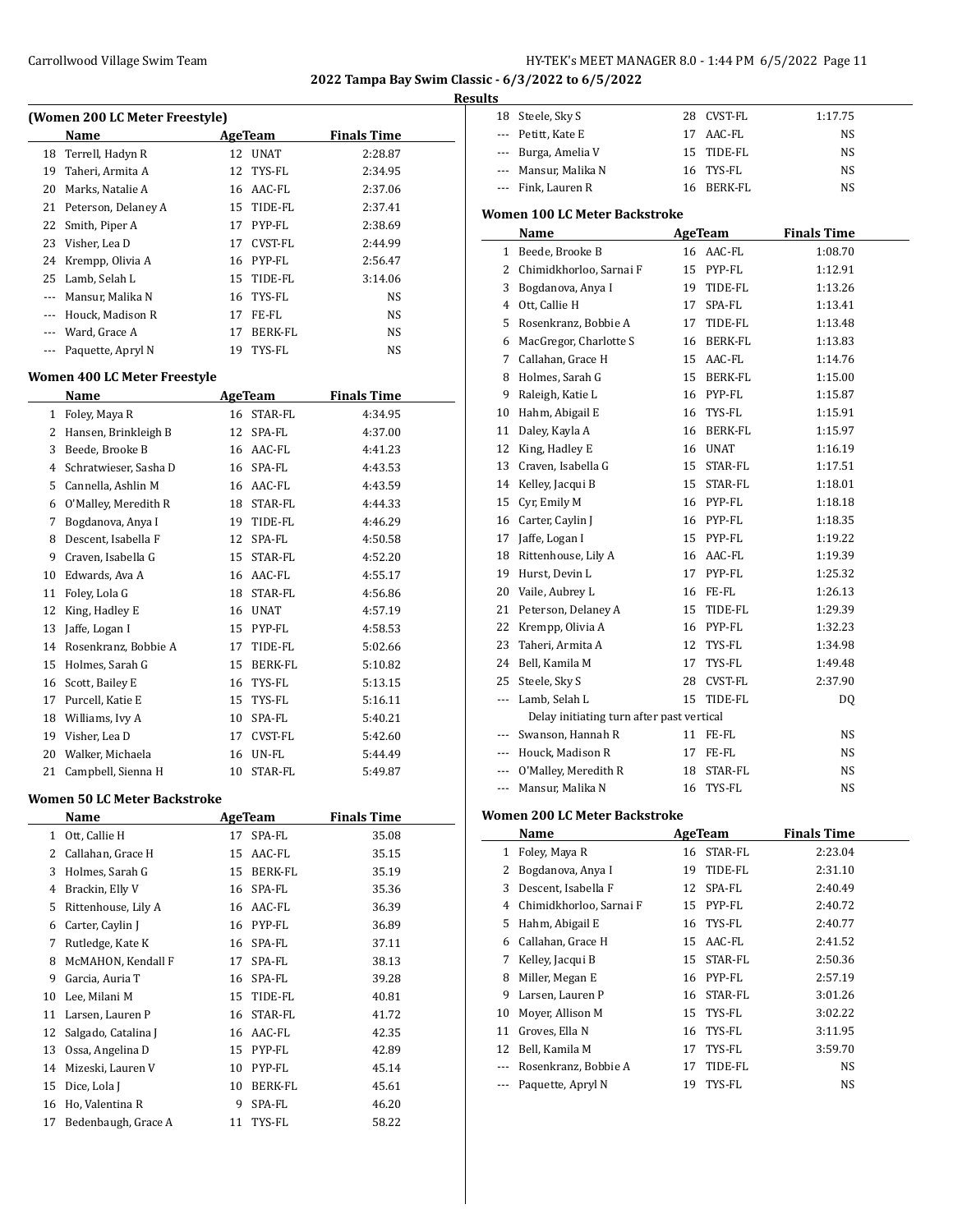#### **Results**

| <b>Women 50 LC Meter Breaststroke</b> |                                 |    |                |                    |  |  |
|---------------------------------------|---------------------------------|----|----------------|--------------------|--|--|
|                                       | Name                            |    | AgeTeam        | <b>Finals Time</b> |  |  |
| $\mathbf{1}$                          | Baranova, Ekaterina D           | 16 | <b>BERK-FL</b> | 36.54              |  |  |
| 2                                     | Ward, Grace A                   | 17 | <b>BERK-FL</b> | 36.68              |  |  |
| 3                                     | Rittenhouse, Lily A             | 16 | AAC-FL         | 37.80              |  |  |
| 4                                     | Noga, Abigail K                 | 16 | SPA-FL         | 38.61              |  |  |
| 5                                     | Terrell, Hadyn R                | 12 | <b>UNAT</b>    | 39.66              |  |  |
| 6                                     | Callahan, Grace H               | 15 | AAC-FL         | 40.14              |  |  |
| 7                                     | Larsen, Lauren P                | 16 | STAR-FL        | 40.20              |  |  |
| 8                                     | Hurst, Devin L                  | 17 | PYP-FL         | 40.73              |  |  |
| 9                                     | Fix, Milena A                   | 15 | PYP-FL         | 40.88              |  |  |
| 10                                    | Nalepa, Tabitha A               | 16 | PYP-FL         | 40.90              |  |  |
| 11                                    | Moore, Sydney R                 | 15 | PYP-FL         | 40.91              |  |  |
| 12                                    | Mendenhall. Meredith C          | 15 | TYS-FL         | 41.80              |  |  |
| 13                                    | Walker, Michaela                | 16 | UN-FL          | 42.29              |  |  |
| 14                                    | Marks, Natalie A                | 16 | AAC-FL         | 42.55              |  |  |
| 15                                    | Smith, Piper A                  | 17 | PYP-FL         | 44.66              |  |  |
| 16                                    | Lee, Milani M                   | 15 | TIDE-FL        | 45.03              |  |  |
| 17                                    | Visher, Lea D                   | 17 | CVST-FL        | 46.18              |  |  |
| 18                                    | Dice, Lola J                    | 10 | <b>BERK-FL</b> | 51.87              |  |  |
| 19                                    | Peterson, Delaney A             | 15 | TIDE-FL        | 52.12              |  |  |
| 20                                    | Lamb, Selah L                   | 15 | TIDE-FL        | 53.54              |  |  |
| 21                                    | Bell, Kamila M                  | 17 | TYS-FL         | 1:15.77            |  |  |
| 22                                    | Steele, Sky S                   | 28 | CVST-FL        | 1:21.08            |  |  |
| $- - -$                               | Ho, Valentina R                 | 9  | SPA-FL         | NS.                |  |  |
| ---                                   | Rosenkranz, Bobbie A            | 17 | TIDE-FL        | NS.                |  |  |
| ---                                   | Fink, Lauren R                  | 16 | BERK-FL        | NS                 |  |  |
| ---                                   | Cannella, Ashlin M              |    | 16 AAC-FL      | NS                 |  |  |
|                                       | Women 100 LC Meter Breaststroke |    |                |                    |  |  |

### **Women 100 LC Meter Breaststroke**

|              | Name                   | <b>AgeTeam</b> |                | <b>Finals Time</b> |
|--------------|------------------------|----------------|----------------|--------------------|
| $\mathbf{1}$ | Bogdanova, Lutnya U    | 17             | TIDE-FL        | 1:16.84            |
| 2            | Beede, Brooke B        | 16             | AAC-FL         | 1:22.08            |
| 3            | Holmes, Sarah G        | 15             | BERK-FL        | 1:22.26            |
| 4            | O'Malley, Meredith R   | 18             | STAR-FL        | 1:22.33            |
| 5            | Terrell, Hadyn R       | 12             | <b>UNAT</b>    | 1:22.52            |
| 6            | Ward, Grace A          | 17             | BERK-FL        | 1:22.56            |
| 7            | Rittenhouse, Lily A    | 16             | AAC-FL         | 1:23.39            |
| 8            | Kiefer, Kylie A        | 15             | STAR-FL        | 1:26.57            |
| 9            | Hurst, Devin L         | 17             | PYP-FL         | 1:29.47            |
| 10           | Scott, Bailey E        | 16             | TYS-FL         | 1:30.16            |
| 11           | Callahan, Grace H      | 15             | AAC-FL         | 1:30.57            |
| 12           | Taheri, Armita A       | 12             | TYS-FL         | 1:30.59            |
| 13           | Mendenhall, Meredith C | 15             | TYS-FL         | 1:30.87            |
| 14           | Walker, Michaela       | 16             | UN-FL          | 1:33.70            |
| 15           | Hahm, Abigail E        | 16             | TYS-FL         | 1:34.65            |
| 16           | Marks, Natalie A       | 16             | AAC-FL         | 1:35.24            |
| 17           | Carter, Caylin J       | 16             | PYP-FL         | 1:36.48            |
| 18           | Visher, Lea D          | 17             | CVST-FL        | 1:39.51            |
| 19           | Krempp, Olivia A       | 16             | PYP-FL         | 1:45.07            |
| 20           | Williams, Ivy A        | 10             | SPA-FL         | 1:46.22            |
| 21           | Lamb, Selah L          | 15             | TIDE-FL        | 1:49.22            |
| 22           | Peterson, Delaney A    | 15             | TIDE-FL        | 1:53.78            |
| 23           | Bell, Kamila M         | 17             | TYS-FL         | 2:47.49            |
| 24           | Steele, Sky S          | 28             | CVST-FL        | 2:55.35            |
| ---          | Coles, Kaitlyn R       | 11             | <b>BERK-FL</b> | NS                 |

|              | <b>Women 200 LC Meter Breaststroke</b><br>Name |    | <b>AgeTeam</b>        | <b>Finals Time</b> |
|--------------|------------------------------------------------|----|-----------------------|--------------------|
| $\mathbf{1}$ | Bogdanova, Lutnya U                            |    | 17 TIDE-FL            | 2:48.65            |
| 2            | Terrell, Hadyn R                               | 12 | <b>UNAT</b>           | 2:57.11            |
| 3            | King, Hadley E                                 |    | 16 UNAT               | 2:57.41            |
| 4            | Baranova, Ekaterina D                          |    | 16 BERK-FL            | 2:59.02            |
| 5            | Beede, Brooke B                                |    | 16 AAC-FL             | 2:59.47            |
|              | 6 Larsen, Lauren P                             |    | 16 STAR-FL            | 2:59.61            |
|              | 7 Holmes, Sarah G                              |    | 15 BERK-FL            | 3:00.63            |
| 8            | Ward, Grace A                                  |    | 17 BERK-FL            | 3:00.75            |
| 9            | Brackin, Elly V                                |    | 16 SPA-FL             | 3:06.59            |
| 10           | Scott, Bailey E                                |    | 16 TYS-FL             | 3:07.42            |
| 11           | Taheri, Armita A                               |    | 12 TYS-FL             | 3:16.35            |
|              | 12 Groves, Ella N                              |    | 16 TYS-FL             | 3:30.61            |
|              | 13 Lamb, Selah L                               |    | 15 TIDE-FL            | 4:03.93            |
|              | --- Kelley, Jacqui B                           | 15 | STAR-FL               | DQ                 |
|              | Downward butterfly kick                        |    |                       |                    |
|              | Foley, Maya R                                  |    | 16 STAR-FL            | NS                 |
|              |                                                |    |                       |                    |
|              | <b>Women 50 LC Meter Butterfly</b>             |    |                       |                    |
|              | Name                                           |    | <b>AgeTeam</b>        | <b>Finals Time</b> |
| 1            | Bogdanova, Lutnya U                            | 17 | TIDE-FL<br>16 BERK-FL | 30.40              |
| 2            | Daley, Kayla A                                 |    |                       | 30.48              |
| 3            | Pope, Alex P                                   |    | 16 SPA-FL             | 31.27              |
|              | 4 Edwards, Ava A                               |    | 16 AAC-FL             | 31.50              |
|              | 5 Rosenkranz, Bobbie A                         |    | 17 TIDE-FL            | 31.61              |
|              | 6 Ward, Grace A                                |    | 17 BERK-FL            | 31.70              |
| 7            | Chimidkhorloo, Sarnai F                        |    | 15 PYP-FL             | 31.79              |
| 8            | MacGregor, Charlotte S                         |    | 16 BERK-FL            | 31.91              |
| 9            | Vaile, Aubrey L                                |    | 16 FE-FL              | 32.31              |
| 10           | Rittenhouse, Lily A                            |    | 16 AAC-FL             | 32.69              |
| 11           | Cyr, Emily M                                   |    | 16 PYP-FL             | 32.75              |
| 12           | Terrell, Hadyn R                               |    | 12 UNAT               | 32.89              |
| 13           | Callahan, Grace H                              |    | 15 AAC-FL             | 34.21              |
|              | 14 Hurst, Devin L                              |    | 17 PYP-FL             | 35.38              |
| 15           | Mendenhall, Meredith C                         |    | 15 TYS-FL             | 35.47              |
|              | 16 Purcell, Katie E                            |    | 15 TYS-FL             | 35.69              |
| 17           | Smith, Piper A                                 | 17 | PYP-FL                | 36.02              |
| 18           | Visher, Lea D                                  | 17 | CVST-FL               | 36.15              |
| 19           | Scott, Bailey E                                | 16 | TYS-FL                | 36.18              |
| 20           | Walker, Michaela                               | 16 | UN-FL                 | 36.48              |
| 21           | Marks, Natalie A                               | 16 | AAC-FL                | 37.14              |
| 22           | Peterson, Delaney A                            | 15 | TIDE-FL               | 39.37              |
| 23           | Lamb, Selah L                                  | 15 | TIDE-FL               | 44.08              |
| 24           | Williams, Ivy A                                | 10 | SPA-FL                | 45.51              |
| 25           | Bell, Kamila M                                 | 17 | TYS-FL                | 52.60              |
| 26           | Steele, Sky S                                  | 28 | CVST-FL               | 1:07.50            |
| $---$        | Houck, Madison R                               | 17 | FE-FL                 | NS                 |
|              | --- Paquette, Apryl N                          | 19 | TYS-FL                | NS                 |
| ---          | Mansur, Malika N                               | 16 | TYS-FL                | NS                 |
| ---          | Ho, Valentina R                                | 9  | SPA-FL                | NS                 |
|              | <b>Women 100 LC Meter Butterfly</b>            |    |                       |                    |
|              | Name                                           |    | <b>AgeTeam</b>        | <b>Finals Time</b> |
| 1            | Bogdanova, Lutnya U                            | 17 | TIDE-FL               | 1:06.29            |
| 2            | Jaffe, Logan I                                 | 15 | PYP-FL                | 1:06.33            |
| 3            | Beede, Brooke B                                | 16 | AAC-FL                | 1:07.72            |
|              |                                                |    |                       |                    |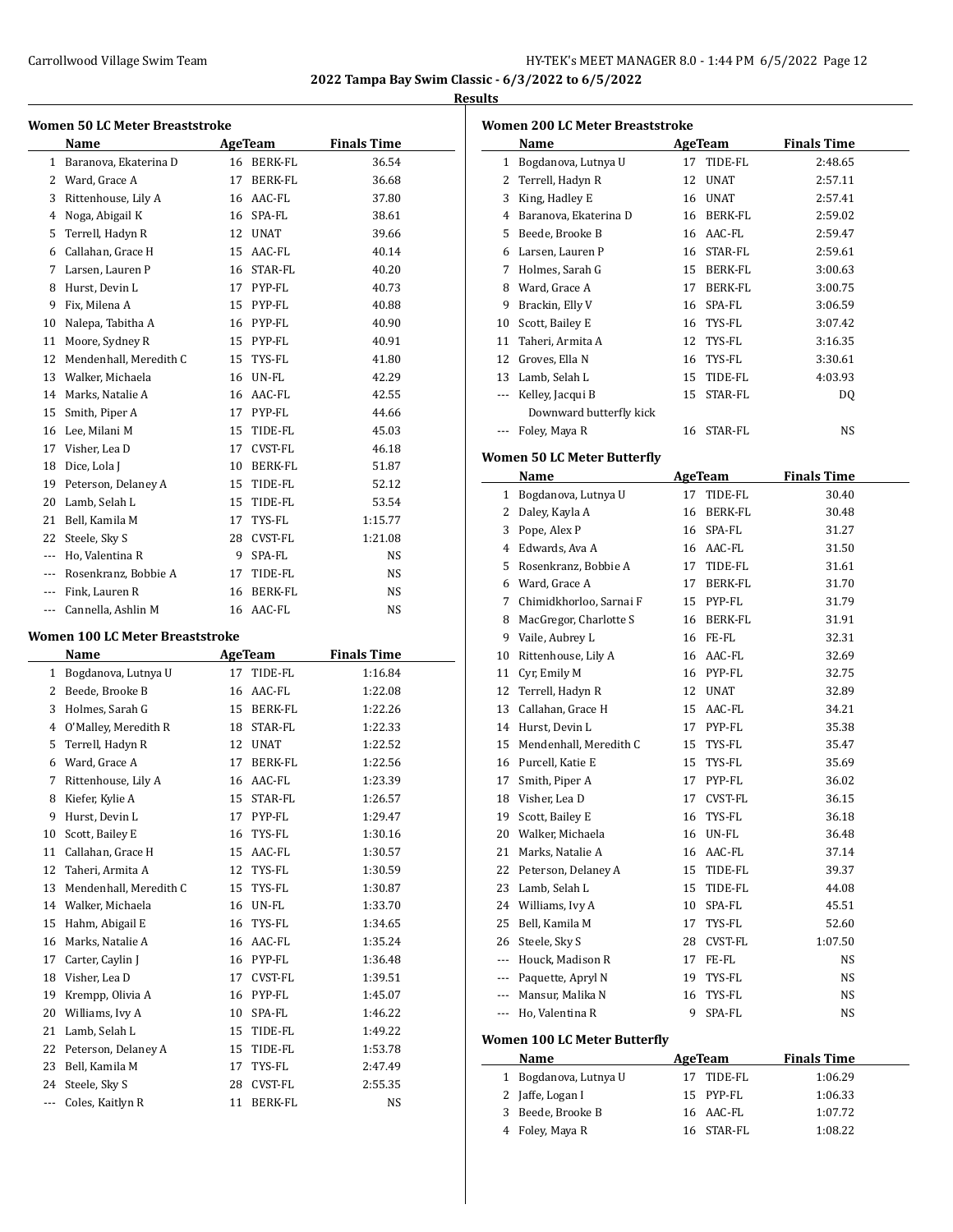Williams, Ivy A 10 SPA-FL 3:12.75

**2022 Tampa Bay Swim Classic - 6/3/2022 to 6/5/2022**

#### **Results**

| (Women 100 LC Meter Butterfly) |                              |         |                |                    |  |  |
|--------------------------------|------------------------------|---------|----------------|--------------------|--|--|
|                                | Name                         |         | AgeTeam        | <b>Finals Time</b> |  |  |
| 5                              | Foley, Lola G                |         | 18 STAR-FL     | 1:08.31            |  |  |
| 6                              | Daley, Kayla A               |         | 16 BERK-FL     | 1:08.74            |  |  |
|                                | 7 King, Hadley E             |         | 16 UNAT        | 1:09.50            |  |  |
| 8                              | Hansen, Brinkleigh B         |         | 12 SPA-FL      | 1:10.21            |  |  |
| 9                              | Edwards, Ava A               |         | 16 AAC-FL      | 1:11.11            |  |  |
| 10                             | Kiefer, Kylie A              |         | 15 STAR-FL     | 1:11.34            |  |  |
| 11                             | Craven, Isabella G           |         | 15 STAR-FL     | 1:14.14            |  |  |
| 12                             | Fix, Milena A                |         | 15 PYP-FL      | 1:14.37            |  |  |
| 13                             | Terrell, Hadyn R             |         | 12 UNAT        | 1:15.11            |  |  |
| 14                             | Chang, Katie H               |         | 17 TIDE-FL     | 1:15.59            |  |  |
| *15                            | Hurst, Devin L               |         | 17 PYP-FL      | 1:20.92            |  |  |
| *15                            | Salgado, Catalina J          |         | 16 AAC-FL      | 1:20.92            |  |  |
| 17                             | Taheri, Armita A             |         | 12 TYS-FL      | 1:22.54            |  |  |
| 18                             | Purcell, Katie E             | 15      | TYS-FL         | 1:23.28            |  |  |
|                                | 19 Visher, Lea D             |         | 17 CVST-FL     | 1:24.23            |  |  |
| 20                             | Walker, Michaela             |         | 16 UN-FL       | 1:27.14            |  |  |
| 21                             | Krempp, Olivia A             |         | 16 PYP-FL      | 1:31.97            |  |  |
| 22                             | Steele, Sky S                |         | 28 CVST-FL     | 2:24.84            |  |  |
| $\cdots$                       | Cannella, Ashlin M           |         | 16 AAC-FL      | NS                 |  |  |
|                                | --- Petitt, Kate E           | 17      | AAC-FL         | NS                 |  |  |
| ---                            | Burga, Amelia V              | 15      | TIDE-FL        | NS                 |  |  |
|                                | Women 200 LC Meter Butterfly |         |                |                    |  |  |
|                                | Name                         |         | <b>AgeTeam</b> | <b>Finals Time</b> |  |  |
| 1                              | Foley, Maya R                |         | 16 STAR-FL     | 2:26.49            |  |  |
| 2                              | Bogdanova, Lutnya U          |         | 17 TIDE-FL     | 2:29.71            |  |  |
| 3                              | Cannella, Ashlin M           |         | 16 AAC-FL      | 2:30.35            |  |  |
|                                | 4 Jaffe, Logan I             |         | 15 PYP-FL      | 2:34.79            |  |  |
| 5                              | Edwards, Ava A               |         | 16 AAC-FL      | 2:36.14            |  |  |
| 6                              | Hansen, Brinkleigh B         |         | 12 SPA-FL      | 2:36.42            |  |  |
| 7                              | Daley, Kayla A               |         | 16 BERK-FL     | 2:41.32            |  |  |
| 8                              | King, Hadley E               |         | 16 UNAT        | 2:48.05            |  |  |
| 9                              | Kiefer, Kylie A              |         | 15 STAR-FL     | 2:51.69            |  |  |
| 10                             | Mendenhall, Meredith C       |         | 15 TYS-FL      | 3:00.54            |  |  |
| ---                            | Raleigh, Katie L             |         | 16 PYP-FL      | NS                 |  |  |
|                                | Women 200 LC Meter IM        |         |                |                    |  |  |
|                                | Name                         | AgeTeam |                | <b>Finals Time</b> |  |  |
| 1                              | Bogdanova, Lutnya U          | 17      | TIDE-FL        | 2:31.05            |  |  |
| 2                              | Bogdanova, Anya I            | 19      | TIDE-FL        | 2:35.76            |  |  |
| 3                              | Pope, Alex P                 | 16      | SPA-FL         | 2:37.20            |  |  |
| 4                              | O'Malley, Meredith R         | 18      | STAR-FL        | 2:38.08            |  |  |
| 5                              | Daley, Kayla A               | 16      | BERK-FL        | 2:40.00            |  |  |
| 6                              | Chimidkhorloo, Sarnai F      | 15      | PYP-FL         | 2:40.51            |  |  |
| 7                              | Terrell, Hadyn R             | 12      | <b>UNAT</b>    | 2:43.15            |  |  |
| 8                              | Holmes, Sarah G              | 15      | BERK-FL        | 2:43.58            |  |  |
| 9                              | Edwards, Ava A               | 16      | AAC-FL         | 2:45.24            |  |  |
| 10                             | Schratwieser, Sasha D        | 16      | SPA-FL         | 2:45.42            |  |  |
| 11                             | Hahm, Abigail E              | 16      | TYS-FL         | 2:45.57            |  |  |
| 12                             | Hurst, Devin L               | 17      | PYP-FL         | 2:51.19            |  |  |
| 13                             | Kelley, Jacqui B             | 15      | STAR-FL        | 2:51.61            |  |  |
| 14                             | Noga, Abigail K              | 16      | SPA-FL         | 2:52.24            |  |  |
| 15                             | Baranova, Ekaterina D        | 16      | BERK-FL        | 2:52.35            |  |  |
| 16                             | Miller, Megan E              | 16      | PYP-FL         | 2:57.46            |  |  |
| 17                             | Visher, Lea D                | 17      | CVST-FL        | 3:07.02            |  |  |
| 18                             | Groves, Ella N               | 16      | TYS-FL         | 3:08.69            |  |  |

|              | 20 Krempp, Olivia A                  |         | 16 PYP-FL                                      | 3:20.87            |  |
|--------------|--------------------------------------|---------|------------------------------------------------|--------------------|--|
|              | 21 Bell, Kamila M                    | 17      | TYS-FL                                         | 4:29.89            |  |
| $---$        | Brackin, Elly V                      | 16      | SPA-FL                                         | DQ                 |  |
|              | Did not finish on back - back        |         |                                                |                    |  |
|              | --- Lee, Milani M                    | 15      | TIDE-FL                                        | DQ                 |  |
|              | False start - Misc                   |         |                                                |                    |  |
|              | --- Cannella, Ashlin M               |         | 16 AAC-FL                                      | NS                 |  |
| ---          | Mansur, Malika N                     | 16      | TYS-FL                                         | NS                 |  |
|              |                                      |         |                                                |                    |  |
|              | Women 1500 LC Meter Freestyle        |         |                                                |                    |  |
|              | Name                                 |         | <b>AgeTeam</b>                                 | <b>Finals Time</b> |  |
|              | 1 Hansen, Brinkleigh B               |         | 12 SPA-FL                                      | 17:49.88           |  |
|              | 2 Megginson, Lucy E                  |         | 14 STAR-FL                                     | 18:21.74           |  |
|              | 3 Foley, Lola G                      |         | 18 STAR-FL                                     | 18:22.28           |  |
|              | 4 O'Malley, Meredith R               |         | 18 STAR-FL                                     | 18:39.54           |  |
|              | 5 Larsen, Lauren P                   |         | 16 STAR-FL                                     | 19:10.53           |  |
|              | 6 Paquette, Apryl N                  |         | 19 TYS-FL                                      | 19:39.51           |  |
| 7            | Kelley, Jacqui B                     |         | 15 STAR-FL                                     | 19:47.74           |  |
|              | 8 Coles, Kylie R                     |         | 13 BERK-FL                                     | 21:24.66           |  |
| 9            | Visher, Lea D                        |         | 17 CVST-FL                                     | 22:12.71           |  |
|              |                                      |         |                                                |                    |  |
|              | Women 400 LC Meter IM                |         |                                                |                    |  |
|              | Name                                 |         | <b>AgeTeam</b>                                 | <b>Finals Time</b> |  |
| $\mathbf{1}$ | Foley, Maya R                        |         | 16 STAR-FL                                     | 5:04.52            |  |
|              | 2 Cannella, Ashlin M                 |         | 16 AAC-FL                                      | 5:24.29            |  |
|              | 3 King, Hadley E                     |         | 16 UNAT                                        | 5:25.45            |  |
|              | 4 Hansen, Karrington L               |         | 13 SPA-FL                                      | 5:26.57            |  |
|              | 5 McKinney, Kayla L                  |         | 14 STAR-FL                                     | 5:27.10            |  |
|              | 6 Descent, Grace C                   |         | 14 SPA-FL                                      | 5:28.39            |  |
| 7            | Beede, Brooke B                      |         | 16 AAC-FL                                      | 5:29.67            |  |
| 8            | Terrell, Hadyn R                     |         | 12 UNAT                                        | 5:38.16            |  |
| 9            | Petitt, Kate E                       |         | 17 AAC-FL                                      | 5:45.42            |  |
|              | 10 Edwards, Ava A                    |         | 16 AAC-FL                                      | 5:45.99            |  |
|              | 11 Kiefer, Kylie A                   |         | 15 STAR-FL                                     | 5:46.97            |  |
|              | 12 Alfajora, Reese D                 |         | 14 TYS-FL                                      | 5:53.67            |  |
|              | 13 Kudmani, Karin L                  |         | 17 STAR-FL                                     | 6:00.71            |  |
| 14           | Benton, Hailey A                     |         | 13 STAR-FL                                     | 6:11.70            |  |
| 15           | Visher, Lea D                        | 17      | CVST-FL                                        | 6:36.53            |  |
|              |                                      |         |                                                |                    |  |
|              | Boys 8 & Under 50 LC Meter Freestyle |         |                                                |                    |  |
|              | <b>Name</b>                          | AgeTeam |                                                | <b>Finals Time</b> |  |
| $\mathbf{1}$ | Kovalev, Andrew                      |         | 8 SPA-FL                                       | 38.34              |  |
| 2            | Bruno, Kevin A                       | 8       | SPA-FL                                         | 39.93              |  |
| 3            | Bonnell, Liam L                      | 7       | STAR-FL                                        | 40.29              |  |
| 4            | McCann, Ryan T                       |         | 8 PYP-FL                                       | 41.55              |  |
| 5            | Arseev, Dmitrii                      | 7       | STAR-FL                                        | 42.75              |  |
| 6            | Descent, Grayson A                   | 8       | SPA-FL                                         | 46.96              |  |
| 7            | Bolin, Harrison D                    | 8       | STAR-FL                                        | 50.21              |  |
| 8            | Arguello, Sebastian C                | 8       | AAC-FL                                         | 50.77              |  |
| 9            | Walsh, Colton J                      | 7       | PYP-FL                                         | 53.99              |  |
| 10           | Jones, Parker I                      | 8       | PYP-FL                                         | 54.29              |  |
| 11           | Hofmann, Kristof J                   | 7       | AAC-FL                                         | 57.01              |  |
| 12           | Spohn, Viggo J                       |         | 5 PYP-FL                                       | 1:02.00            |  |
| 13           | Fernandez, Jackson D                 | 7       | CVST-FL                                        | 1:45.06            |  |
| ---          | Janjus, Nicolas E                    | 8       | $\ensuremath{\mathsf{SPA}\text{-}\mathsf{FL}}$ | NS                 |  |
| ---          | Nay-Britt, Wes C                     | 7       | SPA-FL                                         | NS                 |  |
|              | Bonacic-Cullen, Patrick Q            | 8       | TIDE-FL                                        | NS                 |  |
|              |                                      |         |                                                |                    |  |
|              |                                      |         |                                                |                    |  |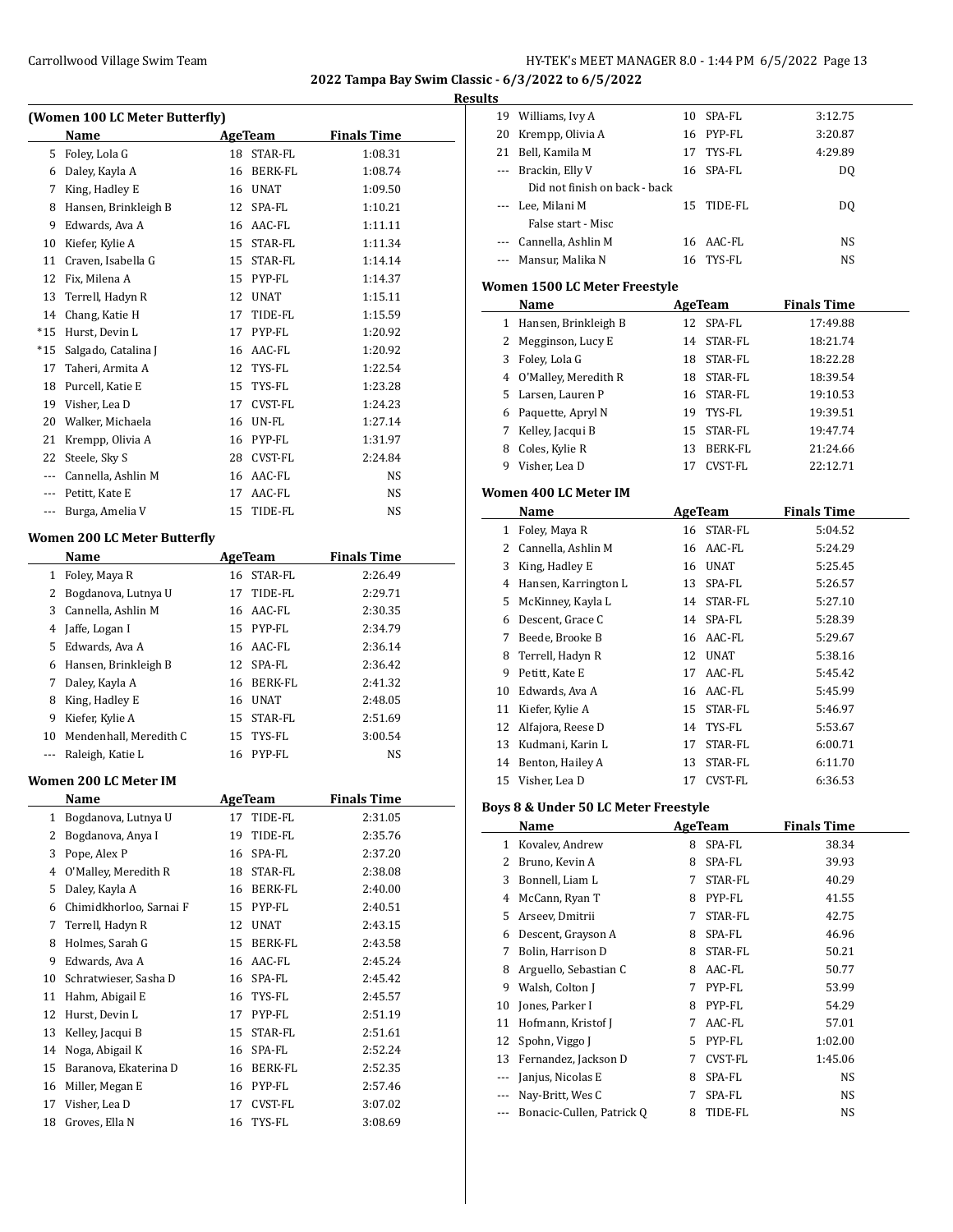**Results**

| <b>Boys 8 &amp; Under 50 LC Meter Backstroke</b><br>Name<br><b>Finals Time</b><br>AgeTeam |                           |    |         |         |  |  |  |
|-------------------------------------------------------------------------------------------|---------------------------|----|---------|---------|--|--|--|
| $\mathbf{1}$                                                                              |                           | 7  | STAR-FL |         |  |  |  |
|                                                                                           | Bonnell, Liam L           |    |         | 45.90   |  |  |  |
| 2                                                                                         | Kovalev, Andrew           | 8  | SPA-FL  | 46.43   |  |  |  |
| 3                                                                                         | Bruno, Kevin A            | 8  | SPA-FL  | 47.04   |  |  |  |
| 4                                                                                         | Arseev, Dmitrii           | 7  | STAR-FL | 47.34   |  |  |  |
| 5                                                                                         | McCann, Ryan T            | 8  | PYP-FL  | 54.76   |  |  |  |
| 6                                                                                         | Goldberg, Ethan D         | 8  | STA-FL  | 56.90   |  |  |  |
| 7                                                                                         | Descent, Grayson A        | 8  | SPA-FL  | 58.05   |  |  |  |
| 8                                                                                         | Walsh, Colton J           | 7  | PYP-FL  | 1:00.22 |  |  |  |
| 9                                                                                         | Bolin, Harrison D         | 8  | STAR-FL | 1:08.24 |  |  |  |
| 10                                                                                        | Jones, Parker I           | 8  | PYP-FL  | 1:10.15 |  |  |  |
| 11                                                                                        | Hofmann, Kristof J        | 7  | AAC-FL  | 1:13.31 |  |  |  |
| 12                                                                                        | Spohn, Viggo J            | 5. | PYP-FL  | 1:16.13 |  |  |  |
| 13                                                                                        | Arguello, Sebastian C     | 8  | AAC-FL  | 1:16.84 |  |  |  |
| 14                                                                                        | Fernandez, Jackson D      | 7  | CVST-FL | 1:35.49 |  |  |  |
|                                                                                           | Nay-Britt, Wes C          | 7  | SPA-FL  | NS.     |  |  |  |
|                                                                                           | Bonacic-Cullen, Patrick Q | 8  | TIDE-FL | NS      |  |  |  |
|                                                                                           |                           |    |         |         |  |  |  |

### **Boys 8 & Under 50 LC Meter Breaststroke**

|                                                | Name                      |    | AgeTeam        | <b>Finals Time</b> |  |  |
|------------------------------------------------|---------------------------|----|----------------|--------------------|--|--|
| 1                                              | Kovalev, Andrew           | 8  | SPA-FL         | 55.66              |  |  |
| 2                                              | Arseev, Dmitrii           | 7  | <b>STAR-FL</b> | 57.38              |  |  |
| 3                                              | Bonnell, Liam L           | 7  | <b>STAR-FL</b> | 57.39              |  |  |
| 4                                              | Bruno, Kevin A            | 8  | SPA-FL         | 1:00.16            |  |  |
| 5                                              | Goldberg, Ethan D         | 8  | STA-FL         | 1:01.83            |  |  |
| 6                                              | Giannella, Liam N         | 8  | PYP-FL         | 1:04.01            |  |  |
| 7                                              | McCann, Ryan T            | 8  | PYP-FL         | 1:04.61            |  |  |
| 8                                              | Bolin, Harrison D         | 8  | STAR-FL        | 1:07.29            |  |  |
| 9                                              | Janjus, Nicolas E         | 8  | SPA-FL         | 1:12.25            |  |  |
| 10                                             | Walsh, Colton J           | 7  | PYP-FL         | 1:18.44            |  |  |
| 11                                             | Hofmann, Kristof J        | 7  | AAC-FL         | 1:18.84            |  |  |
| 12                                             | Arguello, Sebastian C     | 8  | AAC-FL         | 1:24.69            |  |  |
| 13                                             | Spohn, Viggo J            | 5. | PYP-FL         | 1:30.32            |  |  |
|                                                | Descent, Grayson A        | 8  | SPA-FL         | DQ                 |  |  |
| Hands brought beyond the hipline during stroke |                           |    |                |                    |  |  |
|                                                | Nay-Britt, Wes C          | 7  | SPA-FL         | NS                 |  |  |
|                                                | Bonacic-Cullen, Patrick Q | 8  | TIDE-FL        | NS                 |  |  |
|                                                |                           |    |                |                    |  |  |

### **Boys 8 & Under 50 LC Meter Butterfly**

|    | Name                      |   | AgeTeam | <b>Finals Time</b> |  |
|----|---------------------------|---|---------|--------------------|--|
| 1  | Bonnell, Liam L           | 7 | STAR-FL | 46.14              |  |
| 2  | Arseev, Dmitrii           | 7 | STAR-FL | 49.29              |  |
| 3  | Bruno, Kevin A            | 8 | SPA-FL  | 53.39              |  |
| 4  | Goldberg, Ethan D         | 8 | STA-FL  | 55.29              |  |
| 5. | McCann, Ryan T            | 8 | PYP-FL  | 1:00.53            |  |
| 6  | Bolin, Harrison D         | 8 | STAR-FL | 1:04.90            |  |
| 7  | Hofmann, Kristof J        | 7 | AAC-FL  | 1:16.50            |  |
| 8  | Arguello, Sebastian C     | 8 | AAC-FL  | 1:22.29            |  |
|    | Giannella, Liam N         | 8 | PYP-FL  | DO.                |  |
|    | Non-simultaneous arms     |   |         |                    |  |
|    | Nay-Britt, Wes C          |   | SPA-FL  | NS                 |  |
|    | Bonacic-Cullen, Patrick Q | 8 | TIDE-FL | NS                 |  |
|    |                           |   |         |                    |  |

#### **Boys 10 & Under 50 LC Meter Freestyle**

| Name              | AgeTeam    | <b>Finals Time</b> |
|-------------------|------------|--------------------|
| 1 Maslianyi, Ivan | 10 STAR-FL | 32.45              |
| 2 Hrach, Max E    | 10 BERK-FL | 34.37              |

| 3              | Bausher, Luca         | 9  | STAR-FL        | 34.73     |
|----------------|-----------------------|----|----------------|-----------|
| $\overline{4}$ | McSoley, Michael J    | 9  | PYP-FL         | 35.41     |
| 5              | Spodin, Stepan        | 10 | SPA-FL         | 35.94     |
| 6              | McCann, Andrew J      | 10 | PYP-FL         | 36.35     |
| 7              | Jones, Bryson R       | 10 | TIDE-FL        | 37.04     |
| 8              | Cholewiak, Connor J   | 10 | PYP-FL         | 37.25     |
| *9             | Kovalev, Andrew       | 8  | SPA-FL         | 37.85     |
| *9             | Smith, Brennan c      | 10 | BERK-FL        | 37.85     |
| 11             | Morgan, Jeremy P      | 10 | FE-FL          | 38.16     |
| 12             | Hill, Dylan S         | 10 | PYP-FL         | 38.38     |
| 13             | Giannella, Lukas J    | 10 | PYP-FL         | 39.56     |
| 14             | Solak, Jevey D        | 10 | AAC-FL         | 39.91     |
| 15             | Bonnell, Liam L       | 7  | STAR-FL        | 40.16     |
| 16             | Heath, Easton K       | 10 | CVST-FL        | 42.58     |
| 17             | Hanna, Ryan E         | 9  | STAR-FL        | 43.11     |
| 18             | Cordova, Noah L       | 10 | PYP-FL         | 43.79     |
| 19             | Arseev, Dmitrii       | 7  | STAR-FL        | 44.20     |
| 20             | Giannella, Liam N     | 8  | PYP-FL         | 45.42     |
| 21             | Descent, Grayson A    | 8  | SPA-FL         | 47.14     |
| 22             | Gordon, Miles K       | 9  | TYS-FL         | 52.20     |
| 23             | Cordova, Daniel Rey L | 9  | PYP-FL         | 52.95     |
| 24             | Bolin, Harrison D     | 8  | STAR-FL        | 54.21     |
| 25             | Carter, Logan S       | 9  | AAC-FL         | 55.57     |
| 26             | Davis, Matty S        | 9  | CVST-FL        | 56.05     |
| 27             | Fernandez, Jackson D  | 7  | CVST-FL        | 1:46.69   |
| $---$          | Casas, Alejandro      | 9  | <b>CVST-FL</b> | <b>NS</b> |
| $- - -$        | Hatlelid, Lincoln E   | 9  | PYP-FL         | NS        |
| ---            | Oaks, Sebastian*      | 10 | <b>BERK-FL</b> | <b>NS</b> |

### **Boys 10 & Under 100 LC Meter Freestyle**

|     | Name                | <b>AgeTeam</b> |                | <b>Finals Time</b> |
|-----|---------------------|----------------|----------------|--------------------|
| 1   | Dean, Cullen R      | 10             | SPA-FL         | 1:09.93            |
| 2   | Maslianyi, Ivan     | 10             | STAR-FL        | 1:11.75            |
| 3   | Hrach, Max E        | 10             | BERK-FL        | 1:12.73            |
| 4   | Bausher, Luca       | 9              | STAR-FL        | 1:16.47            |
| 5   | McCann, Andrew J    | 10             | PYP-FL         | 1:19.48            |
| 6   | McSoley, Michael J  | 9              | PYP-FL         | 1:20.99            |
| 7   | Jones, Bryson R     | 10             | TIDE-FL        | 1:21.81            |
| 8   | Spodin, Stepan      | 10             | SPA-FL         | 1:21.90            |
| 9   | Smith, Brennan c    | 10             | BERK-FL        | 1:22.34            |
| 10  | Giannella, Lukas J  | 10             | PYP-FL         | 1:23.96            |
| 11  | Kovalev, Andrew     | 8              | SPA-FL         | 1:25.57            |
| 12  | Morgan, Jeremy P    | 10             | FE-FL          | 1:26.77            |
| 13  | Hill, Dylan S       | 10             | PYP-FL         | 1:27.43            |
| 14  | Solak, Jevey D      | 10             | AAC-FL         | 1:35.51            |
| 15  | Varellan, Lennon    | 9              | PYP-FL         | 1:36.34            |
| 16  | Giannella, Liam N   | 8              | PYP-FL         | 1:38.45            |
| 17  | Heath, Easton K     | 10             | <b>CVST-FL</b> | 1:39.76            |
| 18  | Hanna, Ryan E       | 9              | STAR-FL        | 1:42.05            |
| 19  | Carter, Logan S     | 9              | AAC-FL         | 1:45.21            |
| 20  | Han, Wesley D       | 9              | TYS-FL         | 1:45.64            |
| 21  | Goldberg, Ethan D   | 8              | STA-FL         | 1:48.20            |
| 22  | Kravtsov, Andrew    | 10             | PYP-FL         | 1:53.87            |
| 23  | Rosales, Elijah A   | 9              | TYS-FL         | 2:20.69            |
| --- | Kawaiaea, Keola D   | 9              | PYP-FL         | NS.                |
|     | Oaks, Sebastian*    | 10             | BERK-FL        | <b>NS</b>          |
| --- | Hatlelid, Lincoln E | 9              | PYP-FL         | <b>NS</b>          |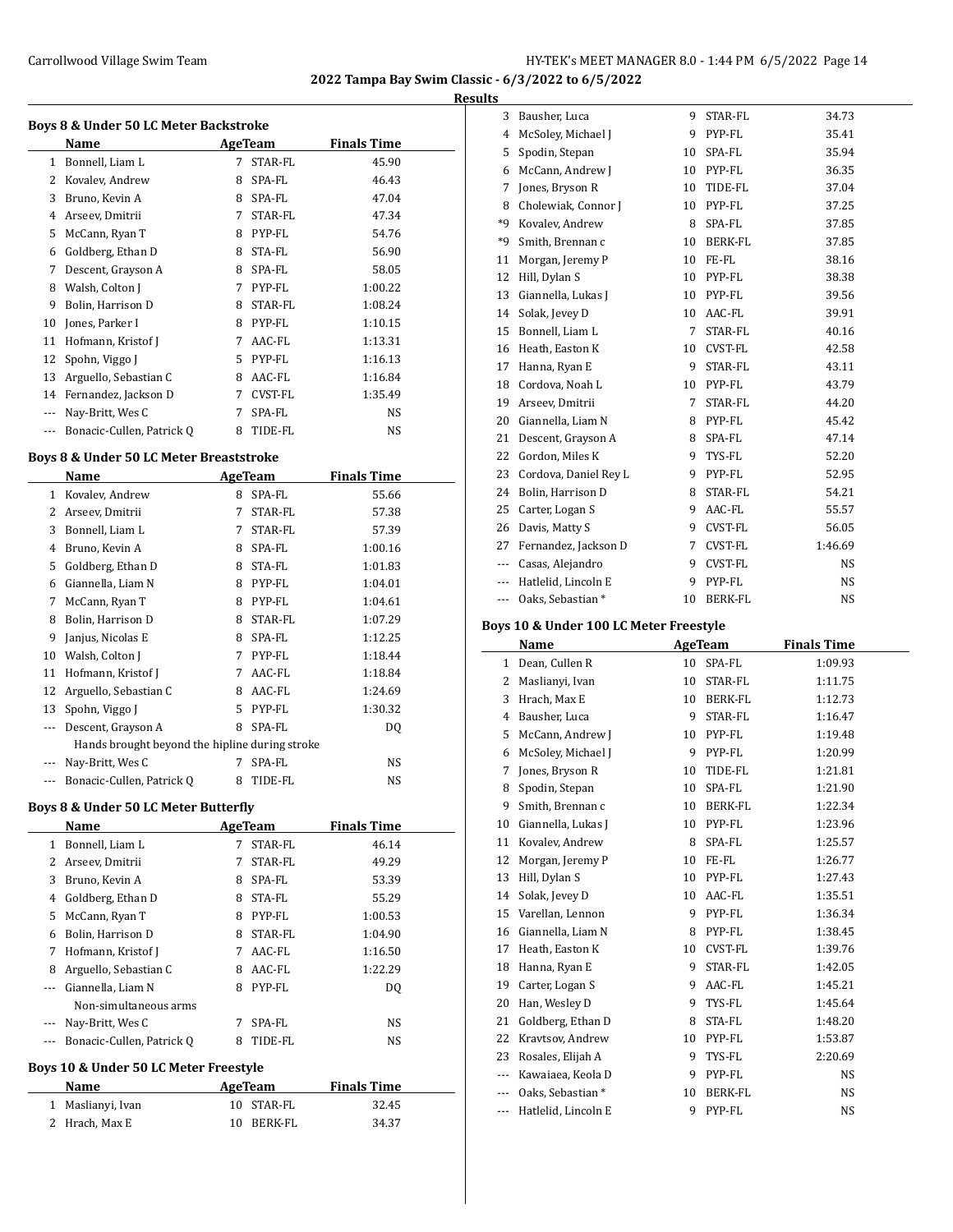**Results**

| Boys 10 & Under 50 LC Meter Backstroke |                       |                 |                |                    |  |  |
|----------------------------------------|-----------------------|-----------------|----------------|--------------------|--|--|
|                                        | <b>Name</b>           |                 | <b>AgeTeam</b> | <b>Finals Time</b> |  |  |
| $\mathbf{1}$                           | Maslianyi, Ivan       | 10 <sup>1</sup> | STAR-FL        | 37.83              |  |  |
| 2                                      | Bausher, Luca         | 9               | STAR-FL        | 39.74              |  |  |
| 3                                      | Hrach, Max E          | 10              | <b>BERK-FL</b> | 40.13              |  |  |
| 4                                      | Spodin, Stepan        | 10              | SPA-FL         | 42.41              |  |  |
| 5                                      | McSoley, Michael J    | 9               | PYP-FL         | 42.51              |  |  |
| 6                                      | Jones, Bryson R       | 10              | TIDE-FL        | 43.26              |  |  |
| 7                                      | McCann, Andrew J      |                 | 10 PYP-FL      | 44.86              |  |  |
| 8                                      | Bonnell, Liam L       | 7               | STAR-FL        | 46.14              |  |  |
| 9                                      | Morgan, Jeremy P      | 10              | FE-FL          | 46.64              |  |  |
| 10                                     | Bruno, Kevin A        | 8               | SPA-FL         | 47.25              |  |  |
| 11                                     | Hill, Dylan S         | 10              | PYP-FL         | 47.53              |  |  |
| 12                                     | Cholewiak, Connor J   | 10              | PYP-FL         | 47.73              |  |  |
| 13                                     | Kovalev, Andrew       | 8               | SPA-FL         | 48.04              |  |  |
| 14                                     | Arseev, Dmitrii       | 7               | STAR-FL        | 48.77              |  |  |
| 15                                     | Solak, Jevey D        | 10              | AAC-FL         | 50.44              |  |  |
| 16                                     | Cordova, Noah L       | 10              | PYP-FL         | 52.13              |  |  |
| 17                                     | Hanna, Ryan E         | 9               | STAR-FL        | 55.39              |  |  |
| 18                                     | Descent, Grayson A    | 8               | SPA-FL         | 56.34              |  |  |
| 19                                     | Cordova, Daniel Rey L | 9               | PYP-FL         | 1:00.94            |  |  |
| 20                                     | Davis, Matty S        | 9               | CVST-FL        | 1:01.39            |  |  |
| 21                                     | Gordon, Miles K       | 9               | TYS-FL         | 1:01.44            |  |  |
| 22                                     | Carter, Logan S       | 9               | AAC-FL         | 1:03.04            |  |  |
| 23                                     | Bolin. Harrison D     | 8               | STAR-FL        | 1:09.12            |  |  |
| $\cdots$                               | Dean, Cullen R        | 10              | SPA-FL         | NS.                |  |  |
| $---$                                  | Casas, Alejandro      | 9               | CVST-FL        | <b>NS</b>          |  |  |
| $- - -$                                | Oaks, Sebastian *     | 10              | <b>BERK-FL</b> | NS                 |  |  |
|                                        |                       |                 |                |                    |  |  |

### **Boys 10 & Under 100 LC Meter Backstroke**

|       | Name                                      | <b>AgeTeam</b> |                | <b>Finals Time</b> |  |
|-------|-------------------------------------------|----------------|----------------|--------------------|--|
| 1     | Maslianyi, Ivan                           | 10             | <b>STAR-FL</b> | 1:20.44            |  |
| 2     | Dean. Cullen R                            | 10             | SPA-FL         | 1:20.52            |  |
| 3     | Hrach, Max E                              | 10             | <b>BERK-FL</b> | 1:24.49            |  |
| 4     | Bausher, Luca                             | 9              | STAR-FL        | 1:27.63            |  |
| 5     | McSoley, Michael J                        | 9              | PYP-FL         | 1:33.26            |  |
| 6     | Jones, Bryson R                           | 10             | TIDE-FL        | 1:36.33            |  |
| 7     | Lemieux, Henry C                          | 10             | <b>STAR-FL</b> | 1:39.82            |  |
| 8     | Morgan, Jeremy P                          | 10             | FE-FL          | 1:42.95            |  |
| 9     | Smith, Brennan c                          | 10             | <b>BERK-FL</b> | 1:43.20            |  |
| 10    | Giannella, Lukas J                        | 10             | PYP-FL         | 1:45.48            |  |
| 11    | Hanna, Ryan E                             | 9              | STAR-FL        | 1:59.96            |  |
| 12    | Heath, Easton K                           | 10             | <b>CVST-FL</b> | 2:01.30            |  |
|       | Han, Wesley D                             | 9              | TYS-FL         | DQ                 |  |
|       | Delay initiating turn after past vertical |                |                |                    |  |
|       | Hatlelid, Lincoln E                       | 9              | PYP-FL         | NS.                |  |
| $---$ | Kravtsov, Andrew                          | 10             | PYP-FL         | <b>NS</b>          |  |
| $---$ | Oaks, Sebastian *                         | 10             | <b>BERK-FL</b> | NS                 |  |
| ---   | Kawaiaea, Keola D                         | 9              | PYP-FL         | NS                 |  |
|       | Boys 10 & Under 50 LC Meter Breaststroke  |                |                |                    |  |
|       |                                           |                |                |                    |  |
|       | Name                                      |                | <b>AgeTeam</b> | <b>Finals Time</b> |  |
| 1     | Maslianyi, Ivan                           | 10             | STAR-FL        | 44.83              |  |
| 2     | McCann, Andrew J                          | 10             | PYP-FL         | 49.85              |  |
| 3     | Giannella, Lukas J                        | 10             | PYP-FL         | 50.84              |  |
| 4     | Morgan, Jeremy P                          | 10             | FE-FL          | 51.29              |  |
| 5     | Bausher, Luca                             | 9              | STAR-FL        | 51.33              |  |
| 6     | Lemieux, Henry C                          | 10             | STAR-FL        | 51.51              |  |

| 7                                              | Jones, Bryson R     | 10 | TIDE-FL        | 52.38   |  |  |
|------------------------------------------------|---------------------|----|----------------|---------|--|--|
|                                                |                     |    |                |         |  |  |
| 8                                              | Smith, Brennan c    | 10 | BERK-FL        | 53.44   |  |  |
| *9                                             | McSoley, Michael J  | 9  | PYP-FL         | 54.56   |  |  |
| *9                                             | Hrach, Max E        | 10 | BERK-FL        | 54.56   |  |  |
| 11                                             | Spodin, Stepan      | 10 | SPA-FL         | 55.16   |  |  |
| 12                                             | Han, Wesley D       | 9  | TYS-FL         | 56.24   |  |  |
| 13                                             | Hanna, Ryan E       | 9  | STAR-FL        | 1:01.25 |  |  |
| 14                                             | Heath, Easton K     | 10 | <b>CVST-FL</b> | 1:03.60 |  |  |
| 15                                             | Varellan, Lennon    | 9  | PYP-FL         | 1:04.05 |  |  |
| 16                                             | Kravtsov, Andrew    | 10 | PYP-FL         | 1:05.80 |  |  |
| 17                                             | Rosales, Elijah A   | 9  | TYS-FL         | 1:10.57 |  |  |
| $- - -$                                        | Casas, Alejandro    | 9  | CVST-FL        | DQ      |  |  |
| Hands brought beyond the hipline during stroke |                     |    |                |         |  |  |
| $- - -$                                        | Kawaiaea, Keola D   | 9  | PYP-FL         | NS.     |  |  |
| $\cdots$                                       | Hatlelid, Lincoln E | 9  | PYP-FL         | NS      |  |  |

### **Boys 10 & Under 100 LC Meter Breaststroke**

|       | Name                                           |    | AgeTeam | <b>Finals Time</b> |
|-------|------------------------------------------------|----|---------|--------------------|
| 1     | McCann, Andrew J                               | 10 | PYP-FL  | 1:49.03            |
| 2     | Bausher, Luca                                  | 9  | STAR-FL | 1:49.45            |
| 3     | Giannella, Lukas J                             | 10 | PYP-FL  | 1:51.74            |
| 4     | Morgan, Jeremy P                               | 10 | FE-FL   | 1:52.83            |
| 5     | Smith, Brennan c                               | 10 | BERK-FL | 1:56.07            |
| 6     | McSoley, Michael J                             | 9  | PYP-FL  | 2:02.23            |
| 7     | Bonnell, Liam L                                | 7  | STAR-FL | 2:02.55            |
| 8     | Kovalev, Andrew                                | 8  | SPA-FL  | 2:07.11            |
| 9     | Arseev, Dmitrii                                | 7  | STAR-FL | 2:07.91            |
| 10    | Hanna, Ryan E                                  | 9  | STAR-FL | 2:13.00            |
| 11    | Heath, Easton K                                | 10 | CVST-FL | 2:15.99            |
| 12    | Bolin, Harrison D                              | 8  | STAR-FL | 2:24.46            |
| 13    | Gordon, Miles K                                | 9  | TYS-FL  | 2:27.10            |
| ---   | Cordova, Noah L                                | 10 | PYP-FL  | DQ                 |
|       | False start                                    |    |         |                    |
| $---$ | Bruno, Kevin A                                 | 8  | SPA-FL  | DQ                 |
|       | Hands brought beyond the hipline during stroke |    |         |                    |
|       | Hatlelid, Lincoln E                            | 9  | PYP-FL  | NS                 |

### **Boys 10 & Under 50 LC Meter Butterfly**

|     | Name                | AgeTeam |                | <b>Finals Time</b> |  |
|-----|---------------------|---------|----------------|--------------------|--|
| 1   | Maslianyi, Ivan     | 10      | STAR-FL        | 35.09              |  |
| 2   | Hrach, Max E        | 10      | BERK-FL        | 36.73              |  |
| 3   | Bausher, Luca       | 9       | STAR-FL        | 38.26              |  |
| 4   | Smith, Brennan c    | 10      | <b>BERK-FL</b> | 42.34              |  |
| 5   | McSoley, Michael J  | 9       | PYP-FL         | 43.66              |  |
| 6   | McCann, Andrew J    | 10      | PYP-FL         | 44.86              |  |
| 7   | Giannella, Lukas J  | 10      | PYP-FL         | 46.21              |  |
| 8   | Morgan, Jeremy P    | 10      | FE-FL          | 46.53              |  |
| 9   | Lemieux, Henry C    | 10      | STAR-FL        | 46.80              |  |
| 10  | Hill, Dylan S       | 10      | PYP-FL         | 48.15              |  |
| 11  | Solak, Jevey D      | 10      | AAC-FL         | 52.00              |  |
| 12  | Varellan, Lennon    | 9       | PYP-FL         | 53.86              |  |
| 13  | Heath, Easton K     | 10      | CVST-FL        | 55.48              |  |
| 14  | Hanna, Ryan E       | 9       | STAR-FL        | 1:02.26            |  |
| 15  | Carter, Logan S     | 9       | AAC-FL         | 1:08.98            |  |
| 16  | Casas, Alejandro    | 9       | CVST-FL        | 1:35.45            |  |
| --- | Kravtsov, Andrew    | 10      | PYP-FL         | NS.                |  |
| --- | Kawaiaea, Keola D   | 9       | PYP-FL         | NS                 |  |
| --- | Hatlelid, Lincoln E | 9       | PYP-FL         | NS                 |  |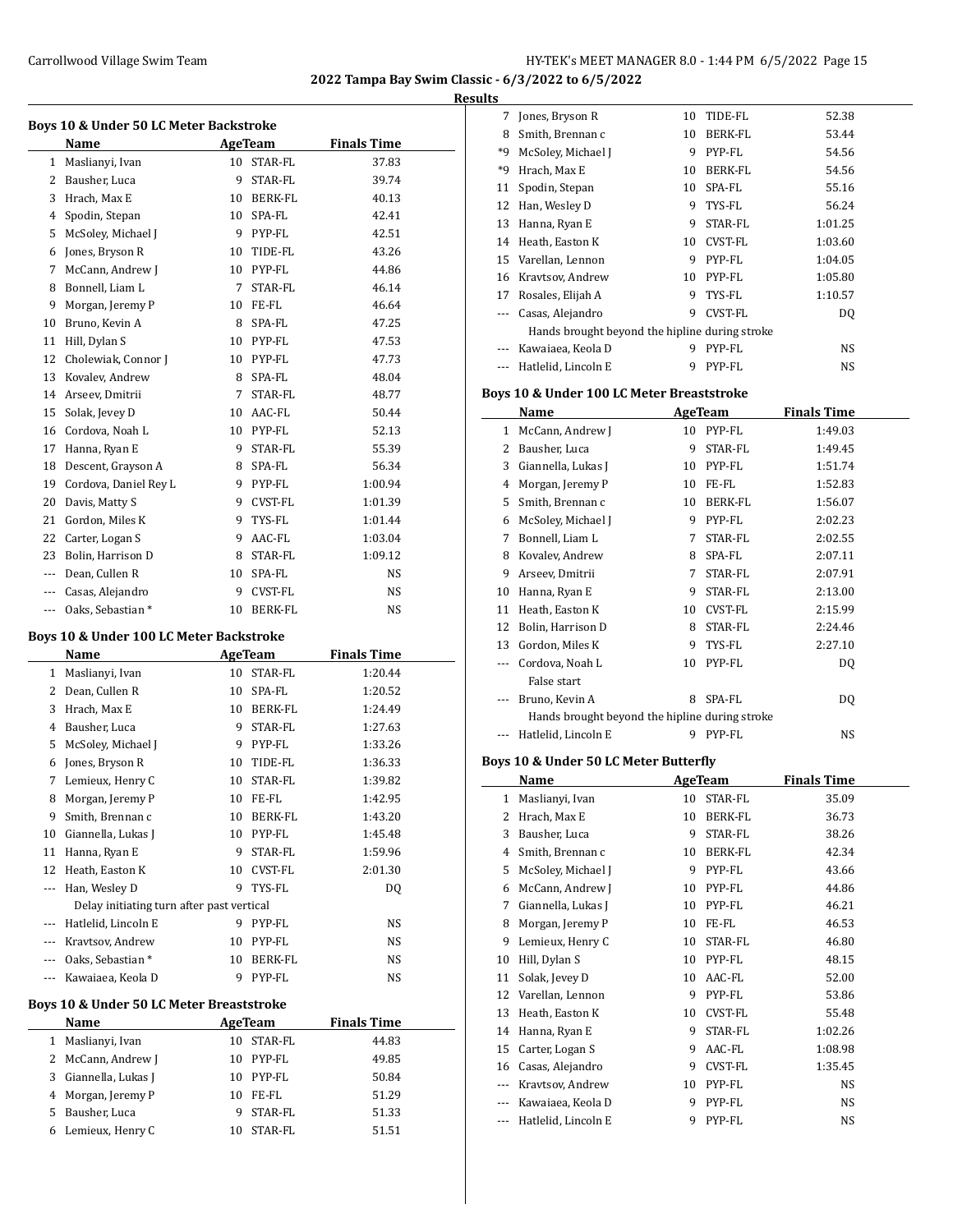**Results**

| Boys 10 & Under 100 LC Meter Butterfly |                                                                                               |    |            |                    |  |  |
|----------------------------------------|-----------------------------------------------------------------------------------------------|----|------------|--------------------|--|--|
|                                        | <b>Name</b>                                                                                   |    | AgeTeam    | <b>Finals Time</b> |  |  |
|                                        | 1 Hrach, Max E                                                                                |    | 10 BERK-FL | 1:21.05            |  |  |
|                                        | 2 Maslianyi, Ivan                                                                             |    | 10 STAR-FL | 1:22.65            |  |  |
|                                        | 3 Smith, Brennan c                                                                            |    | 10 BERK-FL | 1:36.10            |  |  |
|                                        | 4 Giannella, Lukas J                                                                          |    | 10 PYP-FL  | 1:54.42            |  |  |
|                                        | 5 Bruno, Kevin A                                                                              |    | 8 SPA-FL   | 1:54.96            |  |  |
|                                        | 6 Heath, Easton K                                                                             |    | 10 CVST-FL | 2:01.51            |  |  |
|                                        | --- Hatlelid, Lincoln E                                                                       |    | 9 PYP-FL   | NS                 |  |  |
|                                        | Boys 10 & Under 200 LC Meter IM                                                               |    |            |                    |  |  |
|                                        | Name                                                                                          |    | AgeTeam    | <b>Finals Time</b> |  |  |
|                                        | 1 Maslianyi, Ivan                                                                             |    | 10 STAR-FL | 3:01.01            |  |  |
|                                        | 2 Hrach, Max E                                                                                |    | 10 BERK-FL | 3:02.69            |  |  |
|                                        | 3 Bausher, Luca                                                                               |    | 9 STAR-FL  | 3:09.03            |  |  |
|                                        | 4 Giannella, Lukas J                                                                          |    | 10 PYP-FL  | 3:33.60            |  |  |
|                                        | 5 Smith, Brennan c                                                                            |    | 10 BERK-FL | 3:34.33            |  |  |
|                                        |                                                                                               |    | 8 SPA-FL   | 3:44.10            |  |  |
|                                        | 6 Bruno, Kevin A                                                                              |    | 10 CVST-FL |                    |  |  |
|                                        | --- Heath, Easton K<br>Shoulders not at or past vertical towards breast off the wall - breast |    |            | DO.                |  |  |
|                                        | --- Hatlelid, Lincoln E                                                                       |    | 9 PYP-FL   | NS                 |  |  |
|                                        |                                                                                               |    | SPA-FL     |                    |  |  |
|                                        | --- Dean, Cullen R                                                                            | 10 |            | NS                 |  |  |
|                                        | Boys 11-12 50 LC Meter Freestyle                                                              |    |            |                    |  |  |
|                                        | Name                                                                                          |    | AgeTeam    | <b>Finals Time</b> |  |  |
|                                        | 1 Guettler, Christian J                                                                       |    | 12 SPA-FL  | 27.69              |  |  |
|                                        | 2 Schermerhorn, Liam A                                                                        |    | 12 SPA-FL  | 28.59              |  |  |
|                                        | 3 Davis III, Trey M                                                                           |    | 12 CVST-FL | 30.63              |  |  |
|                                        | 4 Kovalev, Alexander                                                                          |    | 11 SPA-FL  | 30.84              |  |  |
|                                        | 5 Birch, Jacob T                                                                              |    | 12 BERK-FL | 31.50              |  |  |
|                                        | 6 Penick, Jaxon E                                                                             |    | 12 TIDE-FL | 31.69              |  |  |
|                                        | 7 Carter, Troy G                                                                              |    | 12 AAC-FL  | 31.99              |  |  |
|                                        | 8 Soud, Yahya                                                                                 |    | 12 PYP-FL  | 32.32              |  |  |
|                                        | 9 Dean, Cooper M                                                                              |    | 12 SPA-FL  | 32.56              |  |  |
|                                        | 10 Draper, Jack G                                                                             |    | 12 SPA-FL  | 33.10              |  |  |
|                                        | 11 Stepanek, Jacob Q                                                                          |    | 11 TYS-FL  | 33.35              |  |  |
|                                        | 12 Mattson, Lewis P                                                                           |    | 12 TYS-FL  | 33.41              |  |  |
| 13                                     | Spodin, Milan                                                                                 |    | 12 SPA-FL  | 33.55              |  |  |
|                                        | 14 Flechtner, Darren H                                                                        |    | 11 STAR-FL | 34.36              |  |  |
| 15                                     | Rodriguez, Enrique G                                                                          | 12 | AAC-FL     | 34.48              |  |  |
| 16                                     | Rose, Shane P                                                                                 | 11 | STAR-FL    | 35.23              |  |  |
| 17                                     | Mandakunis, Jude G                                                                            | 12 | SPA-FL     | 35.50              |  |  |
| 18                                     | Gomez, Kike A                                                                                 | 11 | STAR-FL    | 36.01              |  |  |
| 19                                     | Vila, Nicolas A                                                                               | 11 | PYP-FL     | 37.21              |  |  |
| 20                                     | Kuznetsov, Maxim A                                                                            | 11 | TYS-FL     | 37.94              |  |  |
| 21                                     | Wyss, Tyler D                                                                                 |    | FE-FL      | 38.50              |  |  |
|                                        | Moses, Evan A                                                                                 | 12 |            |                    |  |  |
| 22                                     |                                                                                               | 11 | FE-FL      | 39.50              |  |  |
| 23                                     | Lamb, Isaiah R                                                                                | 11 | TIDE-FL    | 39.60              |  |  |
| 24                                     | Aguilera Ortiz, Nico N                                                                        | 11 | TYS-FL     | 40.38              |  |  |
| 25                                     | Montalvo-Black, David N                                                                       |    | 11 TYS-FL  | 45.34              |  |  |
| ---                                    | Turci, Joshua A                                                                               | 11 | TYS-FL     | NS                 |  |  |
| ---                                    | Quinn, Casey                                                                                  | 12 | TYS-FL     | NS                 |  |  |
| ---                                    | Rodriguez Camacho, Jayden                                                                     | 12 | FE-FL      | NS                 |  |  |
| ---                                    | Morsey, Brayden S                                                                             | 12 | FE-FL      | NS                 |  |  |

### **Boys 11-12 100 LC Meter Freestyle**

| Name                    | AgeTeam   | <b>Finals Time</b> |  |
|-------------------------|-----------|--------------------|--|
| 1 Guettler, Christian J | 12 SPA-FL | 1:00.84            |  |

| 2   | Schermerhorn, Liam A      | 12 | SPA-FL         | 1:02.10 |
|-----|---------------------------|----|----------------|---------|
| 3   | Quinn, Casey              | 12 | TYS-FL         | 1:07.36 |
| 4   | Birch, Jacob T            | 12 | <b>BERK-FL</b> | 1:08.82 |
| 5   | Kovalev, Alexander        | 11 | SPA-FL         | 1:08.96 |
| 6   | Draper, Jack G            | 12 | SPA-FL         | 1:10.71 |
| 7   | Carter, Troy G            | 12 | AAC-FL         | 1:11.59 |
| 8   | Penick, Jaxon E           | 12 | TIDE-FL        | 1:11.96 |
| 9   | Mattson, Lewis P          | 12 | TYS-FL         | 1:12.69 |
| 10  | Dean, Cooper M            | 12 | SPA-FL         | 1:12.81 |
| 11  | Flechtner, Darren H       | 11 | STAR-FL        | 1:13.99 |
| 12  | Soud, Yahya               | 12 | PYP-FL         | 1:15.03 |
| 13  | Gomez, Kike A             | 11 | STAR-FL        | 1:17.02 |
| 14  | Rose, Shane P             | 11 | STAR-FL        | 1:17.34 |
| 15  | Watson, Liam J            | 11 | STAR-FL        | 1:20.26 |
| 16  | Spodin, Milan             | 12 | SPA-FL         | 1:21.50 |
| 17  | Wyss, Tyler D             | 12 | FE-FL          | 1:23.37 |
| 18  | Vila, Nicolas A           | 11 | PYP-FL         | 1:24.28 |
| 19  | Lamb, Isaiah R            | 11 | TIDE-FL        | 1:24.44 |
| 20  | Rodriguez, Enrique G      | 12 | AAC-FL         | 1:24.58 |
| 21  | Rosales, Noah A           | 11 | TYS-FL         | 1:32.21 |
| 22  | Moses, Evan A             | 11 | FE-FL          | 1:32.26 |
| 23  | Aguilera Ortiz, Nico N    | 11 | TYS-FL         | 1:32.79 |
| 24  | Williams, Brody L         | 11 | PYP-FL         | 1:35.71 |
| 25  | Shulman, Jacob R          | 11 | SPA-FL         | 1:38.86 |
| 26  | Montalvo-Black, David N   | 11 | TYS-FL         | 1:39.12 |
| 27  | Hench, Kenan              | 11 | TYS-FL         | 1:43.50 |
| --- | Foster, Zachary J         | 12 | TYS-FL         | NS      |
| --- | Turci, Joshua A           | 11 | TYS-FL         | NS      |
| --- | Simmons, Dante J          | 11 | PYP-FL         | NS      |
| --- | Morsey, Brayden S         | 12 | FE-FL          | NS      |
| --- | Kawaiaea, Kaleo M         | 12 | PYP-FL         | NS      |
| --- | Rodriguez Camacho, Jayden | 12 | FE-FL          | NS      |

#### **Boys 11-12 200 LC Meter Freestyle**

|                                          | Name                   |    | <b>AgeTeam</b> | <b>Finals Time</b> |  |  |  |
|------------------------------------------|------------------------|----|----------------|--------------------|--|--|--|
| 1                                        | Schermerhorn, Liam A   |    | 12 SPA-FL      | 2:13.22            |  |  |  |
| 2                                        | Guettler, Christian J  | 12 | SPA-FL         | 2:14.64            |  |  |  |
| 3                                        | Kovalev, Alexander     | 11 | SPA-FL         | 2:28.66            |  |  |  |
| 4                                        | Draper, Jack G         | 12 | SPA-FL         | 2:30.11            |  |  |  |
| 5                                        | Penick, Jaxon E        | 12 | TIDE-FL        | 2:36.93            |  |  |  |
| 6                                        | Carter, Troy G         | 12 | AAC-FL         | 2:39.27            |  |  |  |
| 7                                        | Dean, Cooper M         | 12 | SPA-FL         | 2:39.90            |  |  |  |
| 8                                        | Soud, Yahya            | 12 | PYP-FL         | 2:55.65            |  |  |  |
| 9                                        | Rodriguez, Enrique G   | 12 | AAC-FL         | 3:11.96            |  |  |  |
| 10                                       | Lamb, Isaiah R         | 11 | TIDE-FL        | 3:16.85            |  |  |  |
| 11                                       | Aguilera Ortiz, Nico N | 11 | TYS-FL         | 3:30.48            |  |  |  |
| 12                                       | Rosales, Noah A        | 11 | TYS-FL         | 3:31.92            |  |  |  |
| 13                                       | Hench, Kenan           | 11 | TYS-FL         | 3:57.46            |  |  |  |
| ---                                      | Hehenberger, Cobe J    | 12 | SPA-FL         | NS                 |  |  |  |
| ---                                      | Morsey, Brayden S      | 12 | FE-FL          | NS                 |  |  |  |
| ---                                      | Kawaiaea, Kaleo M      | 12 | PYP-FL         | NS                 |  |  |  |
| <b>Boys 11-12 50 LC Meter Backstroke</b> |                        |    |                |                    |  |  |  |

| Name                 | AgeTeam    | <b>Finals Time</b> |  |
|----------------------|------------|--------------------|--|
| 1 Kovalev, Alexander | 11 SPA-FL  | 37.69              |  |
| 2 Birch, Jacob T     | 12 BERK-FL | 38.26              |  |
| 3 Stepanek, Jacob O  | 11 TYS-FL  | 38.95              |  |
| 4 Carter, Troy G     | 12 AAC-FL  | 39.29              |  |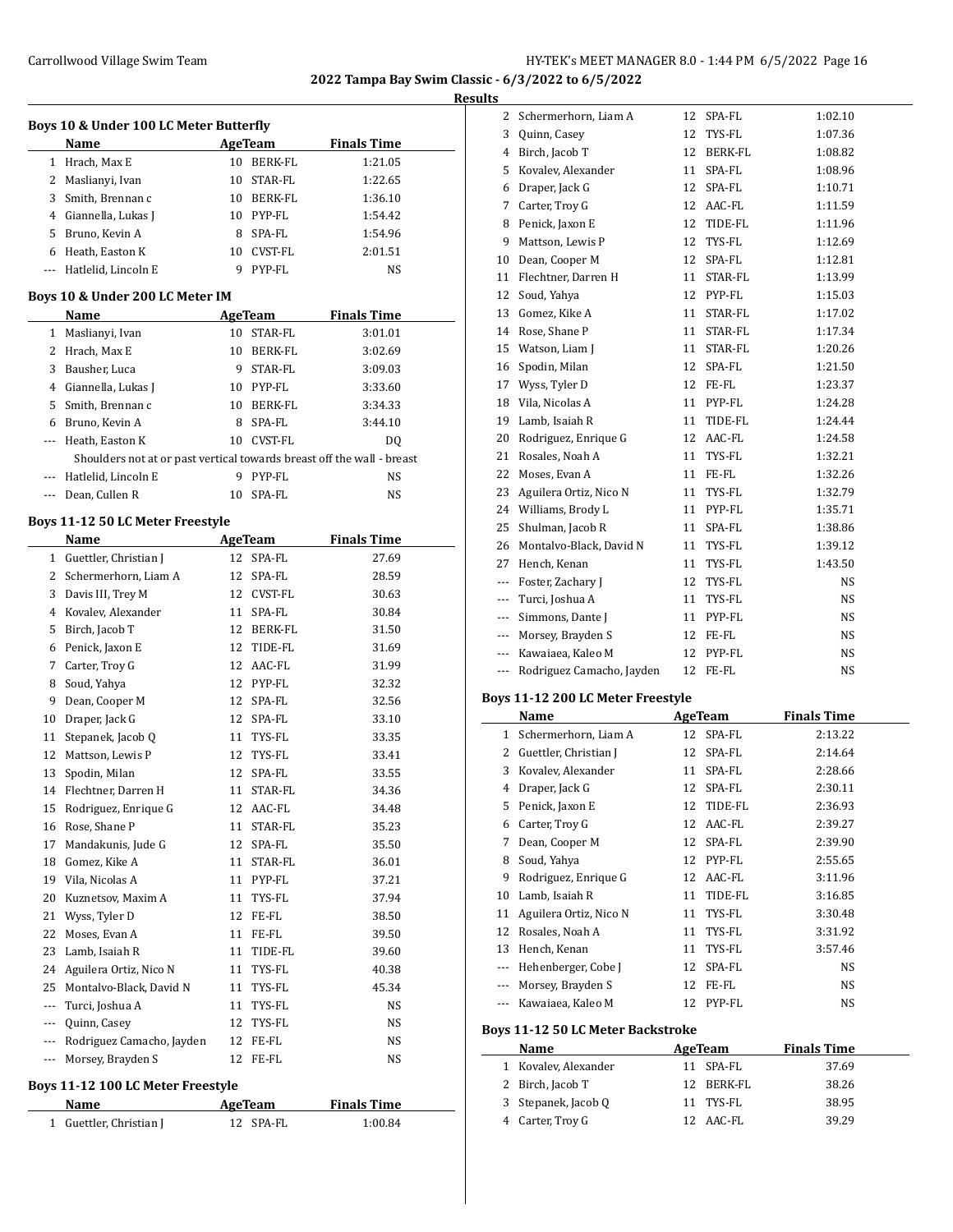# **Results**<br>**Example 16** Redrig

| (Boys 11-12 50 LC Meter Backstroke) |                           |    |                |                    |  |  |  |
|-------------------------------------|---------------------------|----|----------------|--------------------|--|--|--|
|                                     | Name                      |    | AgeTeam        | <b>Finals Time</b> |  |  |  |
| 5                                   | Davis III, Trey M         | 12 | CVST-FL        | 40.88              |  |  |  |
| 6                                   | Penick, Jaxon E           | 12 | TIDE-FL        | 41.33              |  |  |  |
| 7                                   | Draper, Jack G            | 12 | SPA-FL         | 41.37              |  |  |  |
| 8                                   | Soud, Yahya               | 12 | PYP-FL         | 41.79              |  |  |  |
| 9                                   | Flechtner, Darren H       | 11 | <b>STAR-FL</b> | 42.07              |  |  |  |
| 10                                  | Bloemen, Lucas R          | 12 | TYS-FL         | 42.53              |  |  |  |
| 11                                  | Rose, Shane P             | 11 | STAR-FL        | 43.28              |  |  |  |
| 12                                  | Spodin, Milan             | 12 | SPA-FL         | 43.32              |  |  |  |
| 13                                  | Mandakunis, Jude G        | 12 | SPA-FL         | 47.28              |  |  |  |
| 14                                  | Kuznetsov, Maxim A        | 11 | TYS-FL         | 49.34              |  |  |  |
| 15                                  | Rodriguez, Enrique G      | 12 | AAC-FL         | 49.66              |  |  |  |
| 16                                  | Moses, Evan A             | 11 | FE-FL          | 52.98              |  |  |  |
| 17                                  | Montalvo-Black, David N   | 11 | TYS-FL         | 58.67              |  |  |  |
|                                     | Rodriguez Camacho, Jayden | 12 | FE-FL          | NS.                |  |  |  |
| $---$                               | Hehenberger, Cobe J       | 12 | SPA-FL         | <b>NS</b>          |  |  |  |
| $---$                               | Quinn, Casey              | 12 | TYS-FL         | NS                 |  |  |  |
| ---                                 | Foster, Zachary J         | 12 | TYS-FL         | NS                 |  |  |  |
|                                     | Turci, Joshua A           | 11 | TYS-FL         | NS                 |  |  |  |

#### **Boys 11-12 100 LC Meter Backstroke**

 $\overline{a}$ 

 $\overline{a}$ 

|    | Name                                      | AgeTeam |           | <b>Finals Time</b> |  |  |  |
|----|-------------------------------------------|---------|-----------|--------------------|--|--|--|
| 1  | Kovalev, Alexander                        | 11      | SPA-FL    | 1:20.27            |  |  |  |
| 2  | Birch, Jacob T                            | 12      | BERK-FL   | 1:21.08            |  |  |  |
| 3  | Dean, Cooper M                            | 12      | SPA-FL    | 1:23.13            |  |  |  |
| 4  | Mattson, Lewis P                          | 12      | TYS-FL    | 1:23.81            |  |  |  |
| 5  | Quinn, Casey                              | 12      | TYS-FL    | 1:26.07            |  |  |  |
| 6  | Stepanek, Jacob Q                         | 11      | TYS-FL    | 1:27.37            |  |  |  |
| 7  | Penick, Jaxon E                           | 12      | TIDE-FL   | 1:28.75            |  |  |  |
| 8  | Flechtner, Darren H                       | 11      | STAR-FL   | 1:28.82            |  |  |  |
| 9  | Rose, Shane P                             | 11      | STAR-FL   | 1:31.68            |  |  |  |
| 10 | Watson, Liam J                            | 11      | STAR-FL   | 1:35.91            |  |  |  |
| 11 | Gomez, Kike A                             | 11      | STAR-FL   | 1:36.32            |  |  |  |
| 12 | Rodriguez, Enrique G                      | 12      | AAC-FL    | 1:51.70            |  |  |  |
|    | Montalvo-Black, David N                   | 11      | TYS-FL    | DQ                 |  |  |  |
|    | Delay initiating turn after past vertical |         |           |                    |  |  |  |
|    | Turci, Joshua A                           | 11      | TYS-FL    | NS                 |  |  |  |
|    | Morsey, Brayden S                         | 12      | FE-FL     | NS.                |  |  |  |
|    | Foster, Zachary J                         |         | 12 TYS-FL | NS.                |  |  |  |

#### **Boys 11-12 50 LC Meter Breaststroke**

|    | Name                  |    | AgeTeam   | <b>Finals Time</b> |
|----|-----------------------|----|-----------|--------------------|
| 1  | Guettler, Christian J |    | 12 SPA-FL | 36.25              |
| 2  | Draper, Jack G        | 12 | SPA-FL    | 42.18              |
| 3  | Birch, Jacob T        | 12 | BERK-FL   | 43.06              |
| 4  | Mattson, Lewis P      |    | 12 TYS-FL | 43.20              |
| 5  | Soud, Yahya           |    | 12 PYP-FL | 43.99              |
| 6  | Flechtner, Darren H   | 11 | STAR-FL   | 44.27              |
| 7  | Carter, Troy G        |    | 12 AAC-FL | 44.57              |
| 8  | Vila, Nicolas A       | 11 | PYP-FL    | 46.49              |
| 9  | Gomez, Kike A         | 11 | STAR-FL   | 46.91              |
| 10 | Stepanek, Jacob Q     | 11 | TYS-FL    | 47.61              |
| 11 | Spodin, Milan         |    | 12 SPA-FL | 47.79              |
| 12 | Rose, Shane P         | 11 | STAR-FL   | 48.91              |
| 13 | Watson, Liam J        | 11 | STAR-FL   | 50.38              |
|    | 14 Lamb, Isaiah R     | 11 | TIDE-FL   | 52.34              |
|    | 15 Wyss, Tyler D      |    | 12 FE-FL  | 52.37              |

|              | 16 Rodriguez, Enrique G                       | 12       | AAC-FL          | 55.22              |  |
|--------------|-----------------------------------------------|----------|-----------------|--------------------|--|
|              | 17 Moses, Evan A                              | 11       | FE-FL           | 57.87              |  |
|              | 18 Williams, Brody L                          | 11       | PYP-FL          | 1:01.81            |  |
|              | 19 Montalvo-Black, David N                    | 11       | TYS-FL          | 1:08.85            |  |
|              | --- Hench, Kenan                              | 11       | TYS-FL          | DQ                 |  |
|              | Scissors kick                                 |          |                 |                    |  |
|              | --- Shulman, Jacob R                          | 11       | SPA-FL          | DQ                 |  |
|              | Scissors kick                                 |          |                 |                    |  |
|              | --- Kawaiaea, Kaleo M                         |          | 12 PYP-FL       | NS                 |  |
|              | --- Simmons, Dante J                          | 11       | PYP-FL          | NS                 |  |
|              | --- Hehenberger, Cobe J                       |          | 12 SPA-FL       | NS                 |  |
|              |                                               |          |                 |                    |  |
|              | Boys 11-12 100 LC Meter Breaststroke          |          |                 |                    |  |
|              | Name                                          |          | AgeTeam         | <b>Finals Time</b> |  |
|              | 1 Guettler, Christian J                       | 12       | SPA-FL          | 1:18.47            |  |
|              | 2 Davis III, Trey M                           | 12       | CVST-FL         | 1:22.04            |  |
|              | 3 Birch, Jacob T                              | 12       | BERK-FL         | 1:29.44            |  |
|              | 4 Draper, Jack G                              |          | 12 SPA-FL       | 1:31.03            |  |
|              | 5 Mattson, Lewis P                            |          | 12 TYS-FL       | 1:32.53            |  |
|              | 6 Carter, Troy G                              |          | 12 AAC-FL       | 1:36.03            |  |
|              | 7 Flechtner, Darren H                         | 11       | STAR-FL         | 1:36.52            |  |
|              | 8 Quinn, Casey                                | 12       | TYS-FL          | 1:37.25            |  |
|              | 9 Spodin, Milan                               | 12       | SPA-FL          | 1:37.63            |  |
|              | 10 Soud, Yahya                                |          | 12 PYP-FL       | 1:37.83            |  |
|              | 11 Vila, Nicolas A                            |          | 11 PYP-FL       | 1:39.34            |  |
|              | 12 Stepanek, Jacob Q                          | 11       | TYS-FL          | 1:39.57            |  |
|              | 13 Mandakunis, Jude G                         | 12       | SPA-FL          | 1:40.18            |  |
|              | 14 Gomez, Kike A                              | 11       | STAR-FL         | 1:42.50            |  |
|              | 15 Rose, Shane P                              | 11       | STAR-FL         | 1:45.21            |  |
|              | 16 Wyss, Tyler D                              |          | 12 FE-FL        | 1:51.62            |  |
|              | 17 Bloemen, Lucas R                           |          | 12 TYS-FL       | 1:56.42            |  |
|              | 18 Lamb, Isaiah R                             | 11       | TIDE-FL         | 1:57.48            |  |
|              |                                               |          |                 |                    |  |
|              | 19 Kuznetsov, Maxim A                         | 11       | TYS-FL          | 1:59.16            |  |
|              | --- Turci, Joshua A                           | 11       | TYS-FL          | NS                 |  |
|              | --- Morsey, Brayden S                         |          | 12 FE-FL        | NS                 |  |
|              | Boys 11-12 50 LC Meter Butterfly              |          |                 |                    |  |
|              | Name                                          |          | AgeTeam         | <b>Finals Time</b> |  |
|              | 1 Guettler, Christian J                       |          | 12 SPA-FL       | 30.90              |  |
|              | 2 Schermerhorn. Liam A                        |          | 12 SPA-FL       | 31.01              |  |
| 3            | Quinn, Casey                                  | 12       | TYS-FL          | 36.64              |  |
|              | 4 Flechtner, Darren H                         | 11       | STAR-FL         | 36.70              |  |
|              | 5 Draper, Jack G                              | 12       | SPA-FL          | 37.05              |  |
|              | 6 Penick, Jaxon E                             | 12       | TIDE-FL         | 37.87              |  |
| 7            | Stepanek, Jacob Q                             | 11       | TYS-FL          | 37.95              |  |
|              | 8 Carter, Troy G                              | 12       | AAC-FL          | 38.82              |  |
|              | 9 Rose, Shane P                               | 11       | STAR-FL         | 39.12              |  |
|              | 10 Gomez, Kike A                              | 11       | STAR-FL         | 40.08              |  |
|              | Soud, Yahya                                   |          |                 |                    |  |
| 11           |                                               | 12       | PYP-FL          | 40.52              |  |
|              | 12 Watson, Liam J                             | 11       | STAR-FL         | 45.53              |  |
|              | 13 Vila, Nicolas A                            | 11       | PYP-FL          | 46.94              |  |
|              | 14 Moses, Evan A                              | 11       | FE-FL           | 47.53              |  |
|              | 15 Lamb, Isaiah R                             | 11       | TIDE-FL         | 50.17              |  |
|              | 16 Rosales, Noah A                            | 11       | TYS-FL          | 56.12              |  |
| 17           | Aguilera Ortiz, Nico N                        | 11       | TYS-FL          | 58.16              |  |
|              |                                               |          |                 |                    |  |
|              | 18 Hench, Kenan                               | 11       | TYS-FL          | 1:14.68            |  |
| $---$<br>--- | Simmons, Dante J<br>Rodriguez Camacho, Jayden | 11<br>12 | PYP-FL<br>FE-FL | NS<br>NS           |  |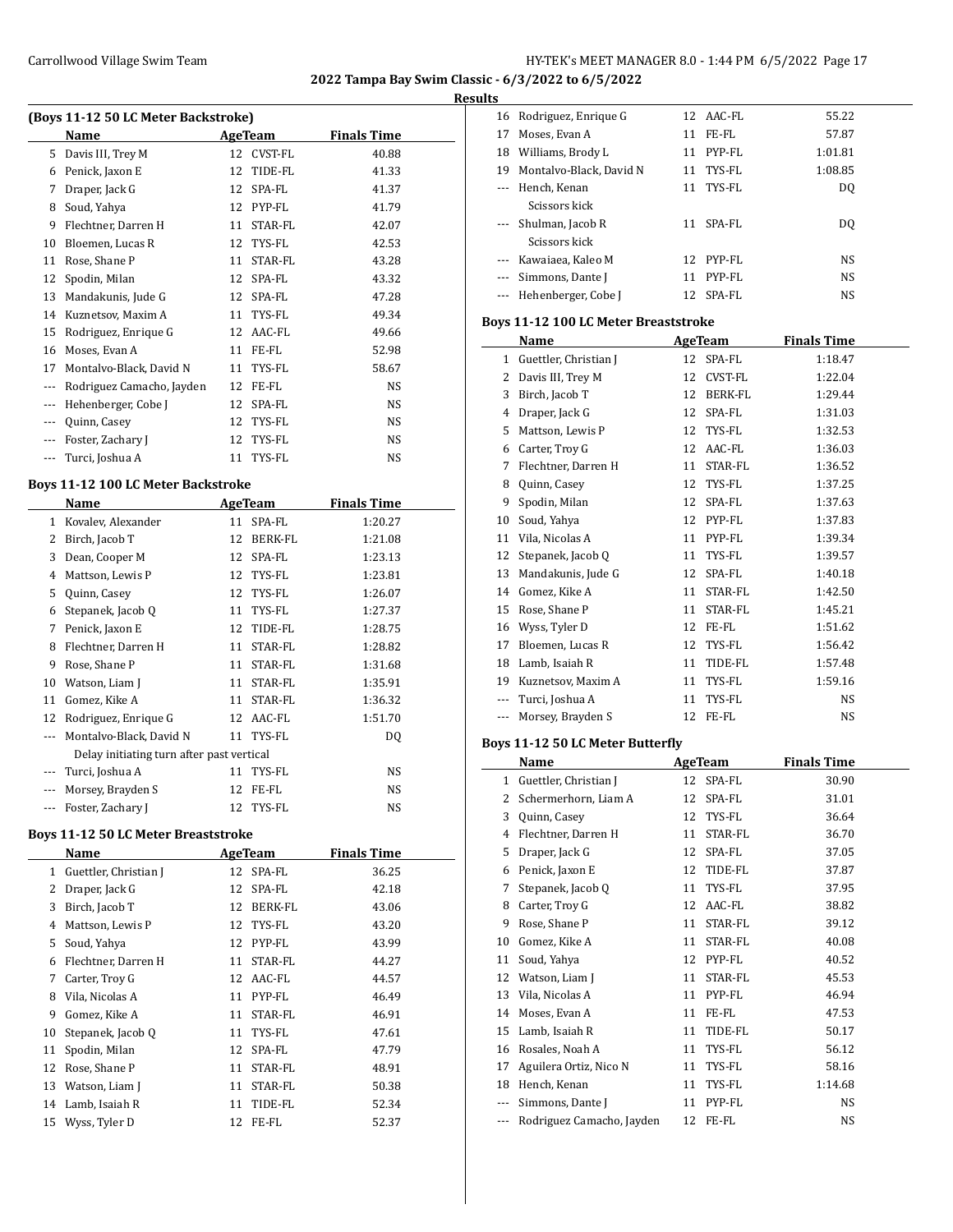### Carrollwood Village Swim Team **HY-TEK's MEET MANAGER 8.0 - 1:44 PM 6/5/2022** Page 18

**2022 Tampa Bay Swim Classic - 6/3/2022 to 6/5/2022**

#### **Results**

|                                   | (Boys 11-12 50 LC Meter Butterfly)<br>Name |  | AgeTeam        | <b>Finals Time</b> |  |  |
|-----------------------------------|--------------------------------------------|--|----------------|--------------------|--|--|
|                                   | Turci, Joshua A                            |  | 11 TYS-FL      | <b>NS</b>          |  |  |
|                                   |                                            |  |                |                    |  |  |
| Boys 11-12 100 LC Meter Butterfly |                                            |  |                |                    |  |  |
|                                   | Name                                       |  | AgeTeam        | <b>Finals Time</b> |  |  |
|                                   | 1 Guettler, Christian J                    |  | 12 SPA-FL      | 1:08.62            |  |  |
|                                   | 2 Schermerhorn, Liam A                     |  | 12 SPA-FL      | 1:09.78            |  |  |
|                                   | 3 Mattson, Lewis P                         |  | 12 TYS-FL      | 1:18.69            |  |  |
|                                   | 4 Dean, Cooper M                           |  | 12 SPA-FL      | 1:21.74            |  |  |
|                                   | 5 Flechtner, Darren H                      |  | 11 STAR-FL     | 1:22.98            |  |  |
|                                   | 6 Penick, Jaxon E                          |  | 12 TIDE-FL     | 1:31.00            |  |  |
|                                   | 7 Gomez, Kike A                            |  | 11 STAR-FL     | 1:33.03            |  |  |
|                                   | 8 Rose, Shane P                            |  | 11 STAR-FL     | 1:35.80            |  |  |
|                                   | 9 Bloemen, Lucas R                         |  | 12 TYS-FL      | 1:37.87            |  |  |
|                                   | 10 Moses, Evan A                           |  | 11 FE-FL       | 1:42.86            |  |  |
|                                   | 11 Lamb, Isaiah R                          |  | 11 TIDE-FL     | 2:05.66            |  |  |
|                                   | --- Hehenberger, Cobe J                    |  | 12 SPA-FL      | NS                 |  |  |
|                                   | <b>Boys 11-12 200 LC Meter IM</b>          |  |                |                    |  |  |
|                                   | Name                                       |  | AgeTeam        | <b>Finals Time</b> |  |  |
|                                   | 1 Guettler, Christian J                    |  | 12 SPA-FL      | 2:34.00            |  |  |
|                                   | 2 Schermerhorn, Liam A                     |  | 12 SPA-FL      | 2:36.59            |  |  |
|                                   | 3 Draper, Jack G                           |  | 12 SPA-FL      | 2:50.09            |  |  |
|                                   | 4 Davis III, Trey M                        |  | 12 CVST-FL     | 2:50.49            |  |  |
|                                   | 5 Kovalev, Alexander                       |  | 11 SPA-FL      | 2:54.71            |  |  |
|                                   | 6 Penick, Jaxon E                          |  | 12 TIDE-FL     | 3:15.08            |  |  |
|                                   | 7 Gomez, Kike A                            |  | 11 STAR-FL     | 3:15.18            |  |  |
|                                   | 8 Rodriguez, Enrique G                     |  | 12 AAC-FL      | 3:38.00            |  |  |
|                                   | 9 Lamb, Isaiah R                           |  | 11 TIDE-FL     | 4:01.43            |  |  |
|                                   | 10 Aguilera Ortiz, Nico N                  |  | 11 TYS-FL      | 4:06.46            |  |  |
|                                   | --- Carter, Troy G                         |  | 12 AAC-FL      | DQ                 |  |  |
|                                   | Arms underwater recovery - fly             |  |                |                    |  |  |
|                                   | --- Foster, Zachary J                      |  | 12 TYS-FL      | <b>NS</b>          |  |  |
|                                   | Boys 13-14 50 LC Meter Freestyle           |  |                |                    |  |  |
|                                   | Name                                       |  | <u>AgeTeam</u> | <b>Finals Time</b> |  |  |
|                                   | 1 Matyas, Maddox J                         |  | 14 SPA-FL      | 26.51              |  |  |
|                                   | 2 Benitez, Juan P                          |  | 14 FE-FL       | 27.15              |  |  |
|                                   | 3 Baranov, Michael D                       |  | 13 BERK-FL     | 27.83              |  |  |
|                                   | 4 Rodriguez, Elliott E                     |  | 14 AAC-FL      | 28.23              |  |  |
|                                   | 5 Mendez, Daniel A                         |  | 13 STAR-FL     | 28.64              |  |  |
|                                   | 6 Raditic Mehalso, Sidney J                |  | 14 UN!-FL      | 28.82              |  |  |
|                                   |                                            |  |                |                    |  |  |

|    | Koungacz, Lillou L        |    | 770-1 P        | ں ے ں ے |
|----|---------------------------|----|----------------|---------|
| 5  | Mendez, Daniel A          | 13 | STAR-FL        | 28.64   |
| 6  | Raditic Mehalso, Sidney J | 14 | UN!-FL         | 28.82   |
| 7  | Kiefer, Kaden B           | 13 | STAR-FL        | 28.90   |
| 8  | Smith, Connor M           | 13 | <b>BERK-FL</b> | 29.39   |
| 9  | Quinn, Brady              | 14 | TYS-FL         | 29.54   |
| 10 | Stepanek, Evan W          | 14 | TYS-FL         | 29.83   |
| 11 | Kulish, Tyler S           | 13 | TYS-FL         | 29.86   |
| 12 | Lee, Nico V               | 13 | TIDE-FL        | 29.96   |
| 13 | Mizrahi, Michael          | 13 | SPA-FL         | 30.11   |
| 14 | Clements, Tiernan M       | 13 | AAC-FL         | 30.65   |
| 15 | Spodin, Ivan              | 13 | SPA-FL         | 30.86   |
| 16 | Walker, Kristian I        | 14 | UN-FL          | 31.43   |
| 17 | Smith, Jeffery G          | 14 | BERK-FL        | 31.96   |
| 18 | Lehmann, Ryder N          | 14 | TYS-FL         | 32.10   |
| 19 | Williams, Bruce A         | 13 | PYP-FL         | 32.30   |
| 20 | Sosa, Alex G              | 14 | TYS-FL         | 32.33   |
| 21 | Chao, Joshua D            | 14 | FE-FL          | 32.70   |
|    | 22 Laise, Lucciano D      |    | 14 TYS-FL      | 33.49   |

| 23 Garr, Michael E      |    | 14 TIDE-FL | 35.41     |
|-------------------------|----|------------|-----------|
| 24 Elkamash, Abdallah A |    | 14 FE-FL   | 35.68     |
| 25 Shor, Jacob P        | 13 | CVST-FL    | 35.98     |
| 26 Bedenbaugh, Peter H  |    | 14 TYS-FL  | 36.95     |
| 27 Tate, Ethan C        | 13 | FE-FL      | 37.86     |
| 28 Hollenkamp, Tommy W  |    | 13 AAC-FL  | 38.62     |
| --- Mendoza, Daniel     | 14 | CVST-FL    | NS.       |
| --- Caraway, David J    | 14 | CVST-FL    | NS.       |
| --- Fink, David I       | 13 | CVST-FL    | <b>NS</b> |

#### **Boys 13-14 100 LC Meter Freestyle**

|                          | Name                              | <b>AgeTeam</b> |                | <b>Finals Time</b> |  |
|--------------------------|-----------------------------------|----------------|----------------|--------------------|--|
| 1                        | Matyas, Maddox J                  |                | 14 SPA-FL      | 57.33              |  |
| $\mathbf{2}$             | Baranov, Michael D                |                | 13 BERK-FL     | 58.74              |  |
|                          | 3 HO, Anton A                     |                | 14 SPA-FL      | 59.41              |  |
|                          | 4 Rodriguez, Elliott E            |                | 14 AAC-FL      | 1:00.45            |  |
|                          | 5 Murashkin, Anthony              |                | 14 TYS-FL      | 1:00.96            |  |
|                          | 6 Benitez, Juan P                 |                | 14 FE-FL       | 1:01.60            |  |
| 7                        | Hodson, Ethan J                   |                | 14 STAR-FL     | 1:02.65            |  |
| 8                        | Mendez, Daniel A                  |                | 13 STAR-FL     | 1:02.73            |  |
| 9                        | Mendez, David A                   |                | 13 STAR-FL     | 1:02.81            |  |
|                          | 10 Grieder, Brad M                |                | 14 STAR-FL     | 1:03.43            |  |
| 11                       | Raditic Mehalso, Sidney J         |                | 14 UN!-FL      | 1:03.74            |  |
| 12                       | Quinn, Brady                      |                | 14 TYS-FL      | 1:04.24            |  |
| 13                       | Kulish, Tyler S                   |                | 13 TYS-FL      | 1:04.87            |  |
|                          | 14 Smith, Connor M                |                | 13 BERK-FL     | 1:06.19            |  |
|                          | 15 Walker, Kristian I             |                | 14 UN-FL       | 1:06.43            |  |
|                          | 16 Watson, Eli S                  |                | 13 STAR-FL     | 1:06.82            |  |
|                          | 17 Mizrahi, Michael               |                | 13 SPA-FL      | 1:06.90            |  |
|                          | 18 Clements, Tiernan M            |                | 13 AAC-FL      | 1:08.53            |  |
| 19                       | Schermerhorn, Drew T              |                | 14 GTSA-FL     | 1:12.23            |  |
|                          | 20 Williams, Bruce A              |                | 13 PYP-FL      | 1:13.01            |  |
|                          | 21 Lehmann, Ryder N               |                | 14 TYS-FL      | 1:14.06            |  |
| 22                       | Sosa, Alex G                      |                | 14 TYS-FL      | 1:14.64            |  |
| 23                       | Spodin, Ivan                      |                | 13 SPA-FL      | 1:14.75            |  |
|                          | 24 Laise, Lucciano D              |                | 14 TYS-FL      | 1:15.32            |  |
| 25                       | Smotzer, Griffin W                |                | 14 SPA-FL      | 1:17.78            |  |
|                          | 26 Chao, Joshua D                 |                | 14 FE-FL       | 1:17.79            |  |
| 27                       | Shor, Jacob P                     |                | 13 CVST-FL     | 1:19.15            |  |
|                          | 28 Elkamash, Abdallah A           |                | 14 FE-FL       | 1:19.51            |  |
|                          | 29 Bedenbaugh, Peter H            |                | 14 TYS-FL      | 1:19.65            |  |
| 30                       | Garr, Michael E                   |                | 14 TIDE-FL     | 1:20.90            |  |
| 31                       | Hollenkamp, Tommy W               |                | 13 AAC-FL      | 1:21.89            |  |
| ---                      | Lee, Nico V<br>False start        | 13             | TIDE-FL        | DQ                 |  |
|                          | --- Mendoza, Daniel               |                | 14 CVST-FL     | NS                 |  |
|                          | --- Caraway, David J              |                | 14 CVST-FL     | NS                 |  |
| $\overline{\phantom{a}}$ | Fink, David I                     |                | 13 CVST-FL     | NS                 |  |
|                          | Boys 13-14 200 LC Meter Freestyle |                |                |                    |  |
|                          | <b>Name</b>                       |                | <b>AgeTeam</b> | <b>Finals Time</b> |  |
| 1                        | Matyas, Maddox J                  | 14             | SPA-FL         | 2:04.50            |  |
| 2                        | HO, Anton A                       | 14             | SPA-FL         | 2:12.54            |  |
| 3                        | Kiefer, Kaden B                   | 13             | STAR-FL        | 2:16.13            |  |
| 4                        | Mendez, David A                   | 13             | STAR-FL        | 2:16.36            |  |
| 5                        | Rodriguez, Elliott E              | 14             | AAC-FL         | 2:16.61            |  |
| 6                        | Raditic Mehalso, Sidney J         | 14             | UN!-FL         | 2:20.30            |  |
| 7                        | Kulish, Tyler S                   | 13             | TYS-FL         | 2:21.56            |  |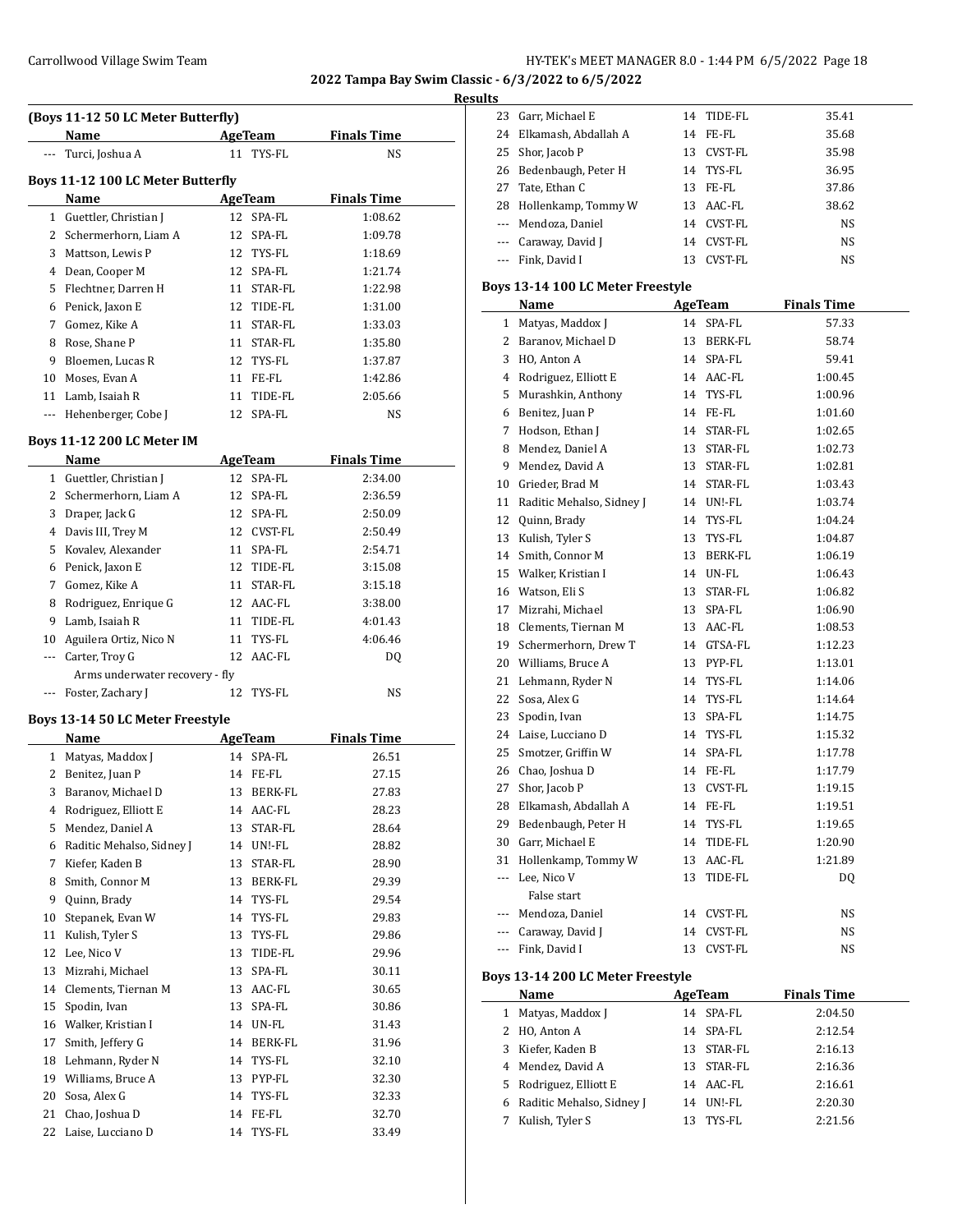**Results**

|       | (Boys 13-14 200 LC Meter Freestyle) |               |                    |  |
|-------|-------------------------------------|---------------|--------------------|--|
|       | Name                                | AgeTeam       | <b>Finals Time</b> |  |
| 8     | Smith, Connor M                     | BERK-FL<br>13 | 2:25.33            |  |
| 9     | Walker, Kristian I                  | UN-FL<br>14   | 2:26.37            |  |
| 10    | Mizrahi, Michael                    | SPA-FL<br>13  | 2:27.42            |  |
| 11    | Schermerhorn, Drew T                | GTSA-FL<br>14 | 2:31.82            |  |
| 12    | Clements, Tiernan M                 | AAC-FL<br>13  | 2:38.02            |  |
| 13    | Garr, Michael E                     | TIDE-FL<br>14 | 2:50.54            |  |
| 14    | Shor, Jacob P                       | CVST-FL<br>13 | 2:55.11            |  |
| 15    | Hollenkamp, Tommy W                 | AAC-FL<br>13  | 2:59.35            |  |
|       | Mendoza, Daniel                     | CVST-FL<br>14 | NS                 |  |
|       | Caraway, David J                    | CVST-FL<br>14 | NS                 |  |
| $---$ | Fink, David I                       | CVST-FL<br>13 | NS                 |  |
|       | Watson, Eli S                       | STAR-FL<br>13 | NS                 |  |
|       | Hodson, Ethan J                     | STAR-FL<br>14 | NS                 |  |

### **Boys 13-14 400 LC Meter Freestyle**

 $\overline{a}$ 

|   | Name                 | AgeTeam |                | <b>Finals Time</b> |  |
|---|----------------------|---------|----------------|--------------------|--|
|   | HO, Anton A          |         | 14 SPA-FL      | 4:41.61            |  |
| 2 | Kiefer, Kaden B      | 13      | STAR-FL        | 4:42.79            |  |
| 3 | Grieder, Brad M      | 14      | STAR-FL        | 4:45.24            |  |
| 4 | Mendez, David A      | 13      | STAR-FL        | 4:48.70            |  |
| 5 | Hodson, Ethan J      |         | 14 STAR-FL     | 4:49.62            |  |
| 6 | Smith, Connor M      | 13      | BERK-FL        | 5:04.24            |  |
| 7 | Rodriguez, Elliott E |         | 14 AAC-FL      | 5:04.52            |  |
| 8 | Walker, Kristian I   | 14      | UN-FL          | 5:08.19            |  |
| 9 | Shor, Jacob P        | 13      | <b>CVST-FL</b> | 6:09.75            |  |
|   | Mendez, Daniel A     | 13.     | STAR-FL        | D0                 |  |

#### **Boys 13-14 50 LC Meter Backstroke**

|    | Name                      | AgeTeam |                | <b>Finals Time</b> |
|----|---------------------------|---------|----------------|--------------------|
| 1  | Raditic Mehalso, Sidney J | 14      | UN!-FL         | 31.77              |
| 2  | Benitez, Juan P           | 14      | FE-FL          | 33.90              |
| 3  | Rodriguez, Elliott E      | 14      | AAC-FL         | 34.63              |
| 4  | Murashkin, Anthony        | 14      | TYS-FL         | 35.64              |
| 5  | Smith, Jeffery G          | 14      | BERK-FL        | 35.69              |
| 6  | Ellwood, Joshua J         | 13      | TYS-FL         | 36.20              |
| 7  | Lehmann, Ryder N          | 14      | TYS-FL         | 38.23              |
| 8  | Laise, Lucciano D         |         | 14 TYS-FL      | 38.53              |
| 9  | Schermerhorn, Drew T      | 14      | GTSA-FL        | 39.35              |
| 10 | Sosa, Alex G              | 14      | TYS-FL         | 39.87              |
| 11 | Garr, Michael E           | 14      | TIDE-FL        | 40.95              |
| 12 | Bedenbaugh, Peter H       | 14      | TYS-FL         | 41.78              |
| 13 | Spodin, Ivan              | 13      | SPA-FL         | 42.35              |
| 14 | Smotzer, Griffin W        | 14      | SPA-FL         | 43.01              |
| 15 | Tate, Ethan C             | 13      | FE-FL          | 44.65              |
| 16 | Hollenkamp, Tommy W       | 13      | AAC-FL         | 46.05              |
|    | Fink, David I             | 13      | <b>CVST-FL</b> | NS                 |

#### **Boys 13-14 100 LC Meter Backstroke**

|   | Name                        | AgeTeam         | <b>Finals Time</b> |  |
|---|-----------------------------|-----------------|--------------------|--|
| 1 | Matyas, Maddox J            | 14 SPA-FL       | 1:07.32            |  |
|   | 2 Raditic Mehalso, Sidney J | $UNI-FI.$<br>14 | 1:10.92            |  |
|   | 3 Grieder, Brad M           | 14              | STAR-FL<br>1:11.21 |  |
| 4 | HO, Anton A                 | SPA-FL<br>14    | 1:11.75            |  |
|   | 5 Ellwood, Joshua J         | TYS-FL<br>13    | 1:13.90            |  |
| 6 | Mizrahi, Michael            | SPA-FL<br>13    | 1:15.00            |  |
| 7 | Murashkin, Anthony          | 14 TYS-FL       | 1:15.14            |  |
| 8 | Mendez, Daniel A            | 13              | STAR-FL<br>1:17.39 |  |

| 9            | Borowiec, Bruno V                                   | AAC-FL<br>14           | 1:17.69            |  |
|--------------|-----------------------------------------------------|------------------------|--------------------|--|
| 10           | Murashkin, Gregory                                  | 14 TYS-FL              | 1:20.90            |  |
| 11           | Kulish, Tyler S                                     | 13 TYS-FL              | 1:21.18            |  |
| 12           | Sosa, Alex G                                        | 14 TYS-FL              | 1:24.17            |  |
| 13           | Clements, Tiernan M                                 | 13 AAC-FL              | 1:27.65            |  |
|              | 14 Garr, Michael E                                  | 14 TIDE-FL             | 1:27.73            |  |
|              | 15 Hollenkamp, Tommy W                              | 13 AAC-FL              | 1:40.89            |  |
| ---          | Watson, Eli S                                       | 13 STAR-FL             | NS                 |  |
| ---          | Fink, David I                                       | 13 CVST-FL             | NS                 |  |
| ---          | Caraway, David J                                    | 14 CVST-FL             | NS                 |  |
|              |                                                     |                        |                    |  |
|              | Boys 13-14 200 LC Meter Backstroke                  |                        |                    |  |
|              | Name                                                | AgeTeam                | <b>Finals Time</b> |  |
| 1            | Raditic Mehalso, Sidney J                           | 14 UN!-FL              | 2:33.46            |  |
|              | 2 Ellwood, Joshua J                                 | 13 TYS-FL              | 2:48.42            |  |
| 3            | Murashkin, Gregory                                  | 14 TYS-FL              | 2:50.28            |  |
|              | 4 Laise, Lucciano D                                 | 14 TYS-FL              | 3:12.42            |  |
|              | <b>Boys 13-14 50 LC Meter Breaststroke</b>          |                        |                    |  |
|              | Name                                                | <b>AgeTeam</b>         | <b>Finals Time</b> |  |
| $\mathbf{1}$ | Murashkin, Gregory                                  | 14<br>TYS-FL           | 36.39              |  |
| 2            | Benitez, Juan P                                     | 14 FE-FL               | 36.60              |  |
| 3            | Spodin, Ivan                                        | 13 SPA-FL              | 40.13              |  |
|              | 4 Williams, Bruce A                                 | 13 PYP-FL              | 42.99              |  |
| 5            | Lee, Nico V                                         | 13<br>TIDE-FL          | 43.21              |  |
|              | 6 Chao, Joshua D                                    | 14 FE-FL               | 45.89              |  |
| 7            | Shor, Jacob P                                       | 13 CVST-FL             | 47.36              |  |
| 8            | Schermerhorn, Drew T                                | 14 GTSA-FL             | 47.93              |  |
| 9            | Garr, Michael E                                     | 14 TIDE-FL             | 50.95              |  |
| 10           | Smotzer, Griffin W                                  | 14 SPA-FL              | 52.25              |  |
| 11           | Tate, Ethan C                                       | 13 FE-FL               | 54.81              |  |
| 12           | Hollenkamp, Tommy W                                 | 13 AAC-FL              | 1:02.17            |  |
| ---          | Caraway, David J                                    | 14 CVST-FL             | NS                 |  |
| ---          | Mendoza, Daniel                                     | 14 CVST-FL             | NS                 |  |
| ---          | Fink, David I                                       | 13<br>CVST-FL          | NS                 |  |
|              |                                                     |                        |                    |  |
|              | <b>Boys 13-14 100 LC Meter Breaststroke</b><br>Name | AgeTeam                |                    |  |
| 1            |                                                     | 14 STAR-FL             | <b>Finals Time</b> |  |
|              | Hodson, Ethan J                                     |                        | 1:14.12            |  |
| 2            | Murashkin, Gregory                                  | 14 TYS-FL<br>14 AAC-FL | 1:19.22<br>1:25.03 |  |
|              | 3 Borowiec, Bruno V                                 | 14 TYS-FL              |                    |  |
| 4            | Quinn, Brady                                        |                        | 1:25.25            |  |
| 5            | Grieder, Brad M                                     | 14<br>STAR-FL          | 1:25.70            |  |
| 6            | Stepanek, Evan W                                    | 14 TYS-FL              | 1:25.89            |  |
| 7            | Smith, Connor M                                     | 13<br>BERK-FL          | 1:26.35            |  |
| 8            | Mendez, Daniel A                                    | STAR-FL<br>13          | 1:26.40            |  |
| 9            | Ellwood, Joshua J                                   | 13<br>TYS-FL           | 1:27.21            |  |
| 10           | Mendez, David A                                     | 13<br>STAR-FL          | 1:28.39            |  |
| 11           | Spodin, Ivan                                        | 13<br>SPA-FL           | 1:31.08            |  |
| 12           | Sosa, Alex G                                        | 14<br>TYS-FL           | 1:39.81            |  |
| 13           | Kulish, Tyler S                                     | 13<br>TYS-FL           | 1:45.31            |  |
| 14           | Shor, Jacob P                                       | 13<br>CVST-FL          | 1:47.86            |  |
| ---          | Mendoza, Daniel                                     | 14<br>CVST-FL          | NS                 |  |
|              | --- Watson, Eli S                                   | 13<br>STAR-FL          | NS                 |  |
| ---          | Fink, David I                                       | 13<br>CVST-FL          | NS                 |  |
|              |                                                     |                        |                    |  |
|              | Boys 13-14 200 LC Meter Breaststroke                |                        |                    |  |

1 Hodson, Ethan J 14 STAR-FL 2:44.89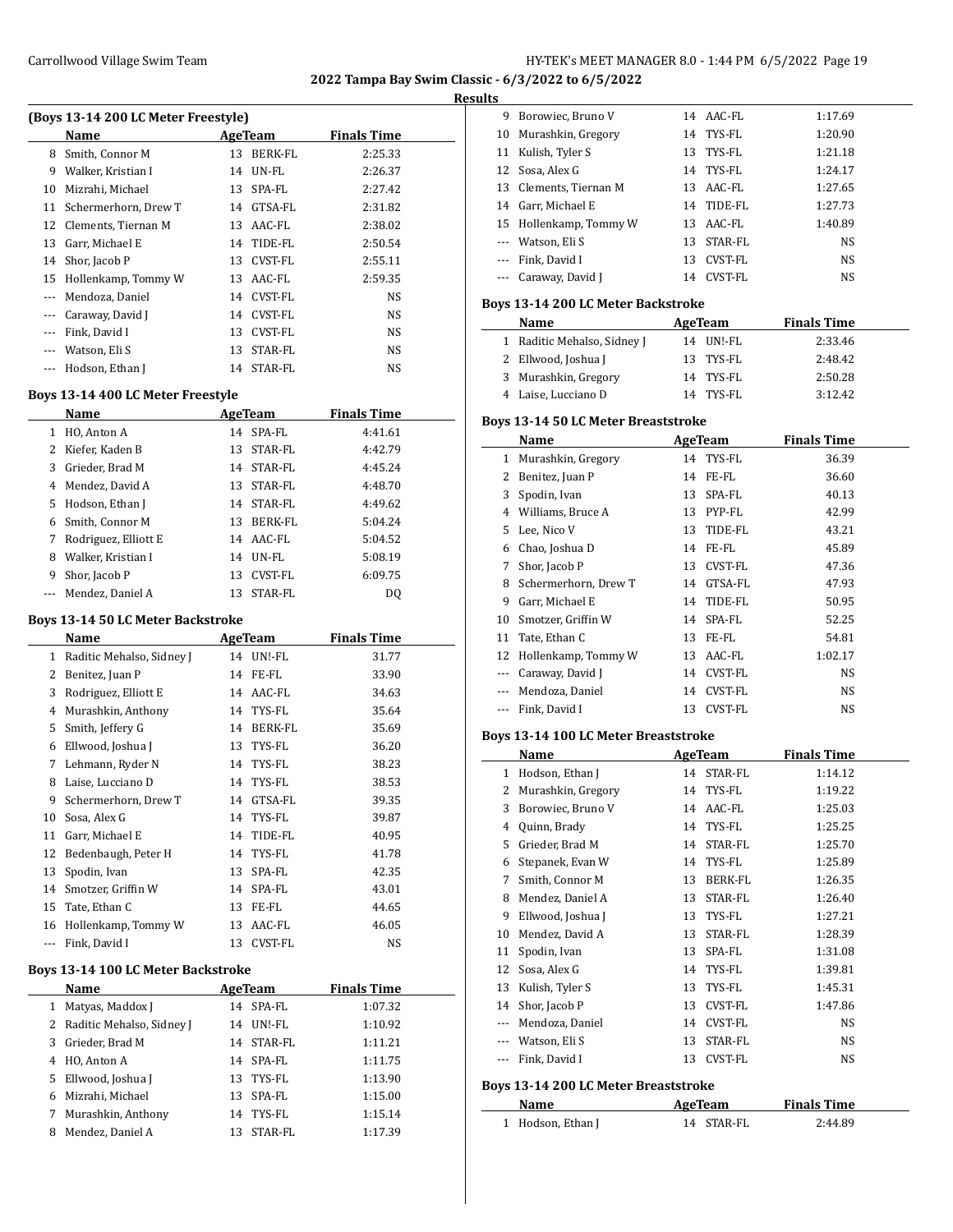### **Results**

| wca<br>(Boys 13-14 200 LC Meter Breaststroke) |                                             |          |                |                    |  |  |
|-----------------------------------------------|---------------------------------------------|----------|----------------|--------------------|--|--|
|                                               | Name                                        |          | <b>AgeTeam</b> | <b>Finals Time</b> |  |  |
|                                               | 2 Kiefer, Kaden B                           | 13       | STAR-FL        | 3:00.08            |  |  |
|                                               | 3 Smith, Connor M                           | 13       | BERK-FL        | 3:09.09            |  |  |
|                                               | 4 Stepanek, Evan W                          | 14       | TYS-FL         | 3:10.21            |  |  |
|                                               | 5 Lee, Nico V                               | 13       | TIDE-FL        | 3:27.27            |  |  |
|                                               | 6 Shor, Jacob P                             | 13       | CVST-FL        | 3:48.15            |  |  |
|                                               | 7 Elkamash, Abdallah A                      |          | 14 FE-FL       | 3:53.15            |  |  |
|                                               |                                             |          |                |                    |  |  |
|                                               | Boys 13-14 50 LC Meter Butterfly<br>Name    |          | AgeTeam        | <b>Finals Time</b> |  |  |
|                                               | 1 Matyas, Maddox J                          |          | 14 SPA-FL      | 29.12              |  |  |
|                                               | 2 Murashkin, Gregory                        | 14       | TYS-FL         | 29.58              |  |  |
| 3                                             | Rodriguez, Elliott E                        |          | 14 AAC-FL      | 29.95              |  |  |
|                                               | *4 Borowiec, Bruno V                        |          | 14 AAC-FL      | 30.21              |  |  |
|                                               | *4 Stepanek, Evan W                         |          | 14 TYS-FL      | 30.21              |  |  |
|                                               |                                             |          |                |                    |  |  |
|                                               | 6 Murashkin, Anthony                        | 14       | TYS-FL         | 30.35              |  |  |
|                                               | 7 Raditic Mehalso, Sidney J                 |          | 14 UN!-FL      | 30.74              |  |  |
|                                               | 8 Quinn, Brady                              | 14       | TYS-FL         | 30.94              |  |  |
|                                               | 9 Kiefer, Kaden B                           | 13       | STAR-FL        | 31.66              |  |  |
|                                               | 10 Ellwood, Joshua J                        |          | 13 TYS-FL      | 33.05              |  |  |
|                                               | 11 Clements, Tiernan M                      |          | 13 AAC-FL      | 33.14              |  |  |
|                                               | 12 Mizrahi, Michael                         | 13       | SPA-FL         | 33.82              |  |  |
|                                               | 13 Smith, Jeffery G                         |          | 14 BERK-FL     | 33.89              |  |  |
|                                               | 14 Sosa, Alex G                             | 14       | TYS-FL         | 35.68              |  |  |
| 15                                            | Schermerhorn, Drew T                        | 14       | GTSA-FL        | 39.21              |  |  |
|                                               | 16 Garr, Michael E                          |          | 14 TIDE-FL     | 41.77              |  |  |
|                                               | 17 Shor, Jacob P                            | 13       | CVST-FL        | 45.82              |  |  |
|                                               | 18 Hollenkamp, Tommy W                      |          | 13 AAC-FL      | 46.47              |  |  |
|                                               | --- Fink, David I                           | 13       | CVST-FL        | NS                 |  |  |
|                                               | --- Mendoza, Daniel                         | 14       | CVST-FL        | NS                 |  |  |
|                                               | --- Caraway, David J                        |          | 14 CVST-FL     | NS                 |  |  |
|                                               | Boys 13-14 100 LC Meter Butterfly           |          |                |                    |  |  |
|                                               | Name                                        |          | <b>AgeTeam</b> | <b>Finals Time</b> |  |  |
|                                               | 1 HO, Anton A                               | 14       | SPA-FL         | 1:05.02            |  |  |
|                                               | 2 Matyas, Maddox J                          | 14       | SPA-FL         | 1:05.20            |  |  |
| 3                                             | Murashkin, Gregory                          |          | 14 TYS-FL      | 1:06.96            |  |  |
|                                               | 4 Baranov, Michael D                        |          | 13 BERK-FL     | 1:08.45            |  |  |
|                                               | 5 Stepanek, Evan W                          |          | 14 TYS-FL      | 1:08.81            |  |  |
|                                               | 6 Kiefer, Kaden B                           | 13       | STAR-FL        | 1:09.14            |  |  |
| *7                                            | Rodriguez, Elliott E                        | 14       | AAC-FL         | 1:09.35            |  |  |
| *7                                            | Mendez, Daniel A                            | 13       | STAR-FL        | 1:09.35            |  |  |
|                                               | 9 Mendez, David A                           | 13       | STAR-FL        | 1:09.49            |  |  |
| 10                                            | Quinn, Brady                                | 14       | TYS-FL         | 1:10.05            |  |  |
| 11                                            | Grieder, Brad M                             | 14       | STAR-FL        | 1:10.27            |  |  |
|                                               | 12 Walker, Kristian I                       | 14       | UN-FL          | 1:14.40            |  |  |
|                                               | 13 Watson, Eli S                            | 13       | STAR-FL        | 1:16.68            |  |  |
|                                               | 14 Mizrahi, Michael                         | 13       | SPA-FL         | 1:18.00            |  |  |
|                                               | 15 Clements, Tiernan M                      | 13       | AAC-FL         | 1:19.01            |  |  |
| 16                                            | Smith, Jeffery G                            | 14       | BERK-FL        | 1:23.21            |  |  |
| 17                                            | Chao, Joshua D                              | 14       | FE-FL          | 1:27.09            |  |  |
|                                               | 18 Williams, Bruce A                        | 13       | PYP-FL         |                    |  |  |
|                                               |                                             |          |                | 1:31.48<br>NS      |  |  |
|                                               | --- Caraway, David J<br>--- Mendoza, Daniel | 14<br>14 | CVST-FL        |                    |  |  |
|                                               |                                             |          | CVST-FL        | NS                 |  |  |
|                                               | Boys 13-14 200 LC Meter Butterfly           |          |                |                    |  |  |
|                                               | Name                                        |          | <b>AgeTeam</b> | <b>Finals Time</b> |  |  |

| Name                 | <b>Age ream</b> |         |  |
|----------------------|-----------------|---------|--|
| 1 Murashkin, Anthony | 14 TYS-FL       | 2:26.21 |  |

| 2  | Stepanek, Evan W           |         | 14 TYS-FL  | 2:42.30            |
|----|----------------------------|---------|------------|--------------------|
| 3  | Quinn, Brady               |         | 14 TYS-FL  | 2:46.11            |
| 4  | Raditic Mehalso, Sidney J  | 14      | UN!-FL     | 2:47.53            |
| 5. | Walker, Kristian I         | 14      | UN-FL      | 2:55.22            |
|    | Boys 13-14 200 LC Meter IM |         |            |                    |
|    | Name                       | AgeTeam |            | <b>Finals Time</b> |
| 1  | Murashkin, Anthony         |         | 14 TYS-FL  | 2:29.42            |
| 2  | Grieder, Brad M            | 14      | STAR-FL    | 2:33.47            |
| 3  | Hodson, Ethan J            |         | 14 STAR-FL | 2:34.12            |
| 4  | HO, Anton A                | 14      | SPA-FL     | 2:41.04            |
| 5  | Smith, Connor M            | 13      | BERK-FL    | 2:42.73            |
| 6  | Watson, Eli S              | 13      | STAR-FL    | 2:47.40            |
| 7  | Ellwood, Joshua J          | 13      | TYS-FL     | 2:49.00            |
| 8  | Kulish, Tyler S            | 13      | TYS-FL     | 2:53.57            |
| 9  | Sosa, Alex G               | 14      | TYS-FL     | 3:01.85            |
| 10 | Smotzer, Griffin W         |         | 14 SPA-FL  | 3:26.32            |

--- Mendez, David A 13 STAR-FL DQ

### **Men 50 LC Meter Freestyle**

Did not finish on back - back

|              | Name                    |    | <b>AgeTeam</b> | <b>Finals Time</b> |
|--------------|-------------------------|----|----------------|--------------------|
| $\mathbf{1}$ | Alexy, Robert           | 16 | SPA-FL         | 24.42              |
| 2            | Repak, Jayden C         |    | 16 BERK-FL     | 25.21              |
| 3            | Varga, Adam M           |    | 16 SPA-FL      | 25.63              |
| 4            | Clements, Aidan W       |    | 16 AAC-FL      | 25.72              |
| 5            | Vicha, Sean R           |    | 15 BERK-FL     | 26.14              |
| 6            | Thatavakorn, Sean J     |    | 15 TYS-FL      | 26.25              |
| 7            | Figueredo, Ricardo A    |    | 16 BERK-FL     | 26.44              |
| 8            | Cardosi, Dylan P        |    | 16 AAC-FL      | 26.55              |
| 9            | Garcia Flores, Adrian I |    | 16 STAR-FL     | 26.71              |
| 10           | Simmons, Anthony A      |    | 15 PYP-FL      | 26.85              |
| 11           | Magalhaes, Erick B      | 17 | AAC-FL         | 26.91              |
| 12           | Magruder, Christian     |    | 16 UNAT        | 26.92              |
| 13           | McNab, Garret P         | 15 | TYS-FL         | 27.63              |
| 14           | Huntley Jr, Benson T    | 16 | TIDE-FL        | 28.32              |
| 15           | Ocasio, Aidan A         | 17 | AAC-FL         | 28.40              |
| 16           | Cazella, Ian B          | 15 | STAR-FL        | 28.48              |
| 17           | Purcell, John W         | 16 | TYS-FL         | 28.76              |
| 18           | Perri, Collin J         | 17 | SPA-FL         | 28.78              |
| 19           | Pilichowski, Hubert     | 17 | UN-FL          | 28.85              |
| 20           | Taheri, Arshia A        | 15 | TYS-FL         | 28.87              |
| 21           | Guillen, Luis I         | 16 | STAR-FL        | 28.99              |
| 22           | Brockman, William A     | 15 | SPA-FL         | 29.28              |
| 23           | Urban, Chase T          |    | 15 FE-FL       | 29.52              |
| 24           | Kulish, Ryan A          | 15 | TYS-FL         | 29.68              |
| 25           | Smith, Jackson G        | 19 | BERK-FL        | 30.22              |
| 26           | Hansen, Sawyer W        | 11 | SPA-FL         | 30.30              |
| 27           | Coakley, Logan M        | 12 | SPA-FL         | 30.92              |
| 28           | Ward, Tyler C           | 16 | TYS-FL         | 31.31              |
| 29           | Balseiro, Peyton R      | 15 | CVST-FL        | 31.32              |
| 30           | Kraus, Hunter           |    | 15 TYS-FL      | 32.45              |
| 31           | Howell, JO JO L         | 12 | TIDE-FL        | 33.71              |
| 32           | Tate, Jackson M         |    | 15 FE-FL       | 35.81              |
| 33           | Finster, Joseph M       | 12 | SPA-FL         | 37.13              |
|              | 34 Ledford, Ethan D     |    | 11 AAC-FL      | 42.81              |
| ---          | Peck, Gavin S           |    | 16 AAC-FL      | NS                 |
| ---          | Herold, Jonathan J      | 15 | SPA-FL         | NS                 |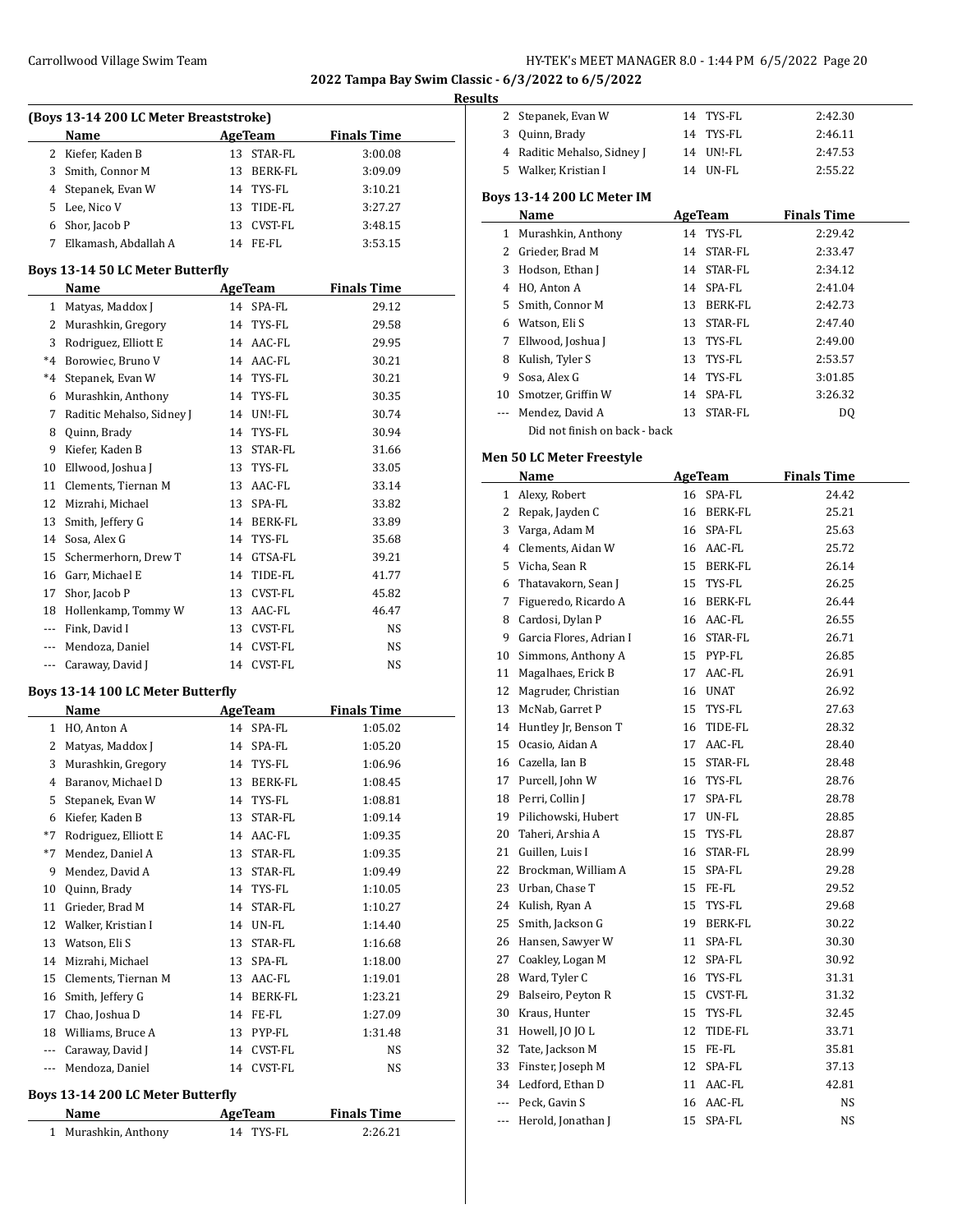**Results**

|                | (Men 50 LC Meter Freestyle) |                             |                    |
|----------------|-----------------------------|-----------------------------|--------------------|
|                | Name                        | <b>AgeTeam</b>              | <b>Finals Time</b> |
|                | --- Kawaiaea, Kaleo M       | 12 PYP-FL                   | NS                 |
|                | --- Chimidkhorloo, Erdene D | 17<br>PYP-FL                | NS                 |
|                |                             |                             |                    |
|                | Men 100 LC Meter Freestyle  |                             | <b>Finals Time</b> |
| $\mathbf{1}$   | Name<br>Alexy, Robert       | <b>AgeTeam</b><br>16 SPA-FL | 53.97              |
|                | 2 Clements, Aidan W         | 16 AAC-FL                   | 56.06              |
| 3              | Shaffer, Nick A             | 19 AAC-FL                   | 56.29              |
| 4              | Varga, Adam M               | 16 SPA-FL                   | 56.36              |
| 5              | Cardosi, Dylan P            | 16 AAC-FL                   | 56.65              |
|                | 6 Vicha, Sean R             | 15 BERK-FL                  | 56.88              |
| 7              | Figueredo, Ricardo A        | 16 BERK-FL                  | 57.43              |
| 8              | Garcia Flores, Adrian I     | 16 STAR-FL                  | 57.53              |
| 9              | Dam, Brayden J              | 17 TIDE-FL                  | 58.22              |
| 10             | Thatavakorn, Sean J         | 15 TYS-FL                   | 58.95              |
| 11             | Magalhaes, Erick B          | 17 AAC-FL                   | 59.01              |
| 12             | McNab, Garret P             | TYS-FL<br>15                | 59.30              |
| 13             | Magruder, Christian         | 16 UNAT                     | 59.36              |
|                | 14 Wendol, Peter C          | 15 PYP-FL                   | 1:00.58            |
| 15             | Repak, Jayden C             | 16 BERK-FL                  | 1:00.82            |
|                | 16 Cazella, Ian B           | 15 STAR-FL                  | 1:01.38            |
|                | 17 Ocasio, Aidan A          | $AAC-FL$<br>17              | 1:01.62            |
|                | 18 James, Owen A            | 17 BERK-FL                  | 1:01.69            |
|                | 19 Taheri, Arshia A         | 15<br>TYS-FL                | 1:02.12            |
| 20             | Purcell, John W             | 16 TYS-FL                   | 1:02.15            |
| 21             | Borromeo, Tito B            | 16 AAC-FL                   | 1:02.19            |
| *22            | Dean, Liam A                | 16 SPA-FL                   | 1:03.29            |
| *22            | Perri, Collin J             | 17<br>SPA-FL                | 1:03.29            |
| 24             | Huntley Jr, Benson T        | 16 TIDE-FL                  | 1:03.57            |
| 25             | Pilichowski, Hubert         | 17 UN-FL                    | 1:03.72            |
|                | 26 Hansen, Sawyer W         | 11<br>SPA-FL                | 1:05.29            |
| 27             | Kulish, Ryan A              | 15 TYS-FL                   | 1:06.29            |
| 28             | Coakley, Logan M            | 12 SPA-FL                   | 1:06.85            |
|                | 29 Ramirez, Michael J       | 17 PYP-FL                   | 1:07.37            |
|                | 30 Urban, Chase T           | 15 FE-FL                    | 1:07.44            |
| 31             | Birch, Jack R               | 15<br>BERK-FL               | 1:10.25            |
| 32             | Ward, Tyler C               | 16<br>TYS-FL                | 1:10.39            |
| 33             | Howell, JO JO L             | 12<br>TIDE-FL               | 1:12.36            |
| 34             | Kraus, Hunter               | 15<br>TYS-FL                | 1:13.65            |
| 35             | Miller, Nick L              | 15<br>TIDE-FL               | 1:18.91            |
| 36             | Tate, Jackson M             | 15<br>FE-FL                 | 1:21.46            |
| 37             | Finster, Joseph M           | 12<br>SPA-FL                | 1:23.82            |
| 38             | Descent, Grayson A          | 8<br>SPA-FL                 | 1:54.32            |
| $\sim$ $\sim$  | Chimidkhorloo, Erdene D     | PYP-FL<br>17                | NS                 |
| $\cdots$       | Iltchev, Stefan I           | SPA-FL<br>16                | NS                 |
|                | --- Herold, Jonathan J      | 15<br>SPA-FL                | NS                 |
|                | --- Cardosi, Sean R         | AAC-FL<br>17                | NS                 |
| ---            | Peck, Gavin S               | AAC-FL<br>16                | NS                 |
|                | Men 200 LC Meter Freestyle  |                             |                    |
|                | Name                        | <b>AgeTeam</b>              | <b>Finals Time</b> |
| 1              | Muramatsu, Brennan S        | 17<br>STAR-FL               | 1:59.49            |
| $\overline{2}$ | Melsom, Robert G            | 16<br>SPA-FL                | 2:01.46            |
| 3              | Pomozov, Alex V             | 18<br>SPA-FL                | 2:02.99            |
|                | 4 Clements, Aidan W         | 16<br>AAC-FL                | 2:03.38            |
| 5              | Hohman, Brayden S           | 17 AAC-FL                   | 2:03.64            |

| ults |                                   |    |            |                    |  |
|------|-----------------------------------|----|------------|--------------------|--|
| 6    | Schindler, Liam R                 | 17 | AAC-FL     | 2:03.69            |  |
| 7    | Varga, Adam M                     |    | 16 SPA-FL  | 2:05.94            |  |
|      | 8 Shaffer, Nick A                 |    | 19 AAC-FL  | 2:06.94            |  |
|      | 9 Cardosi, Dylan P                |    | 16 AAC-FL  | 2:07.18            |  |
|      | 10 Thatavakorn, Sean J            |    | 15 TYS-FL  | 2:09.34            |  |
|      | 11 Robinson, Scott W              |    | 15 STAR-FL | 2:09.36            |  |
|      | 12 McNab, Garret P                |    | 15 TYS-FL  | 2:09.46            |  |
|      | 13 Magalhaes, Erick B             |    | 17 AAC-FL  | 2:10.46            |  |
|      | 14 Chimidkhorloo, Erdene D        |    | 17 PYP-FL  | 2:10.96            |  |
|      | 15 Cazella, Ian B                 | 15 | STAR-FL    | 2:11.46            |  |
|      | 16 Figueredo, Ricardo A           |    | 16 BERK-FL | 2:12.87            |  |
|      | 17 Dean, Liam A                   |    | 16 SPA-FL  | 2:14.05            |  |
|      | 18 Detillio, Cayden C             |    | 16 TYS-FL  | 2:15.53            |  |
|      | 19 Purcell, John W                |    | 16 TYS-FL  | 2:16.72            |  |
|      | 20 Rosochowicz, Aidyn K           |    | 17 TYS-FL  | 2:18.80            |  |
|      | 21 Hansen, Sawyer W               | 11 | SPA-FL     | 2:20.54            |  |
|      | 22 Ocasio, Aidan A                |    | 17 AAC-FL  | 2:21.17            |  |
|      | 23 Herold, Jonathan J             |    | 15 SPA-FL  | 2:23.17            |  |
|      | 24 Perri, Collin J                | 17 | SPA-FL     | 2:24.61            |  |
|      | 25 Nguyen, Jacob M                |    | 16 PYP-FL  | 2:27.01            |  |
|      | 26 Kulish, Ryan A                 |    | 15 TYS-FL  | 2:27.61            |  |
|      | 27 Balseiro, Peyton R             |    | 15 CVST-FL | 2:30.44            |  |
|      | 28 Ramirez, Michael J             |    | 17 PYP-FL  | 2:33.30            |  |
|      | 29 Birch, Jack R                  |    | 15 BERK-FL | 2:33.61            |  |
|      | 30 Howell, JO JO L                |    | 12 TIDE-FL | 2:40.73            |  |
|      | 31 Kraus, Hunter                  |    | 15 TYS-FL  | 2:44.36            |  |
|      | 32 Miller, Nick L                 |    | 15 TIDE-FL | 2:51.22            |  |
|      | 33 Maloney, Aidan W               |    | 15 TIDE-FL | 3:10.60            |  |
|      | 34 Descent, Grayson A             |    | 8 SPA-FL   | 3:59.82            |  |
|      | --- Cardosi, Sean R               |    | 17 AAC-FL  | NS                 |  |
|      | --- Peck, Gavin S                 |    | 16 AAC-FL  | NS                 |  |
|      | <b>Men 400 LC Meter Freestyle</b> |    |            |                    |  |
|      | Name                              |    | AgeTeam    | <b>Finals Time</b> |  |
|      | 1 Melsom, Robert G                |    | 16 SPA-FL  | 4:14.91            |  |
|      | 2 Clements, Aidan W               |    | 16 AAC-FL  | 4:17.46            |  |
|      | 3 Pomozov, Alex V                 |    | 18 SPA-FL  | 4:22.60            |  |
|      | 4 Schindler, Liam R               |    | 17 AAC-FL  | 4:24.74            |  |
|      | 5 Cardosi, Dylan P                |    | 16 AAC-FL  | 4:33.91            |  |
|      | 6 Vicha, Sean R                   |    | 15 BERK-FL | 4:35.68            |  |
| 7    | McNab, Garret P                   |    | 15 TYS-FL  | 4:36.14            |  |
| 8    | Chimidkhorloo, Erdene D           |    | 17 PYP-FL  | 4:36.23            |  |
| 9    | Magalhaes, Erick B                |    | 17 AAC-FL  | 4:40.98            |  |
| 10   | Garcia Flores, Adrian I           | 16 | STAR-FL    | 4:42.89            |  |
| 11   | Cazella, Ian B                    | 15 | STAR-FL    | 4:44.99            |  |

### **Men 50 LC Meter Backstroke**

 $\overline{a}$ 

|   | Name                 | AgeTeam |           | <b>Finals Time</b> |
|---|----------------------|---------|-----------|--------------------|
| 1 | Shaffer, Nick A      | 19      | AAC-FL    | 28.87              |
|   | 2 Alexy, Robert      |         | 16 SPA-FL | 30.52              |
|   | 3 Smith, Jackson G   | 19      | BERK-FL   | 34.22              |
|   | 4 Purcell, John W    |         | 16 TYS-FL | 34.60              |
|   | 5 Borromeo, Tito B   |         | 16 AAC-FL | 34.94              |
|   | Huntley Jr, Benson T | 16.     | TIDE-FL   | 35.57              |

 Taheri, Arshia A 15 TYS-FL 4:49.00 13 Balseiro, Peyton R 15 CVST-FL 5:10.31 14 Howell, JO JO L 12 TIDE-FL 5:55.65 Miller, Nick L 15 TIDE-FL 6:01.63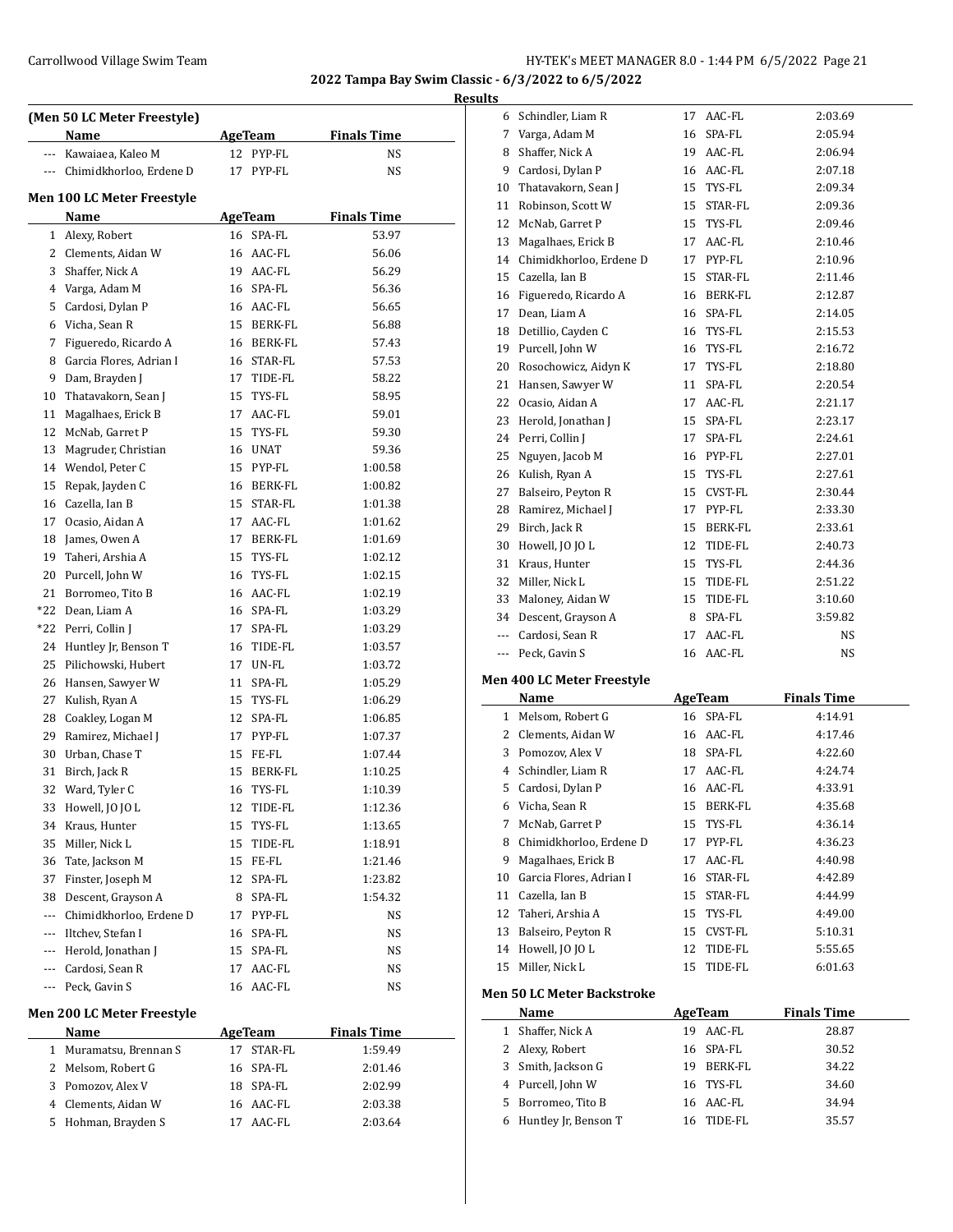$\overline{a}$ 

**2022 Tampa Bay Swim Classic - 6/3/2022 to 6/5/2022**

|                                    | (Men 50 LC Meter Backstroke)       |    |                |                    |  |  |
|------------------------------------|------------------------------------|----|----------------|--------------------|--|--|
|                                    | Name                               |    | <b>AgeTeam</b> | <b>Finals Time</b> |  |  |
|                                    | 7 Ocasio, Aidan A                  |    | 17 AAC-FL      | 36.71              |  |  |
|                                    | 8 Perri, Collin J                  |    | 17 SPA-FL      | 38.33              |  |  |
|                                    | 9 Tate, Jackson M                  |    | 15 FE-FL       | 44.22              |  |  |
|                                    | 10 Howell, JO JO L                 |    | 12 TIDE-FL     | 44.48              |  |  |
|                                    | 11 Ledford, Ethan D                |    | 11 AAC-FL      | 53.90              |  |  |
|                                    | --- Iltchev, Stefan I              |    | 16 SPA-FL      | NS                 |  |  |
|                                    | --- Herold, Jonathan J             | 15 | SPA-FL         | <b>NS</b>          |  |  |
|                                    | <b>Men 100 LC Meter Backstroke</b> |    |                |                    |  |  |
|                                    | Name                               |    | <b>AgeTeam</b> | <b>Finals Time</b> |  |  |
|                                    | 1 Cecchi, Nicholas A               |    | 16 STAR-FL     | 1:00.70            |  |  |
|                                    | 2 Clements, Aidan W                |    | 16 AAC-FL      | 1:01.30            |  |  |
|                                    | 3 Muramatsu, Brennan S             |    | 17 STAR-FL     | 1:01.53            |  |  |
|                                    | 4 Hohman, Brayden S                |    | 17 AAC-FL      | 1:03.61            |  |  |
| 5                                  | Shaffer, Nick A                    |    | 19 AAC-FL      | 1:04.73            |  |  |
|                                    | 6 Vicha, Sean R                    |    | 15 BERK-FL     | 1:08.18            |  |  |
| 7                                  | Robinson, Scott W                  |    | 15 STAR-FL     | 1:08.83            |  |  |
| 8                                  | Varga, Adam M                      |    | 16 SPA-FL      | 1:09.71            |  |  |
| 9                                  | Detillio, Cayden C                 |    | 16 TYS-FL      | 1:10.38            |  |  |
|                                    | 10 Garcia Flores, Adrian I         |    | 16 STAR-FL     | 1:11.80            |  |  |
| 11                                 | Wendol, Peter C                    |    | 15 PYP-FL      | 1:11.91            |  |  |
| 12                                 | Hansen, Sawyer W                   | 11 | SPA-FL         | 1:15.30            |  |  |
| 13                                 | Borromeo, Tito B                   |    | 16 AAC-FL      | 1:15.64            |  |  |
| 14                                 | Dean, Liam A                       |    | 16 SPA-FL      | 1:15.78            |  |  |
| 15                                 | Herold, Jonathan J                 |    | 15 SPA-FL      | 1:16.10            |  |  |
| 16                                 | Purcell, John W                    |    | 16 TYS-FL      | 1:16.54            |  |  |
| 17                                 | Guillen, Luis I                    |    | 16 STAR-FL     | 1:17.20            |  |  |
| 18                                 | Huntley Jr, Benson T               | 16 | TIDE-FL        | 1:17.77            |  |  |
| 19                                 | Coakley, Logan M                   |    | 12 SPA-FL      | 1:18.79            |  |  |
| 20                                 | Ocasio, Aidan A                    |    | 17 AAC-FL      | 1:20.29            |  |  |
| 21                                 | Perri, Collin J                    |    | 17 SPA-FL      | 1:24.44            |  |  |
| 22                                 | Rosochowicz, Aidyn K               |    | 17 TYS-FL      | 1:25.41            |  |  |
| 23                                 | Kraus, Hunter                      | 15 | TYS-FL         | 1:26.21            |  |  |
| 24                                 | Birch, Jack R                      | 15 | BERK-FL        | 1:27.23            |  |  |
| 25                                 | Miller, Nick L                     | 15 | TIDE-FL        | 1:33.30            |  |  |
| 26                                 | Maloney, Aidan W                   | 15 | TIDE-FL        | 1:38.53            |  |  |
| 27                                 | Howell, JO JO L                    | 12 | TIDE-FL        | 1:47.68            |  |  |
|                                    | 28 Descent, Grayson A              |    | 8 SPA-FL       | 2:00.86            |  |  |
|                                    | --- Iltchev, Stefan I              |    | 16 SPA-FL      | NS                 |  |  |
|                                    | --- Oaks, Sebastian *              |    | 10 BERK-FL     | NS                 |  |  |
|                                    | --- Cardosi, Sean R                | 17 | AAC-FL         | NS                 |  |  |
| <b>Men 200 LC Meter Backstroke</b> |                                    |    |                |                    |  |  |

|    | Name                                      |    | AgeTeam    | <b>Finals Time</b> |  |  |
|----|-------------------------------------------|----|------------|--------------------|--|--|
| 1. | Melsom, Robert G                          |    | 16 SPA-FL  | 2:15.48            |  |  |
| 2  | Clements, Aidan W                         |    | 16 AAC-FL  | 2:23.76            |  |  |
| 3  | Simmons, Anthony A                        |    | 15 PYP-FL  | 2:23.91            |  |  |
| 4  | Detillio, Cayden C                        |    | 16 TYS-FL  | 2:34.33            |  |  |
| 5  | Hansen, Sawyer W                          | 11 | SPA-FL     | 2:38.19            |  |  |
| 6  | Guillen, Luis I                           |    | 16 STAR-FL | 2:45.24            |  |  |
| 7  | Kraus, Hunter                             |    | 15 TYS-FL  | 3:06.78            |  |  |
| 8  | Miller, Nick L                            |    | 15 TIDE-FL | 3:14.71            |  |  |
|    | Fulp, Luke B                              | 17 | TYS-FL     | D <sub>0</sub>     |  |  |
|    | Delay initiating turn after past vertical |    |            |                    |  |  |
|    | Cardosi, Sean R                           | 17 | AAC-FL     | NS                 |  |  |
|    | Gordon, Jack R                            |    | 15 PYP-FL  | <b>NS</b>          |  |  |

|    | --- Dean, Liam A                         | 16 SPA-FL                 | NS                 |
|----|------------------------------------------|---------------------------|--------------------|
|    | <b>Men 50 LC Meter Breaststroke</b>      |                           |                    |
|    | Name                                     | AgeTeam                   | <b>Finals Time</b> |
|    | 1 Repak, Jayden C                        | 16 BERK-FL                | 32.02              |
|    | 2 Wendol, Peter C                        | 15 PYP-FL                 | 34.35              |
|    | 3 Detillio, Cayden C                     | 16 TYS-FL                 | 36.49              |
|    | 4 Balseiro, Peyton R                     | 15 CVST-FL                | 38.94              |
|    | 5 Urban, Chase T                         | 15 FE-FL                  | 40.50              |
|    | 6 Ramirez, Michael J                     | PYP-FL<br>17              | 41.63              |
|    | 7 Miller, Nick L                         | TIDE-FL<br>15             | 45.05              |
| 8  | Tate, Jackson M                          | 15 FE-FL                  | 51.96              |
|    | 9 Ledford, Ethan D                       | 11 AAC-FL                 | 54.26              |
|    | --- Perri, Alan P                        | SPA-FL<br>17              | NS                 |
|    | --- Gordon, Jack R                       | 15 PYP-FL                 | NS                 |
|    | <b>Men 100 LC Meter Breaststroke</b>     |                           |                    |
|    | Name                                     | AgeTeam                   | <b>Finals Time</b> |
|    | 1 Repak, Jayden C                        | 16 BERK-FL                | 1:10.49            |
|    | 2 Schindler, Liam R                      | 17 AAC-FL                 | 1:11.81            |
|    | 3 Cecchi, Nicholas A                     | 16 STAR-FL                | 1:12.30            |
|    | 4 Wendol, Peter C                        | 15 PYP-FL                 | 1:15.02            |
|    | 5 Borromeo, Tito B                       | 16 AAC-FL                 | 1:15.16            |
|    | 6 Garcia Flores, Adrian I                | 16 STAR-FL                | 1:16.08            |
|    | 7 Pilichowski, Hubert                    | 17 UN-FL                  | 1:17.12            |
| 8  | Thatavakorn, Sean J                      | TYS-FL<br>15              | 1:18.75            |
|    | 9 Taheri, Arshia A                       | 15 TYS-FL                 | 1:19.06            |
| 10 | Robinson, Scott W                        | 15 STAR-FL                | 1:19.48            |
|    | 11 Muramatsu, Brennan S                  | STAR-FL<br>17             | 1:21.21            |
|    | 12 Cazella, Ian B                        | 15<br>STAR-FL             | 1:22.30            |
|    | 13 Balseiro, Peyton R                    | 15 CVST-FL                | 1:26.84            |
|    | 14 Guillen, Luis I                       | 16 STAR-FL                | 1:27.20            |
|    | 15 Nguyen, Jacob M                       | 16 PYP-FL                 | 1:29.22            |
|    | 16 Birch, Jack R                         | BERK-FL<br>15             | 1:29.63            |
|    | 17 Dean, Liam A                          | SPA-FL<br>16              | 1:29.70            |
|    | 18 Kulish, Ryan A                        | TYS-FL<br>15              | 1:31.14            |
|    | 19 Coakley, Logan M                      | SPA-FL<br>12              | 1:35.14            |
| 20 | Miller, Nick L                           | 15<br>TIDE-FL             | 1:42.68            |
| 21 | Maloney, Aidan W                         | 15<br>TIDE-FL             | 1:47.29            |
|    | --- Perri, Alan P                        | 17<br>SPA-FL              | NS                 |
|    | --- Iltchev, Stefan I                    | SPA-FL<br>16              | NS                 |
|    | <b>Men 200 LC Meter Breaststroke</b>     |                           |                    |
|    | Name                                     | AgeTeam                   | <b>Finals Time</b> |
|    | 1 Shaffer, Nick A                        | 19 AAC-FL                 | 2:37.52            |
|    | 2 Borromeo, Tito B                       | 16 AAC-FL                 | 2:39.73            |
|    | 3 Dam, Brayden J                         | TIDE-FL<br>17             | 2:41.82            |
|    | 4 Wendol, Peter C                        | 15 PYP-FL                 | 2:45.17            |
|    | 5 Simmons, Anthony A                     | 15 PYP-FL                 | 2:48.59            |
|    | 6 Birch, Jack R                          | BERK-FL<br>15             | 3:10.36            |
|    | 7 Guillen, Luis I                        | STAR-FL<br>16             | 3:11.47            |
|    | 8 Balseiro, Peyton R                     | CVST-FL<br>15             | 3:12.99            |
|    | --- Perri, Alan P                        | SPA-FL<br>17              | NS                 |
|    |                                          |                           |                    |
|    | <b>Men 50 LC Meter Butterfly</b>         |                           | <b>Finals Time</b> |
|    |                                          |                           |                    |
|    | Name                                     | <b>AgeTeam</b>            |                    |
|    | 1 Shaffer, Nick A<br>2 Schindler, Liam R | 19 AAC-FL<br>AAC-FL<br>17 | 26.72<br>27.15     |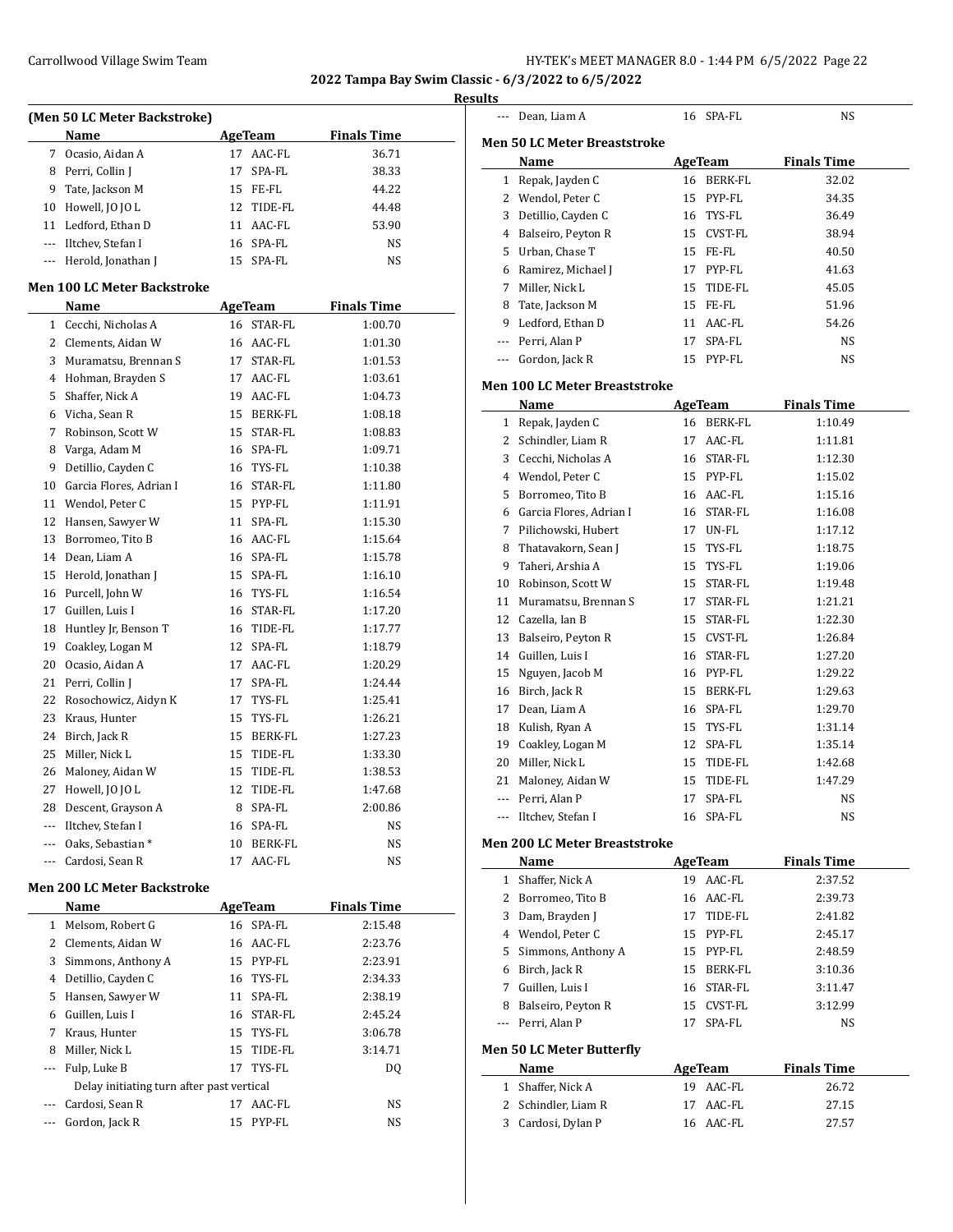| <b>Results</b> |  |
|----------------|--|
|                |  |

|       | (Men 50 LC Meter Butterfly)       |                |                                                 |                    |  |
|-------|-----------------------------------|----------------|-------------------------------------------------|--------------------|--|
|       | Name                              |                | <b>AgeTeam</b>                                  | <b>Finals Time</b> |  |
|       | 4 Repak, Jayden C                 |                | 16 BERK-FL                                      | 27.58              |  |
| 5     | Thatavakorn, Sean J               |                | 15 TYS-FL                                       | 28.07              |  |
| 6     | Figueredo, Ricardo A              |                | 16 BERK-FL                                      | 28.16              |  |
| 7     | Hohman, Brayden S                 |                | 17 AAC-FL                                       | 28.47              |  |
| 8     | Pomozov, Alex V                   |                | 18 SPA-FL                                       | 28.51              |  |
| 9     | McNab, Garret P                   |                | 15 TYS-FL                                       | 28.55              |  |
| 10    | Varga, Adam M                     |                | 16 SPA-FL                                       | 28.85              |  |
| 11    | Magalhaes, Erick B                |                | 17 AAC-FL                                       | 28.95              |  |
| 12    | Melsom, Robert G                  |                | 16 SPA-FL                                       | 29.36              |  |
| 13    | Ramirez, Michael J                |                | 17 PYP-FL                                       | 30.16              |  |
| 14    | Wendol, Peter C                   |                | 15 PYP-FL                                       | 30.20              |  |
| 15    | Purcell, John W                   |                | 16 TYS-FL                                       | 30.49              |  |
| 16    | Herold, Jonathan J                |                | 15 SPA-FL                                       | 30.52              |  |
| 17    | Taheri, Arshia A                  |                | 15 TYS-FL                                       | 30.63              |  |
| 18    | Perri, Alan P                     |                | 17 SPA-FL                                       | 31.16              |  |
| 19    | Ocasio, Aidan A                   |                | 17 AAC-FL                                       | 31.69              |  |
| 20    | Pilichowski, Hubert               |                | 17 UN-FL                                        | 31.97              |  |
| 21    | Detillio, Cayden C                |                | 16 TYS-FL                                       | 32.05              |  |
| $*22$ | Kulish, Ryan A                    |                | 15 TYS-FL                                       | 32.27              |  |
| *22   | Perri, Collin J                   |                | 17 SPA-FL                                       | 32.27              |  |
| 24    | Nguyen, Jacob M                   |                | 16 PYP-FL                                       | 32.33              |  |
| 25    | Borromeo, Tito B                  |                | 16 AAC-FL                                       | 32.49              |  |
| 26    | Rosochowicz, Aidyn K              |                | 17 TYS-FL                                       | 33.12              |  |
| 27    | Huntley Jr, Benson T              |                | 16 TIDE-FL                                      | 34.11              |  |
| 28    | Coakley, Logan M                  |                | 12 SPA-FL                                       | 34.49              |  |
| 29    | Hansen, Sawyer W                  |                | 11 SPA-FL                                       | 34.76              |  |
| 30    | Balseiro, Peyton R                |                | 15 CVST-FL                                      | 34.96              |  |
| 31    | Kraus, Hunter                     |                | 15 TYS-FL                                       | 38.35              |  |
| 32    | Maloney, Aidan W                  |                | 15 TIDE-FL                                      | 52.58              |  |
| ---   | Morgan, Jeremy P                  |                | 10 FE-FL                                        | DQ                 |  |
|       | False start                       |                |                                                 |                    |  |
|       | --- Cardosi, Sean R               | 17             | AAC-FL                                          | NS                 |  |
|       | --- Smith, Jackson G              | 19             | BERK-FL                                         | NS                 |  |
|       | --- Gordon, Jack R                |                | 15 PYP-FL                                       | NS                 |  |
|       |                                   |                |                                                 |                    |  |
|       | <b>Men 100 LC Meter Butterfly</b> |                |                                                 |                    |  |
|       | Name                              | <b>AgeTeam</b> |                                                 | <b>Finals Time</b> |  |
| 1     | Clements, Aidan W                 |                | 16 AAC-FL                                       | 59.33              |  |
| 2     | Cardosi, Dylan P                  | 16             | AAC-FL                                          | 1:00.90            |  |
| 3     | Vicha, Sean R                     | 15             | BERK-FL                                         | 1:02.74            |  |
| 4     | Repak, Jayden C                   | 16             | BERK-FL                                         | 1:02.97            |  |
| 5     | Varga, Adam M                     | 16             | SPA-FL                                          | 1:03.18            |  |
| 6     | Brockman, William A               | 15             | SPA-FL                                          | 1:03.51            |  |
| 7     | Garcia Flores, Adrian I           | 16             | $\ensuremath{\mathsf{STAR}\text{-}\mathsf{FL}}$ | 1:03.80            |  |
| 8     | Simmons, Anthony A                | 15             | PYP-FL                                          | 1:04.03            |  |
| 9     | Thatavakorn, Sean J               | 15             | TYS-FL                                          | 1:04.68            |  |
| 10    | Magruder, Christian               | 16             | <b>UNAT</b>                                     | 1:05.59            |  |
| 11    | Cazella, Ian B                    | 15             | STAR-FL                                         | 1:05.80            |  |
| 12    | Magalhaes, Erick B                | 17             | AAC-FL                                          | 1:06.07            |  |
| 13    | Figueredo, Ricardo A              |                | 16 BERK-FL                                      | 1:06.62            |  |
| 14    | James, Owen A                     | 17             | BERK-FL                                         | 1:07.23            |  |
| 15    | Taheri, Arshia A                  | 15             | TYS-FL                                          | 1:08.92            |  |
| 16    | Pilichowski, Hubert               | 17             | UN-FL                                           | 1:10.04            |  |
| 17    | Guillen, Luis I                   | 16             | STAR-FL                                         | 1:12.12            |  |
| 18    | Dean, Liam A                      | 16             | SPA-FL                                          | 1:13.90            |  |
| 19    | Perri, Alan P                     | 17             | SPA-FL                                          | 1:14.23            |  |

| 20  | Ocasio, Aidan A                   | 17 | AAC-FL         | 1:15.92            |  |
|-----|-----------------------------------|----|----------------|--------------------|--|
| 21  | Kulish, Ryan A                    |    | 15 TYS-FL      | 1:17.79            |  |
| 22  | Perri, Collin J                   |    | 17 SPA-FL      | 1:19.28            |  |
| 23  | Fulp, Luke B                      |    | 17 TYS-FL      | 1:20.60            |  |
|     | 24 Balseiro, Peyton R             |    | 15 CVST-FL     | 1:24.02            |  |
|     | 25 Howell, JO JO L                |    | 12 TIDE-FL     | 1:45.16            |  |
| --- | Ramirez, Michael J                |    | 17 PYP-FL      | DQ                 |  |
|     | False start                       |    |                |                    |  |
|     | --- Smith, Jackson G              |    | 19 BERK-FL     | NS                 |  |
|     | --- Peck, Gavin S                 |    | 16 AAC-FL      | NS                 |  |
|     | --- Cardosi, Sean R               | 17 | AAC-FL         | NS                 |  |
|     |                                   |    |                |                    |  |
|     | <b>Men 200 LC Meter Butterfly</b> |    |                |                    |  |
|     | Name                              |    | AgeTeam        | <b>Finals Time</b> |  |
|     | 1 Cecchi, Nicholas A              |    | 16 STAR-FL     | 2:17.43            |  |
|     | 2 Cardosi, Dylan P                |    | 16 AAC-FL      | 2:21.65            |  |
|     | 3 Vicha, Sean R                   |    | 15 BERK-FL     | 2:24.51            |  |
|     | 4 Howell, JO JO L                 |    | 12 TIDE-FL     | 3:46.04            |  |
| --- | Peck, Gavin S                     |    | 16 AAC-FL      | NS                 |  |
|     | <b>Men 200 LC Meter IM</b>        |    |                |                    |  |
|     | <b>Name</b>                       |    | <b>AgeTeam</b> | <b>Finals Time</b> |  |
|     | 1 Shaffer, Nick A                 | 19 | AAC-FL         | 2:17.81            |  |
|     | 2 Melsom, Robert G                |    | 16 SPA-FL      | 2:20.99            |  |
| 3   | Dam, Brayden J                    |    | 17 TIDE-FL     | 2:22.56            |  |
|     | 4 Wendol, Peter C                 |    | 15 PYP-FL      | 2:24.85            |  |
|     | 5 Brockman, William A             |    | 15 SPA-FL      | 2:29.78            |  |
|     | 6 Borromeo, Tito B                |    | 16 AAC-FL      | 2:34.90            |  |
|     | 7 Taheri, Arshia A                |    | 15 TYS-FL      | 2:34.98            |  |
| 8   | Detillio, Cayden C                |    | 16 TYS-FL      | 2:35.09            |  |
| 9   | James, Owen A                     |    | 17 BERK-FL     | 2:35.88            |  |
| 10  | Coakley, Logan M                  |    | 12 SPA-FL      | 2:49.28            |  |
| 11  | Birch, Jack R                     |    | 15 BERK-FL     | 2:53.76            |  |
|     | 12 Ward, Tyler C                  |    | 16 TYS-FL      | 2:58.44            |  |
| 13  |                                   |    |                |                    |  |
|     | Fulp, Luke B<br>14 Miller, Nick L |    | 17 TYS-FL      | 3:02.43            |  |
|     | 15 Finster, Joseph M              |    | 15 TIDE-FL     | 3:15.04            |  |
|     |                                   |    | 12 SPA-FL      | 3:38.30            |  |
| --- | McNab, Garret P                   |    | 15 TYS-FL      | DQ                 |  |
|     | Downward butterfly kick - breast  |    |                |                    |  |
|     | Hehenberger, Cobe J               | 12 | SPA-FL         | NS                 |  |
|     | --- Gordon, Jack R                |    | 15 PYP-FL      | NS                 |  |
|     | Men 1500 LC Meter Freestyle       |    |                |                    |  |
|     | Name                              |    | AgeTeam        | <b>Finals Time</b> |  |
|     | 1 Cardosi, Dylan P                |    | 16 AAC-FL      | 17:41.01           |  |
|     | 2 Brockman, William A             |    | 15 SPA-FL      | 17:48.36           |  |
|     | 3 Schermerhorn, Liam A            |    | 12 SPA-FL      | 18:13.71           |  |
|     | 4 HO, Anton A                     |    | 14 SPA-FL      | 18:27.65           |  |
|     | 5 Chimidkhorloo, Erdene D         |    | 17 PYP-FL      | 18:38.79           |  |
|     | 6 James, Owen A                   | 17 | BERK-FL        | 19:29.60           |  |
| 7   | Smith, Connor M                   | 13 | BERK-FL        | 19:29.78           |  |
| 8   | Raditic Mehalso, Sidney J         |    | 14 UN!-FL      | 20:07.83           |  |
| 9   | Mizrahi, Michael                  | 13 | SPA-FL         | 20:23.42           |  |
| 10  | Balseiro, Peyton R                |    | 15 CVST-FL     | 20:53.88           |  |
| 11  | Hrach, Max E                      | 10 | BERK-FL        | 21:32.65           |  |
| 12  | Shor, Jacob P                     | 13 | CVST-FL        | 24:48.19           |  |
|     |                                   |    |                |                    |  |